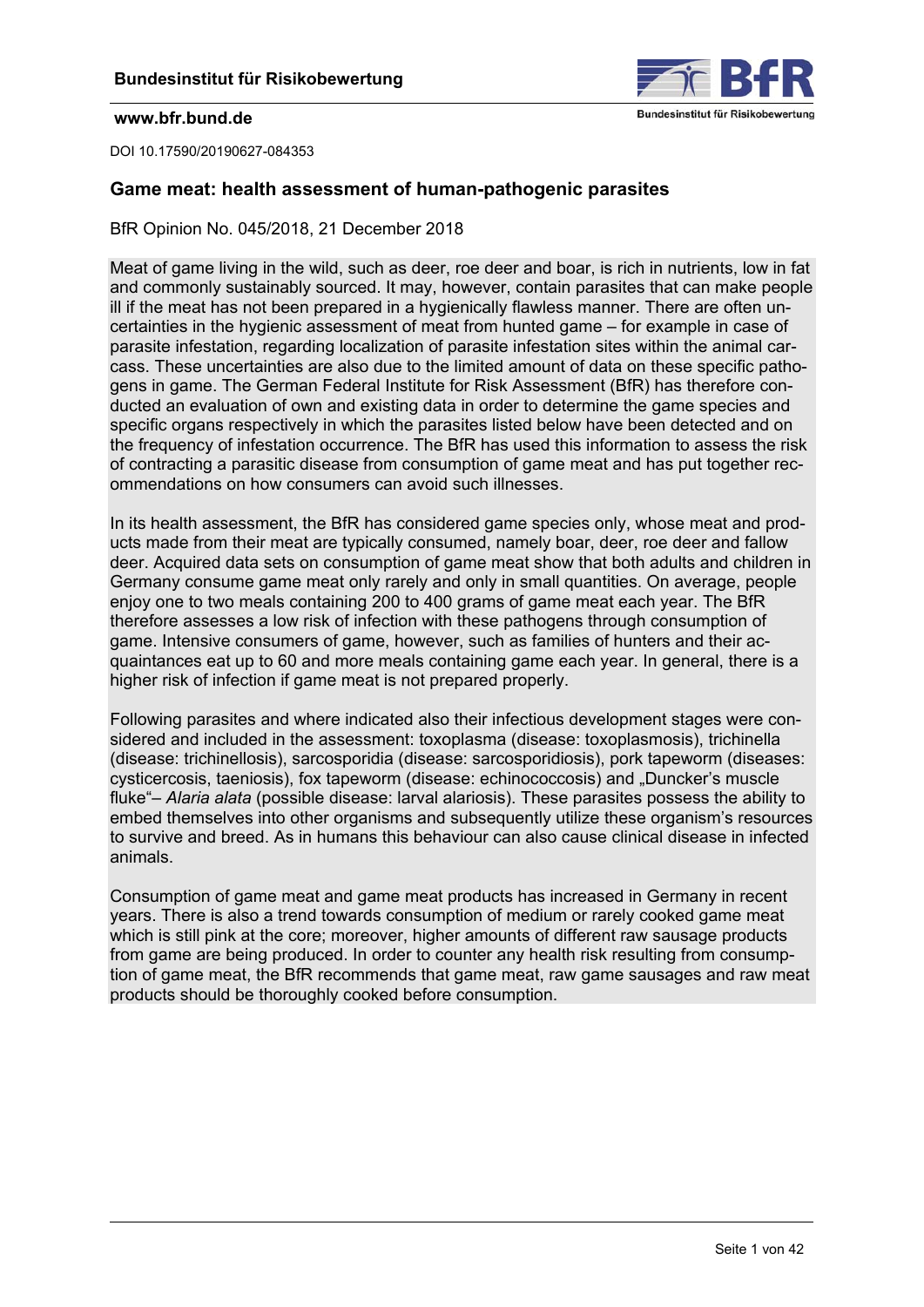

|   | 童出出                                                      | <b>BfR Risk Profile:</b><br>Infection with parasites due to consumption of game meat/game meat products<br>that have not been thoroughly cooked (Opinion No. 045/2018) |                                                            |                                                                  |                                   |                 |                             |
|---|----------------------------------------------------------|------------------------------------------------------------------------------------------------------------------------------------------------------------------------|------------------------------------------------------------|------------------------------------------------------------------|-----------------------------------|-----------------|-----------------------------|
|   | <b>Affected groups</b>                                   |                                                                                                                                                                        | Pregnant women, chronically ill people, general population |                                                                  |                                   |                 |                             |
| R | <b>Probability of a health</b><br>impairment [1]         | <b>Practically ex-</b><br>cluded                                                                                                                                       | <b>Unlikely</b>                                            | <b>Possible</b>                                                  |                                   | Probable        | Certain                     |
|   | Severity of the possible<br>health impairment [2]        | The severity of the impairment may vary [2].                                                                                                                           |                                                            |                                                                  |                                   |                 |                             |
| D | <b>Reliability of available</b><br>data                  | High:<br>The most important data are<br>available and are free of contra-<br>diction                                                                                   |                                                            | Moderate:<br>Some important data are<br>missing or contradictory |                                   | Low:<br>missing | Numerous important data are |
| Е | <b>Controllability by the</b><br>consumer <sup>[3]</sup> | Control not necessary                                                                                                                                                  | precautionary<br>measures                                  | <b>Controllable through</b>                                      | Controllable through<br>avoidance |                 | Not controllable            |

Squares highlighted in dark blue indicate the properties of the risk assessed in this Opinion (more detailed information on this is contained in BfR Opinion No. 045/2018 of 21 December 2018).

#### **Explanations**

The risk profile is intended to visualise the risk outlined in the BfR Opinion. It is not intended for the purpose of comparing risks. The risk profile should only be read in conjunction with the Opinion.

#### **[1] Line B – Probability of a health impairment**

The probability of a health impairment depends on the frequency with which inadequately cooked meals containing game meat are consumed, the type and amount of potential ingested disease pathogens, and the sensitivity of the person in question to the ingested disease pathogens. In the case of some of the disease pathogens, impairment is quite unlikely but may nevertheless occur in healthy people. A health impairment due to Toxoplasma gondii is more likely, particularly in pregnant women and people with compromised immune systems.

#### **[2] Line C – Severity of the health impairment**

The severity of the impairment may vary depending on the type and amount of potential ingested disease pathogens and the sensitivity of the person in question to the ingested disease pathogens.

#### **[3] Line E – Controllability by the consumer**

[The BfR has provided recommendations for action in its Opinion. These recommendations can be found on page 1 towards the bottom of the grey](#page-0-0) box.

BUNDESINSTITUT FÜR RISIKOBEWERTUNG (BfR)

# **1 Subject of the assessment**

Game intended for human consumption may be infected with parasites. Therefore, meat as defined in Regulation (EC) No 853/2004 [\(https://eur-lex.europa.eu\)](https://eur-lex.europa.eu) from infected game can become a health risk for humans when consumed. In order to reduce the risk of parasite infectivity in humans through consumption of game, meat hygiene assessment of the animal carcass is carried out in accordance with Regulation (EC) No. 854/2004. Based on Regulation (EC) No. 854/2004, Annex I, Section IV, Chapter VIII, meat must be declared unfit for human consumption if parasite infestation is found.

According to the Animal Food Hygiene Ordinance (Tier-LMHV), game is generally subject to meat inspection unless the meat is marketed in small quantities either directly to the consumer or to local retail establishments for direct marketing to the consumer (Tier-LMHV). In this case, an official inspection may be omitted if no characteristics of concern have been found before or after killing. The term "small quantity" by legislature is defined as animals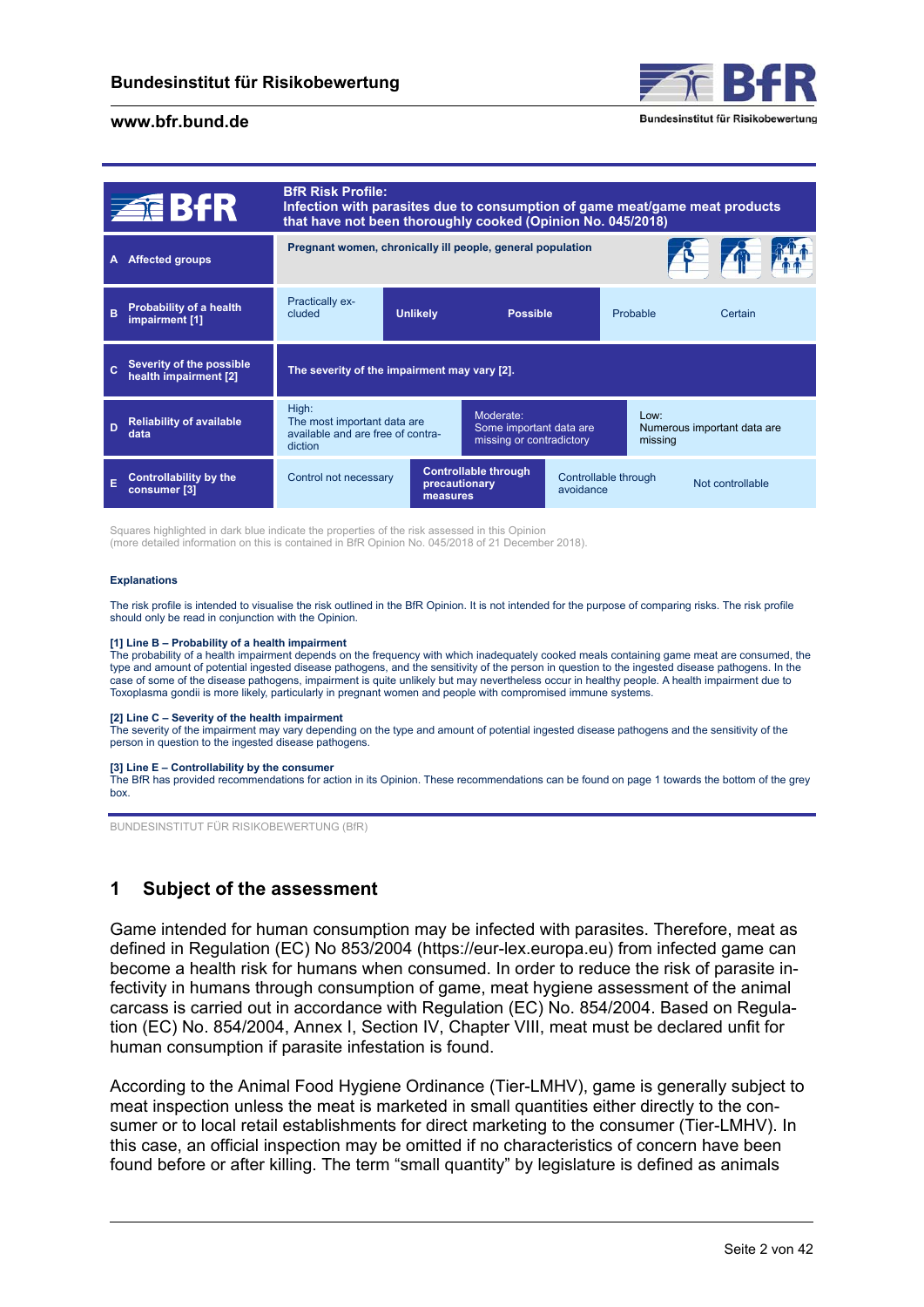

shot during the course of one hunting day on one officially recognized hunting ground and when marketing takes place no further than a maximum distance of 100 km from the hunting ground or the hunter's residence.

However, during meat hygiene assessment of game potentially infested with parasites, there are always uncertainties regarding the distribution of the parasites within the carcasses and the resulting risk for consumers. Therefore, the German Ministry of Food and Agriculture (BMEL) commissioned the German Federal Institute for Risk Assessment (BfR) to conduct a risk assessment of parasitoses in game, with particular focus on echinococcosis, cysticercosis and *Alaria alata* and other parasites, which should be considered during official meat inspection of game.

With particular attention to preventive consumer protection, the BfR has limited its assessment to meat from roe deer, red deer, fallow deer and wild boar, as these species are the most prevalent game in Germany. Furthermore, examples of rarely consumed wild animals such as badgers and swamp beavers were included in this risk assessment with emphasis on Trichinella infection.

Due to the large number of parasites that can occur in hunted wild animals, the focus was placed on those pathogens that are of zoonotic relevance and that can cause disease in humans through the consumption of infected organs, game meat or game meat products, respectively. Therefore, other parasites whose infectious developmental stages can also be detected during official meat inspection (Sarcosporidia and Trichinella) were included in addition to the requested pathogens by the ministry. Infestation with Toxoplasma gondii cannot be diagnosed during official post-mortem inspection. However, since the pathogen has a significant zoonotic relevance and may cause serious human disease, it was included in the risk assessment as well.

## **2 Results**

Based on the German consumption data available to the BfR, game is only consumed rarely and in small quantities by adults and children alike (Volkert *et al*., 2004; Banasiak *et al*., 2005; MRI, 2008). On average, a person in Germany consumes 200 - 400 g of game meat per year (BfR, 2011a; b). The risk of infection with parasites in Germany after eating game is estimated to be very low in accordance with these consumption levels. However, the risk may be higher for certain population groups, so-called extreme consumers (e.g. hunters), since they have been described to consume 50 to 90 times more game than the average population (Krostitz, 1996; Haldimann *et al*., 2002; Hoffmann, 2013).

Furthermore, the BfR concludes that for particularly sensitive population groups, such as pregnant women and immunosuppressed patients, the health consequences of an infection with certain parasites can be more serious. Therefore, these sensitive population groups should only consume foods containing raw game, such as raw sausages and raw meat products, fully cooked (at least 72 °C inside for 2 minutes).

Considering the fact that game meat may also contain other harmful parasites as well as bacterial and viral pathogens, the BfR recommends that foods containing raw game or raw game meat, should be heated sufficiently before consumption (at least 72 °C inside for 2 minutes).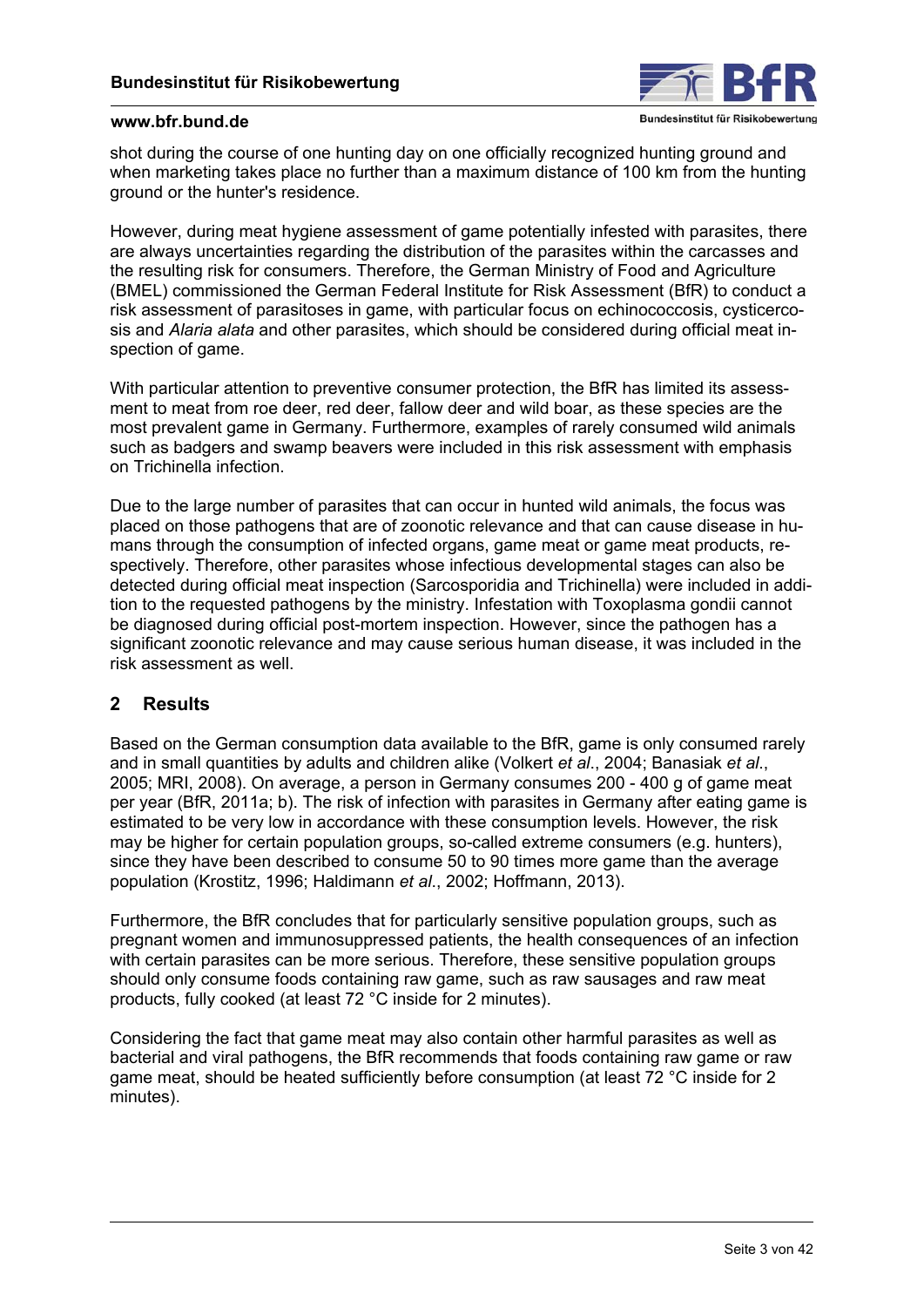

## **3 Rationale**

## **3.1 Risk assessment**

The risk assessment was prepared on the basis of the current BfR guidelines for health assessments. As this risk assessment covers a large number of pathogens, the hazard identification and hazard characterization for each pathogen were combined to provide the reader with better cadence and ultimately reading experience. The exposure assessment chapter relates to game and its consumption. Therefore, in this section of the assessment all parasites involved are discussed together. In the subsequent risk characterization chapter, again individual parasites are discussed, followed by a final list of possible and advisable courses of action.

## **3.1.1 Hazard identification and Hazard characterization**

In the context of hazard identification, relevant parasites that can be detected during the official post-mortem inspection of hunted wild animals are shown in the following table (Table 1).

| animal body / or-<br>gans              | parasites                                                                                        | affected game                                     | zoonotic poten-<br>tial of the patho-<br>gen |
|----------------------------------------|--------------------------------------------------------------------------------------------------|---------------------------------------------------|----------------------------------------------|
| muscles / skin                         | Sarcocystis spp.                                                                                 | hoofed game                                       | yes (certain spe-<br>cies)                   |
|                                        | Cysticercus cellulosae                                                                           | wild boar                                         | yes                                          |
|                                        | Cysticercus cervi                                                                                | ruminant hoofed game                              | no                                           |
|                                        | Trichinella spp.*                                                                                | wild boar, birds of prey, excep-<br>tional game   | yes                                          |
|                                        | Hypoderma spp.                                                                                   | ruminant hoofed game                              | no                                           |
| fat and connective<br>tissue<br>joints | Cysticercus cellulosae                                                                           | wild boar                                         | yes                                          |
| diaphragm                              | Alaria alata*                                                                                    | wild boar                                         | unknown                                      |
|                                        | Trichinella spp.*                                                                                | wild boar, birds of prey, excep-<br>tional game   | yes                                          |
|                                        | Cysticercus cervi                                                                                | ruminant hoofed game                              | no                                           |
|                                        | Cysticercus cellulosae                                                                           | wild boar                                         | yes                                          |
| pleura, peritoneum                     | Cysticercus tenuicollis                                                                          | ruminant hoofed game                              | no                                           |
| kidney                                 |                                                                                                  |                                                   |                                              |
| kidney-fat                             |                                                                                                  |                                                   |                                              |
| head                                   | Cephenemyia spp., Pharyn-<br>gomyia spp., Coenurus cer-<br>ebralis, Cysticercus pisiform-<br>İS, | ruminant hoofed game                              | yes (certain spe-<br>cies)                   |
| tongue                                 | Alaria alata*                                                                                    | wild boar                                         | unknown                                      |
|                                        | Cysticercus cervi                                                                                | ruminant hoofed game                              | no                                           |
|                                        | Cysticercus cervi                                                                                | ruminant hoofed game                              | no                                           |
|                                        | Trichinella spp.*                                                                                | wild boar, birds of prey, ruminant<br>hoofed game | yes                                          |
| oesophagus                             |                                                                                                  |                                                   |                                              |
| trachea with larynx                    | Cysticercus cervi                                                                                | ruminant hoofed game                              | no                                           |
| tongue                                 | Metastrongylus spp.                                                                              | wild boar                                         | no                                           |
|                                        | Dictiocaulus viviparus/ filaria                                                                  | ruminant hoofed game                              | no                                           |

**Table 1: Relevant parasites, which can be detected during official meat inspection of hunted wild boar, roe deer, red deer and fallow deer (according to Deutscher Jagdverband and Gräfner, 1979).**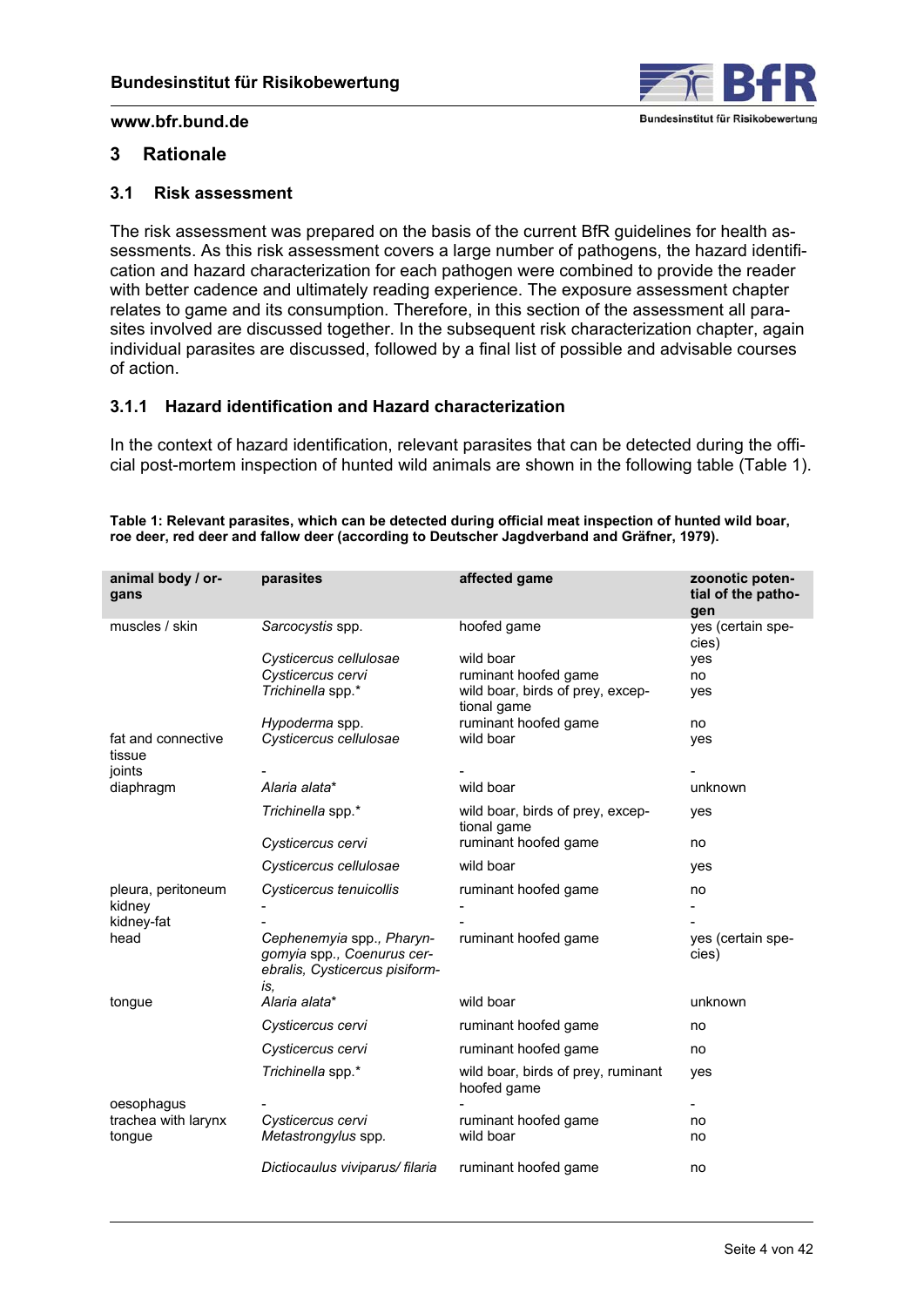

Bundesinstitut für Risikobewertung

<span id="page-4-0"></span>

|                                   | Echinococcus granulosus<br>Echinococcus multilocularis     | hoofed game 1,2<br>hoofed game <sup>2</sup>                                                                                                                                                                                                                          | yes |
|-----------------------------------|------------------------------------------------------------|----------------------------------------------------------------------------------------------------------------------------------------------------------------------------------------------------------------------------------------------------------------------|-----|
|                                   | Ascaris suum                                               | wild boar                                                                                                                                                                                                                                                            | no  |
| pericardium                       |                                                            |                                                                                                                                                                                                                                                                      | yes |
| heart                             | Cysticercus cervi                                          | ruminant hoofed game                                                                                                                                                                                                                                                 | no  |
|                                   | Cysticercus cellulosae                                     | wild boar                                                                                                                                                                                                                                                            | yes |
| liver                             | Cysticercus tenuicollis                                    | ruminant hoofed game                                                                                                                                                                                                                                                 | no  |
|                                   | Echinococcus granulosus                                    | hoofed game                                                                                                                                                                                                                                                          | yes |
|                                   | Echinococcus multilocularis                                | hoofed game $3,4$                                                                                                                                                                                                                                                    | yes |
|                                   | Fasciola hepatica                                          | hoofed game                                                                                                                                                                                                                                                          | yes |
|                                   | Dicrocoelium hepaticum                                     | hoofed game                                                                                                                                                                                                                                                          | no  |
|                                   | Ascaris suum                                               | hoofed game                                                                                                                                                                                                                                                          | yes |
| spleen                            |                                                            |                                                                                                                                                                                                                                                                      |     |
| stomache/ intestine/<br>mesentery | moved when breaking open, these are not discussed further. | In the gastrointestinal tract, numerous parasites such as protozoa (e.g. cryptosporidia,<br>Giardia), roundworms, hookworms, whipworms and hairworms occur in the four most<br>common species of cloven-hoofed game. Since the gastrointestinal tract is usually re- |     |
| genitals                          |                                                            |                                                                                                                                                                                                                                                                      |     |
| bladder                           |                                                            |                                                                                                                                                                                                                                                                      |     |

\* pathogen not detectable via visual inspection, only during routine trichinella testing

In the following, selected pathogens are described in more detail; namely: *Alaria alata*, *Echinococcus* spp., *Sarcocystis* spp., *Taenia* spp. *Trichinella* spp. and *Toxoplasma gondii*.

 1 Morar and Feldman, 2003

<sup>&</sup>lt;sup>2</sup> Mao et al., 2017<br><sup>3</sup> LGL\_Bayern

<sup>4</sup> Moro and Schantz, 2009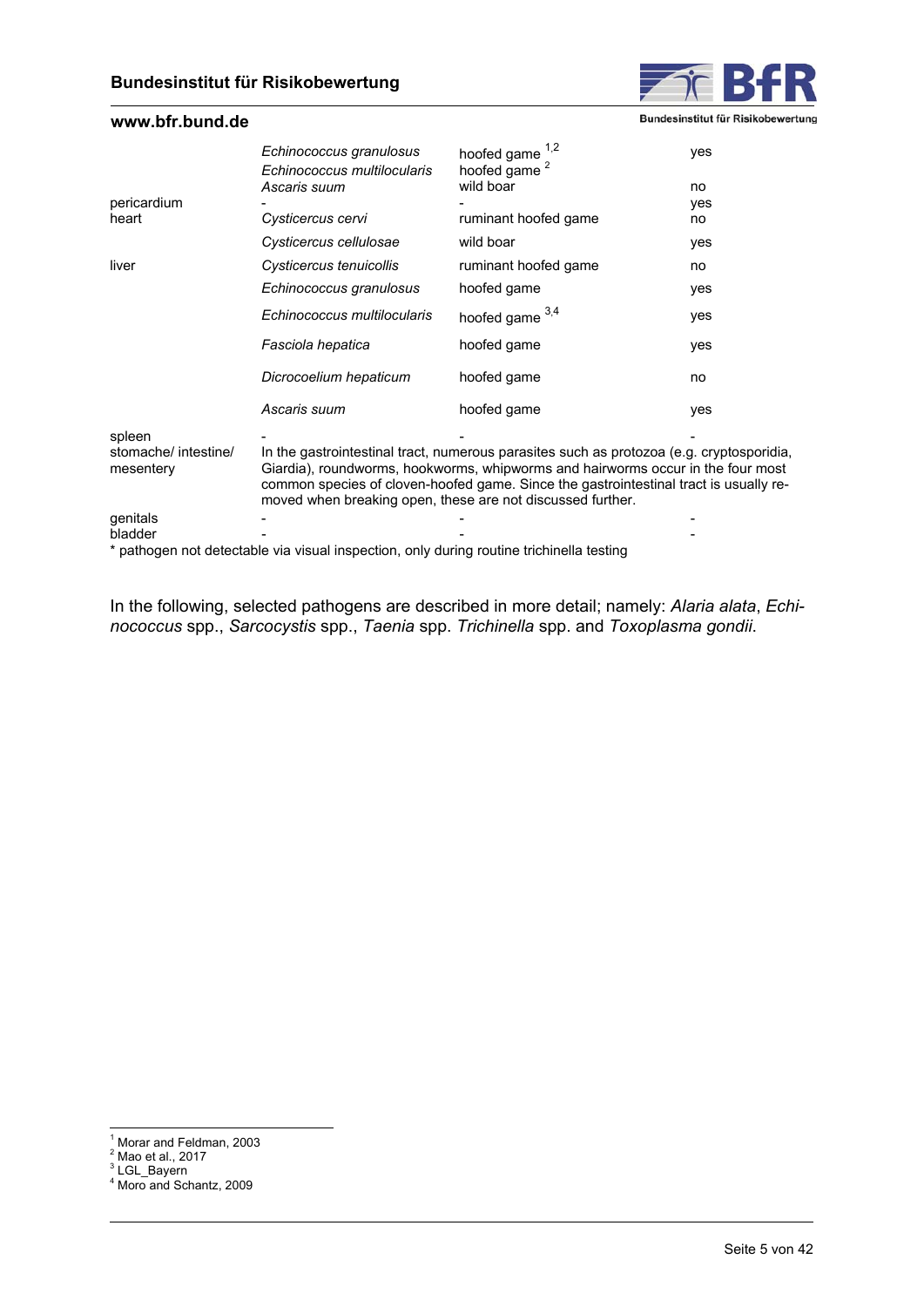

### <span id="page-5-0"></span>3.1.1.1 *Alaria alata*

## 3.1.1.1.1 Possible source of hazard

### Taxonomy

*Alaria alata* (*A. alata*) is a parasitic trematode and belongs within the order *Strigeatidae* to the family *Diplostomatidae* and the genus *Alaria*. In addition to *A. alata*, further 18 *Alaria* spp. have been described so far. The different species of the genus *Alaria* are widespread worldwide (Manke, 1997; Rommel *et al*., 2000). In Europe and also in Germany only *A. alata* is autochthonous (Thiess, 2006; Dolle, 2016). Of possible zoonotic relevance may be the mesocercarial stage (larval developmental stage) of *A. alata*.

### Life cycle / transmission to humans

The adult parasite *A. alata* grows to 2.5-6.0 x 0.5-2.0 mm and lives in the intestines of dogs, cats, foxes, mink and other carnivores (final hosts). The eggs of this trematode are excreted with the faeces by these definite hosts. In an aqueous environment, mirazidia (larvae) hatch after 2 weeks, which either actively penetrate the first intermediate host (freshwater snail of the *Planorbidae* family) or are taken up orally. Here they develop via two sporocyst generations into the so-called cercaria, which represent a further larval stage. These leave the snail and penetrate the second intermediate host (anurans: frogs and their tadpoles), where they develop into mesocercariae. The development cycle closes when a definite host ingests the infected second intermediate host e.g. as prey or accidental. In the final host, the mesocercariae migrate via the gastrointestinal tract through the abdominal cavity into the lungs, where development of metacercariae takes place. Subsequently the developed mesacercariae migrate via the trachea into the mouth cavity and return via the oesophagus to the gastrointestinal tract, where they develop into adult, reproductive trematodes in the intestine (Rommel *et al*., 2000).

Mesocercariae can also be ingested by other, not exclusively carnivorous animals and by humans (paratenic hosts). In the paratenic host, they migrate through the intestinal wall and settle in various organs or muscles, preferring the adjacent fatty tissue (Odening, 1963; Hiepe *et al*., 1985). The paratenic hosts do not develop into sexually mature trematodes. These paratenic hosts also include wild boar (Boch and Supperer, 1992).

### Geographical and seasonal characteristics

There are regional differences in the occurrence of *A. alata* in wild boar. The detection rate is higher, especially in water-rich regions, which offer optimal living conditions for intermediate hosts (Wójcik *et al*., 2001; Lücker, 2010). There are also reports of seasonal fluctuations. Mesocercariae are most frequently found in late spring (April/May/June) (Dolle, 2016).

### **Diagnostics**

In most cases, *A. alata* in feral pigs is detected by chance during the official meat inspection for *Trichinella* using the digestion method. However, there exists also a validated method for the detection of *A. alata* in wild boar meat, the so-called AMT (*Alaria* spp. *mesocercariae* migration technique) (Riehn *et al*., 2010). This method is more sensitive and was specifically developed and validated for the detection of *A. alata* mesocercariae.

The mesocercariae are predominantly found in body regions with high fat and connective tissue as well as in cartilage and glandular tissue (Riehn *et al*., 2010). The following predilection sites were identified in wild boar (descending order) (Riehn *et al*., 2010):

1. peritoneum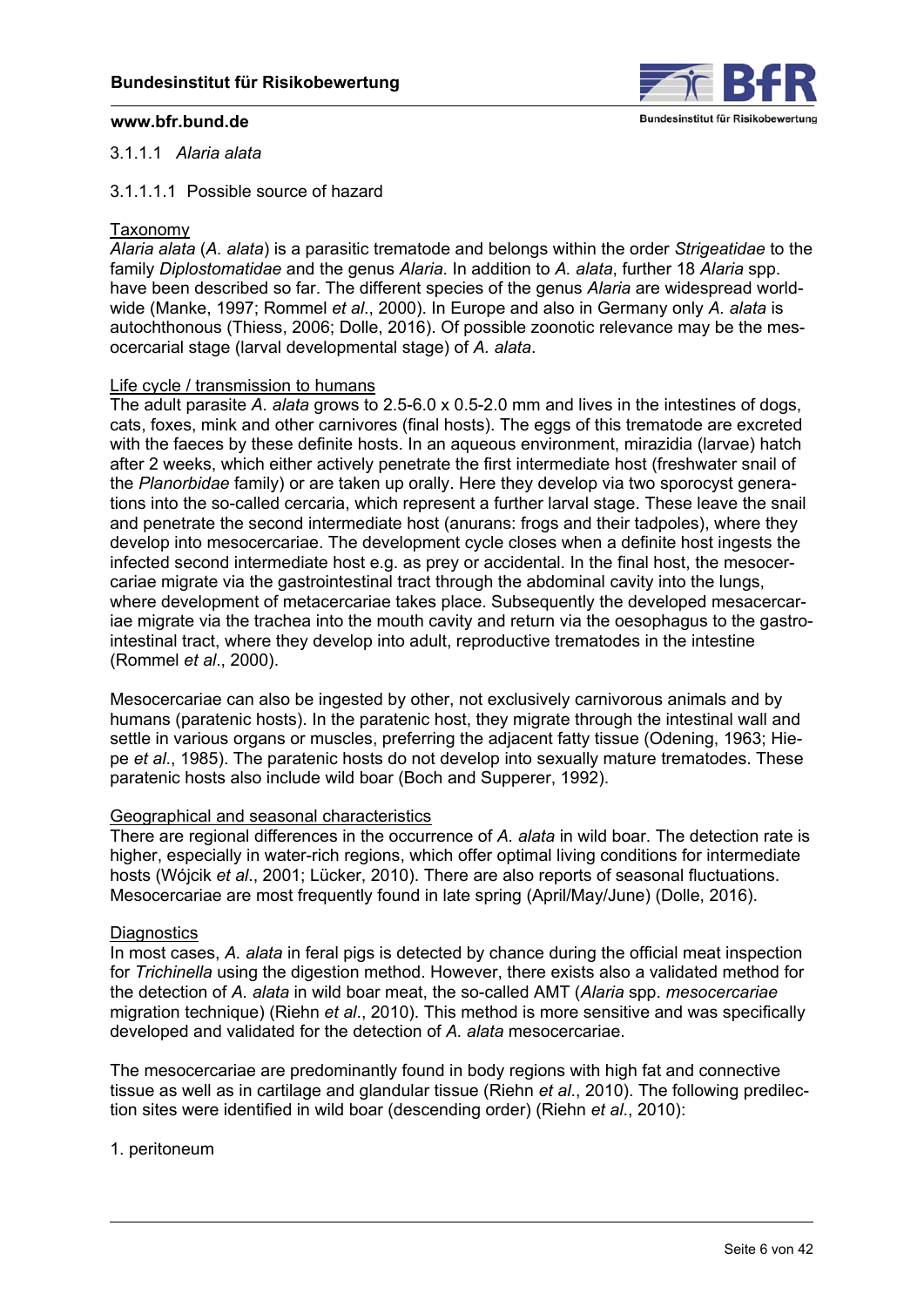

- 2. larynx (larynx)
- 3. diaphragm
- 4. tongue
- 5. abdominal muscles
- 6. jaw and masticatory muscles

## Food technology processes for inactivation

The number of studies on the tenacity of *A. alata* mesocercaria in meat and meat products has so far been very limited. Therefore, further studies on the tenacity in relation to different production processes and storage conditions of wild boar meat products should be carried out in future. The data available so far do not allow a reliable statement about inactivation of *A. alata* through freezing (Lücker *et al*., 2015).

According to current knowledge, heat treatment is an effective method for inactivating *A. alata* in wild boar meat. After sufficient heating (at least 72 °C core temperature for 2 minutes), meat contaminated with *A. alata* can be regarded as harmless to humans, since the mesocarcariae are efficiently killed by the heating process.

## 3.1.1.1.2 Hazard Characterization

### Description of disease in humans

Disease in humans caused by mesocercariae of different *Alaria* spp. is called larval alariosis, which is a non-communicable disease and the infection is not notifiable in Germany. The larval alariosis can manifest itself in different organs and can be of varying severity. Clinically it manifests itself through respiratory symptoms, neuroretinitis, subcutaneous granulomas or as a systemic disease that can be fatal. The infection occurs orally through consumption of raw or insufficiently heated meat from infested game. Smear infections during preparation of food have also been described (Shea *et al*., 1973; Fernandes *et al*., 1976; McDonald *et al*., 1994; Kramer *et al*., 1996).

There is no detailed information on the infectious dose. Based on descriptions of known cases of larval alariosis, however, it can be assumed that the severity of the disease correlates with the number of pathogens ingested (Shea *et al*., 1973; Fernandes *et al*., 1976; McDonald *et al*., 1994; Kramer *et al*., 1996).

To date, there is no documented case of larval alariosis caused by mesocariae of the species *Alaria alata.* However, the following facts point out that human disease caused by *Alaria alata* is unlikely but cannot be completely excluded: Already in 1961 Odening reported that primates (rhesus monkeys) can be orally infected with mesocercariae of *A. alata* (Odening, 1961). In Switzerland, the species *Alaria alata* is considered a zoonotic parasite. In 2003, the Swiss Federal Office for the Environment (FOEN) and the Swiss Federal Office of Public Health (FOPH) classified *Alaria alata* in risk group 2 (Gottstein, 2013).

### 3.1.1.2 *Echinococcus* spp.

3.1.1.2.1 Possible source of hazard

Taxonomy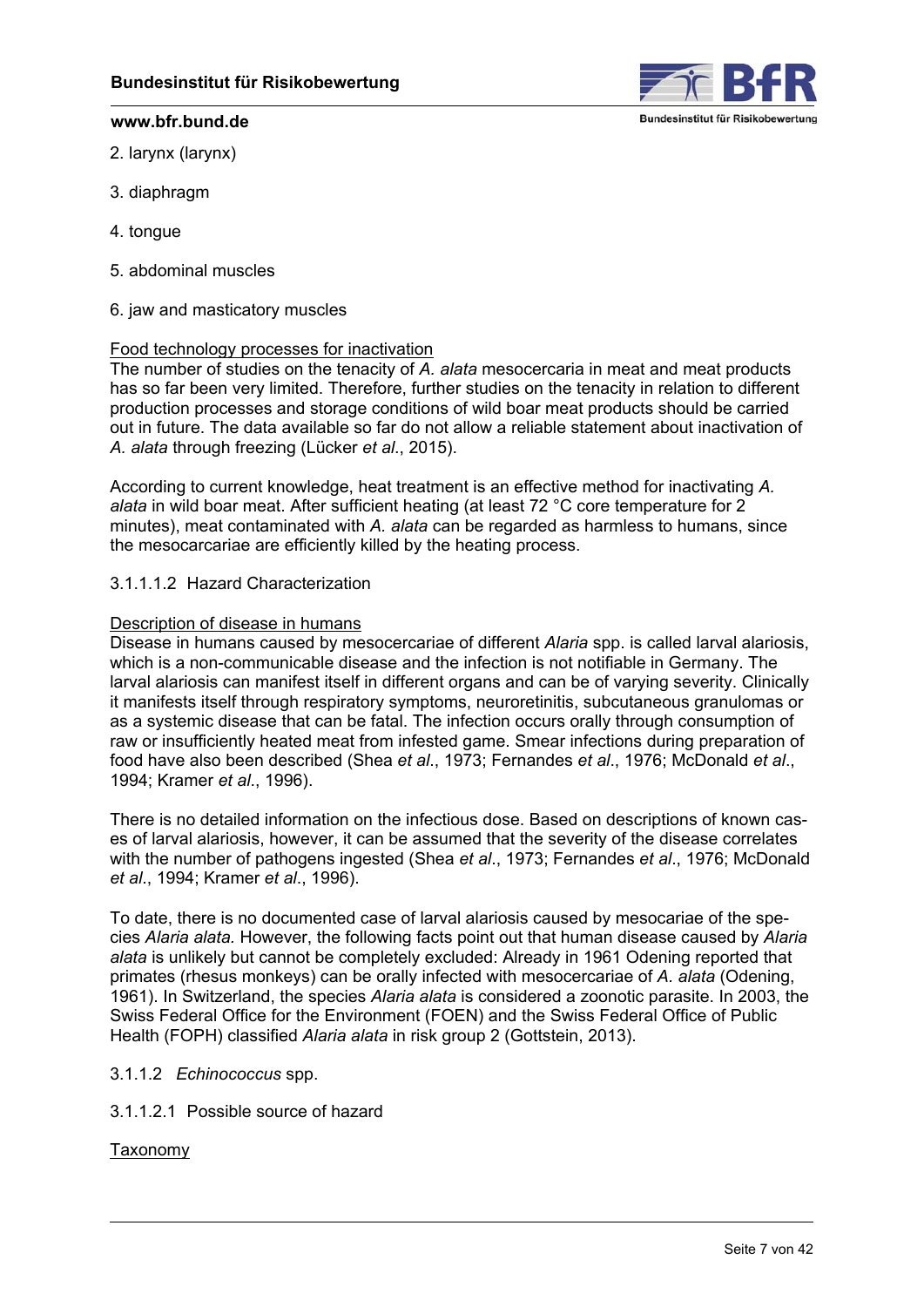

*Echinococcus*, which belongs to the class of cestodes (tapeworms) and to the family of *Taeniidae*, is a 2 - 7 mm long endoparasite. The genus *Echinococcus (E.)* has a worldwide distribution (exception: Antarctica) and is composed of ten species, seven of which can cause infections in humans. (*E. granulosus, E. ortleppi, E. canadensis, E. intermedius, E. multilocularis, E. vogeli* and *E. oligarthra*) (Thompson, 2017).

## Life cycle / transmission to humans

Echinococcosis is caused by an infection with the larval stage (metacestodes) of the parasite *Echinococcus* in an intermediate or accidental host. As with all taenidia, an obligatory change of host is characteristic for the life cycle. Live adult cestodes can only develop in final hosts (carnivorous mammals). A clinical picture does not develop here or only when there is very strong infestation. Infections of the intermediate or accidental host (human, wild boar) with the larval stage, on the other hand, often show a pronounced pathogenicity (Thomas *et al*., 2017).

Since the scope of this risk assessment is limited to wild animals, the development cycle is described using the example of the small fox tapeworm (*E. multilocularis*), the only *Echinococcus* species for which reliable data on the occurrence in wild animals exist in Germany. The habitat of adult tapeworms is in the villi of the small intestine of the fox and more rarely in the villi of other canids or felines. For example, wolves, raccoon dogs and cats can be final hosts of the fox tapeworm. However, this depends on whether intermediate hosts (especially small mammals) serve as food source. After oral intake of infectious parasite stages from the intermediate host, it takes 5 to 7 weeks until eggs are released with the faeces from the final host. Infection of the intermediate host occurs through oral ingestion of excreted eggs. Here, a hook-bearing larva, known as the oncosphere, hatches after stomach passage. The oncosphere passes through the intestinal wall and reaches the liver via the bloodstream. Other organs, such as the lungs, can also be affected. In these target organs fins develop, which are called metacestodes and are small bubbles of a few mm to 2 cm in size. The so-called budding process leads to infiltration of surrounding tissue, which results in tumor-like growth. After a few months, head structures (protoscolices) develop which are located inside the fins. These protoscolices develop into adult sexually mature parasites (Thompson, 2017) after per-oral absorption by the final host (e.g. consumption of the intermediate host as prey).

Transmission of *Echinococcus* to humans occurs through - oral uptake of tapeworm - eggs, which can be found in the faeces (faecal-oral infection) but also in the fur of infected animals. In addition, for the small dog tapeworm (*E. granulosus*), soil contaminated with eggs and food (berries, mushrooms) are relevant sources of infection (RKI, 2005; WHO, 2018a). For *E. multilocularis*, transmissions through contaminated soil, food or water are also conceivable, but so far have not been described (RKI, 2005). Human-to-human transmissions are not known to occur. Furthermore, the BfR is not aware of any studies devoted to the question of whether *Echinococcus* eggs can also accumulate in the fur of non-infected animals and transmitted from there (via accidental smear contamination from faeces of infected animals). This seems to be possible when considering the known routes of transmission. Alimentary transmission via meat of infected intermediate or other accidental hosts (e.g. wild boars, hares) to humans is not possible, since only the eggs are infectious for humans as final hosts (WHO, 2018a).

## Geographical features

In high-endemic areas in Bavaria and Baden-Württemberg, such as the Swabian Alb, the Alb-Danube region, Upper Swabia and the Allgäu, a high level of foxes infected with *E. multilocularis* must be expected (> 50%) (König *et al.*, 2005; Moro and Schantz, 2009).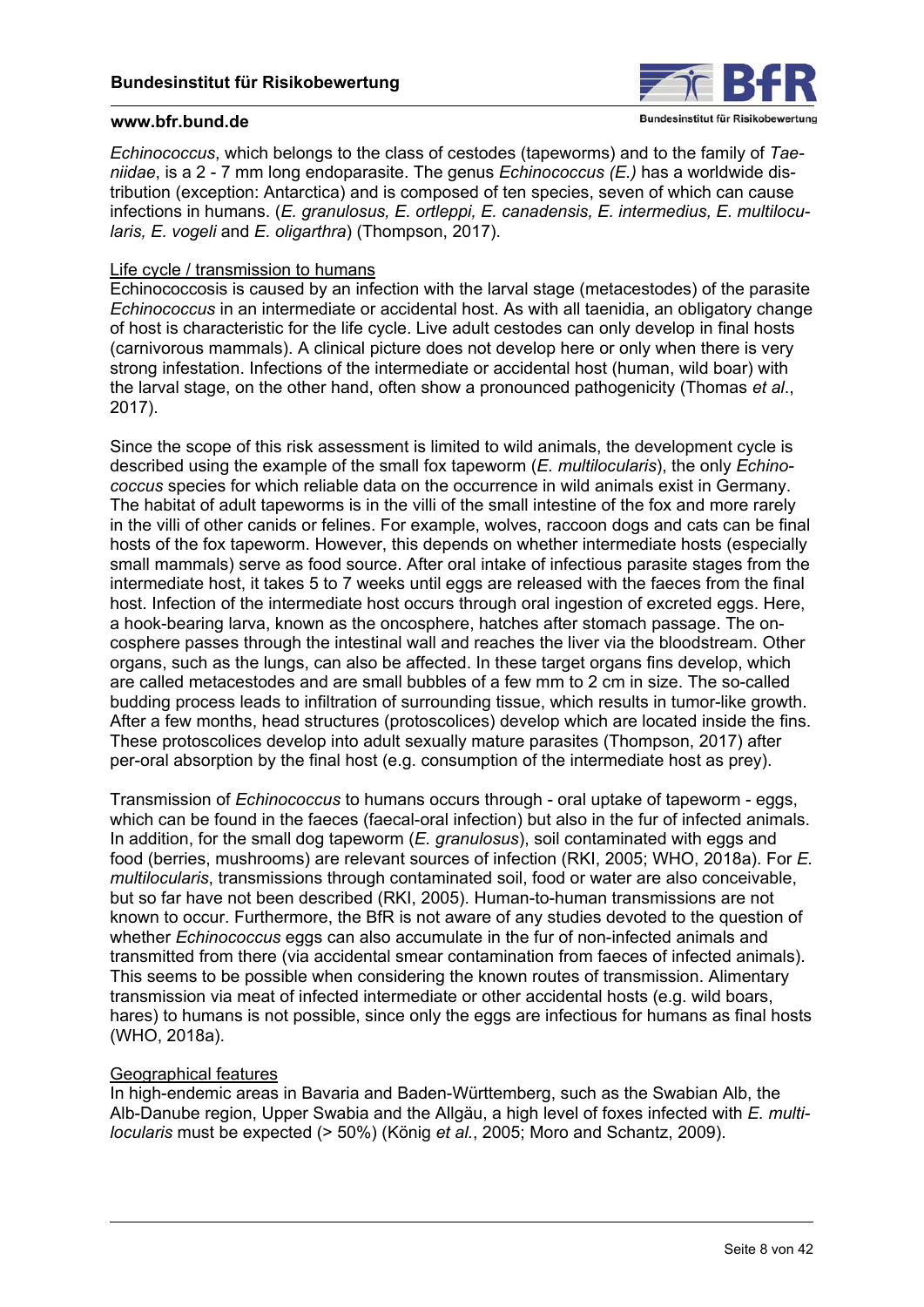

## **Diagnostics**

Wild boar is one of the most probable intermediate hosts (LGL\_Bayern: Remde, 2008) to consider. Visually perceptible pathological changes are observed mainly in the liver and, depending on the extent of the infestation, also in adjacent tissue and other organs (e.g. lungs) (LGL\_Bayern; Morar and Feldman, 2003; Remde, 2008; Oksanen *et al*., 2016). White lesions of 1 - 15 mm in size (in exceptional cases also larger) can be observed either occurring sporadically or in larger numbers. Furthermore, all lesions show inflammation with calcification and thick acellular lamellar structures typical for *Echinococcus* (LGL\_Bayern; Remde, 2008). However, macroscopic species differentiation is difficult and can only be estimated by using prevalence data. In order to make such a distinction, laboratory diagnostic methods must be used. In serology, ELISAs are often applied, but they do not always produce reliable results due to the possibility of cross-reactions. Therefore, use of molecular-biological methods, such as PCR, which allow species differentiation by amplification of specific gene sequences areis recommended (Zhang and McManus, 2006).

## Food technology processes for inactivation

*Echinococcus* eggs excreted by infected animals are highly resistant to environmental influences and disinfectants. Temperatures of 60 - 80 °C kill the eggs within 5 minutes (Eckert and Deplazes, 2004). Boiling (100 °C) directly kills the eggs (Eckert and Deplazes, 2004). The eggs are also sensitive to dehydration. Temperatures from -70 to -80 °C for 96 or 48 hours also lead to the safe inactivation of the eggs (Eckert and Deplazes, 2004).

## 3.1.1.2.2 Hazard Characterization

## Description of the disease in humans

Echinococcosis: Most common representatives of the genus *Echinococus* with clinical relevance are *E. granulosus* and *E. multilocularis*. They cause echinococcosis in humans, which is divided into cystic echinococcosis (pathogen: *E. granulosus*) and alveolar echinococcosis (pathogen: *E. multilocularis*) respectively.

Cystic echinococcosis (CE): Humans as final hosts become infected by close contact with the principle host (e.g. dog) (RKI, 2005; Brehm 2017). The incubation period of cystic echinococcosis varies between several months and many years (WHO, 2018a). Communicated data from previous years suggest that an autochthonous infection in Germany is now considered highly unlikely, suggesting that the pathogen is not circulating in Germany anymore or at least not momentarily. This is also supported by the fact that CE reported in Germany mostly affects people who were already infected in their countries of origin (RKI, 2005; Richter *et al*., 2009; Brehm 2017; Thomas *et al*., 2017). Infections through imported dogs from endemic areas are also possible (RKI, 2005; Richter *et al*., 2009; Brehm 2017; Thomas *et al*., 2017). Typical for an infection with the small dog tapeworm is the formation of a host-side connective tissue capsule around the developing cyst. In 70 % of cases the liver is affected, in 20 % the lung, rarely the heart, bones, muscles or the nervous system (Thomas *et al*., 2017). All age groups can be affected. Symptoms appear late and are unspecific (nausea, vomiting, stomach pain). These develop through secondary bacterial infections of the cysts, once they have reached considerable size (Kammerer and Schantz, 1993; Thomas *et al*., 2017). Rupture of cysts (spontaneous or traumatic) can lead to anaphylactic shock (de Wispelaere *et al*., 2011). There is a particular risk of infection in high-endemic areas (Balkans, Mediterranean region). The BfR has no reliable data on the infectious dose. In endemic areas, intermediate hosts are mostly sheep or cattle, through which dogs can become infected when fed with intestines after slaughter (Moro and Schantz, 2009). Mouflon and wild boar can also be considered as intermediate or accidental hosts. Immigration of infected carnivorous final hosts from endemic areas, such as the wolf, pose a potential for the pathogen to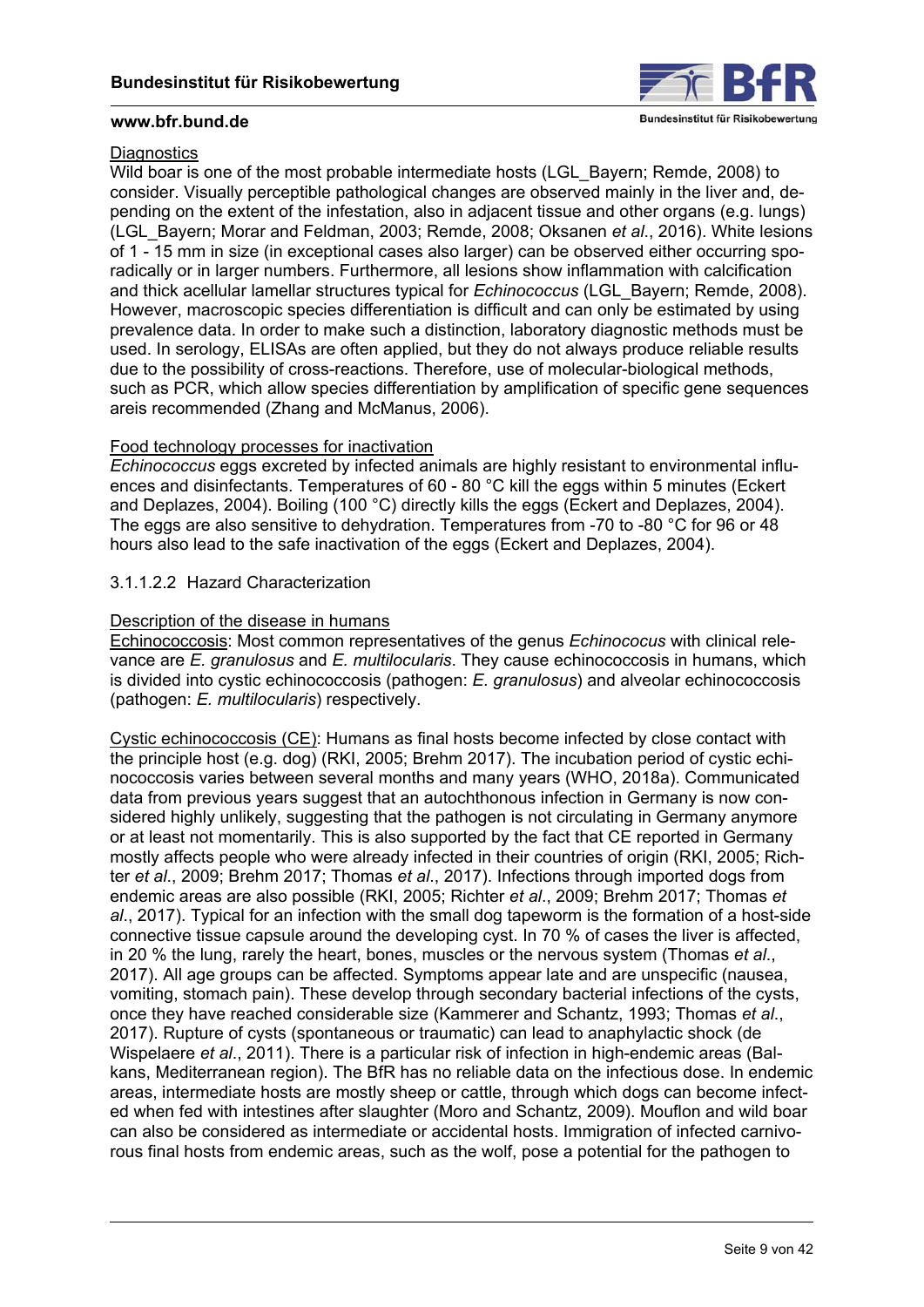

re-establish itself within the wild animal population in Germany. However, such an event has not been described so far.

Alveolar echinococcosis (AE): AE is one of the most dangerous zoonoses in Europe. Humans pose as accidental intermediate hosts. Wild boars are also an intermediate or more likely an accidental host. The asymptomatic incubation period of AE is 5 to 15 years due to the slow growth of larvae (WHO, 2018a), which is the main reason why retrospective description of the case-specific transmission route is often difficult or no longer possible. Mean age of onset of disease in humans is between 50 and 60 years of age. Immunocompromised patients have a higher risk of contracting the disease. The disease is rather rare in children and adolescents (RKI, 2005; Brehm, 2017). The BfR is not aware of any data regarding infectious dose.

One third of patients become symptomatic due to icterus, another third due to unspecific upper abdominal pain (WHO, 1996). In the remaining patients, AE is diagnosed as a coincidental finding after clarification of further symptoms such as chronic fatigue, unwanted weight loss, hepatomegaly (abnormal enlargement of the liver), or through routine laboratory testing and/or ultrasound examinations (Bresson-Hadni *et al*., 1994; WHO, 1996). In 98 % of cases, the liver is primarily affected. Larval growth is infiltrative, which is why neighbouring organs can also be affected. In 34% of all patients metastases (mostly in the lungs, brain, bones or spleen) are already present at the time of diagnosis (Khuroo *et al*., 1997). The disease is fatal if left untreated.

Depending on the type of *Echinococcus*, diagnostic options differ insignificantly. Imaging procedures and the detection of pathogen-specific antigens are always at the centre of clinical findings. Imaging methods used here include ultrasound (US), computed tomography (CT) and magnetic resonance (MR) (Brunetti *et al*., 2010). If a liver carcinoma or liver cirrhosis is suspected, alveolar echinococcosis can also be considered as a differential diagnosis given corresponding anamnesis.

## Occurrence in humans in Germany

*E. granulosus* and *E. multilocularis* have the greatest clinical relevance in humans in Europe (Thomas *et al*., 2017), with autochthonous infections of humans with *E. granulosus* hardly occurring in Germany (RKI, 2005, Richter *et al*., 2009; Brehm 2017; Thomas *et al*., 2017). Both human diseases are notifiable in Germany according to legislature IfSG §7.

*E. multilocularis* is only found in the northern hemisphere. Clusters have been described in Bavaria, Baden-Württemberg and North Rhine-Westphalia [\(Fig. 1\)](#page-10-0) in particular, but also in northern Switzerland, West Austria and eastern France (RKI, 2005; Brehm 2017). An average of 117 human echinococcosis cases per year is reported [\(Fig. 1,](#page-10-0) Robert Koch Institute: SurvStat@RKI 2.0, [https://survstat.rki.de,](https://survstat.rki.de) query date: 14.09.2018).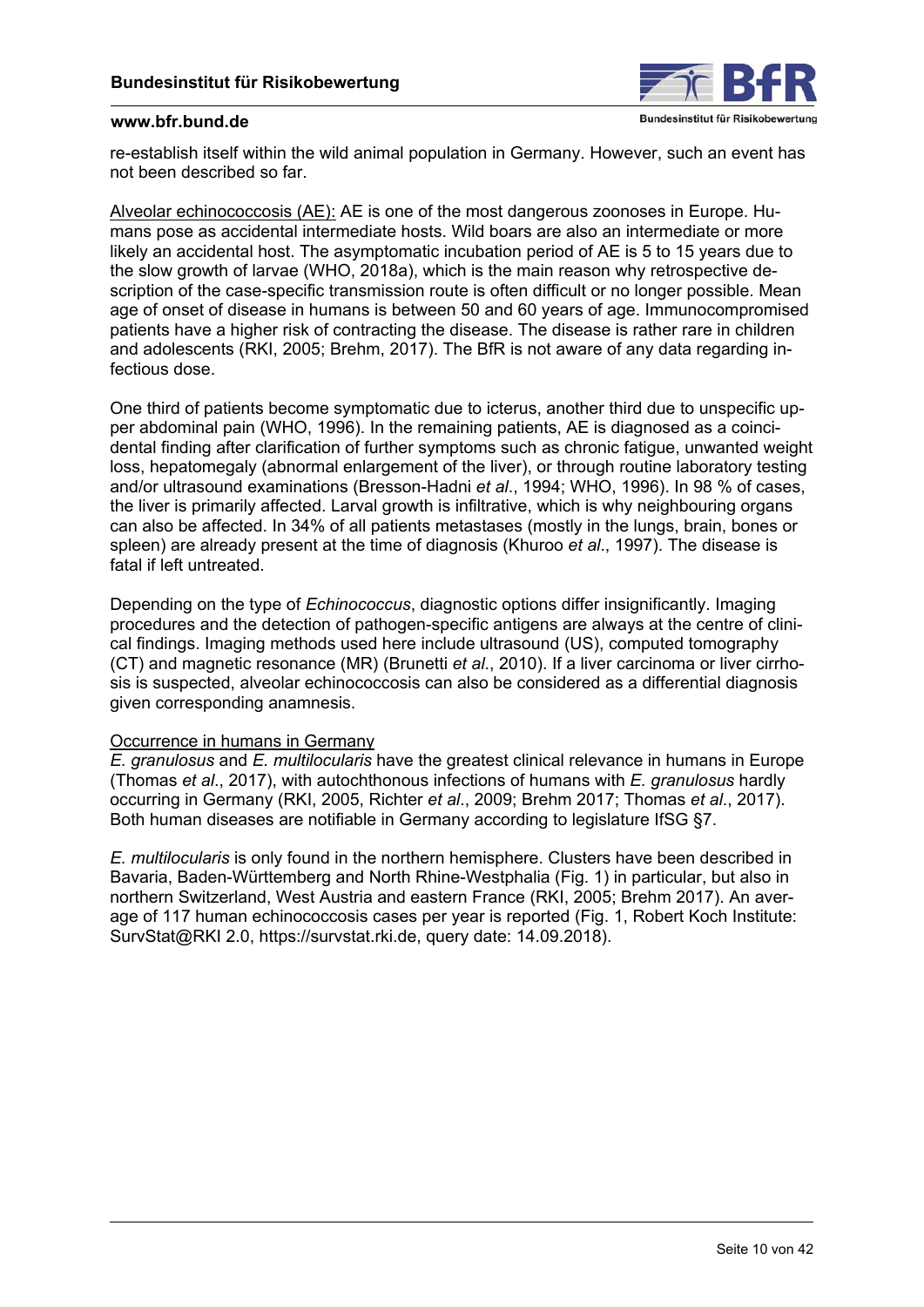

<span id="page-10-0"></span>

#### *Figure 1:*

Echinococcosis cases not reported by name by the public health services and distribution per federal state since 2001 (2054 reported cases in total); Source: Robert Koch Institute: SurvStat@RKI 2.0[, https://survstat.rki.de,](https://survstat.rki.de) query date: 14.09.2018.

### *3.1.1.3 Sarcocystis* spp.

### 3.1.1.3.1 Possible source of hazard

### Pathogen/ Taxonomy

Sarcosporidia are microscopically small unicellular parasites which infect the muscle tissue of a host. They belong to the cyst-forming coccidia whose development cycle includes a definite host (sexual cycle) and an intermediate host (asexual cycle). Currently, more than 150 different species are described worldwide. Currently only 3 humanpathogenic *Sarcocystis* species are characterized. For *Sarcocystis nesbitti* humans serve as intermediate hosts; putative definite hosts are reptiles (Matuschka, 1987). *Sarcocystis hominis* (intermediate host cattle) and *Sarcocystis suihominis* (intermediate host pig) are also considered human pathogens; here humans serve as definite hosts (Fayer *et al*., 2015). It is assumed that other *Sarcocystis* species can also infect humans as definite hosts and cause clinical symptoms; these are not yet described in detail (Fayer *et al*., 2015).

#### Transmission/ Development cycle

The genus *Sarcocystis* has an obligatory two-host cycle. Humans can be either intermediate hosts or definite hosts. Infection occurs through consumption of insufficiently heated or raw meat containing infectious sarcocysts of the species *S. hominis* or *S. suihominis*. Possible sources of infection are meat from farm animals or from furred game, feathered game and reptiles (Fayer, 2004).

Infection occurs when sporocysts are ingested from a competentintermediate host (e.g. shellfish) by consumption of contaminated plant based foods or water. They reach the stomach, where infectious sporozoites are released. These sporozoites penetrate into the intestinal wall and from there are distributed via blood and lymphatic channels first into the vascular endothelium and later into target organs; where they reside mainly in the striated muscles. There the parasite multiplies asexually by division. Long-lived tissue cysts (the so-called Miescher tubes) are formed, which contain millions of cystozoites. If the meat of an intermediate host is consumed raw or insufficiently heated, the cystozoites remain infectious.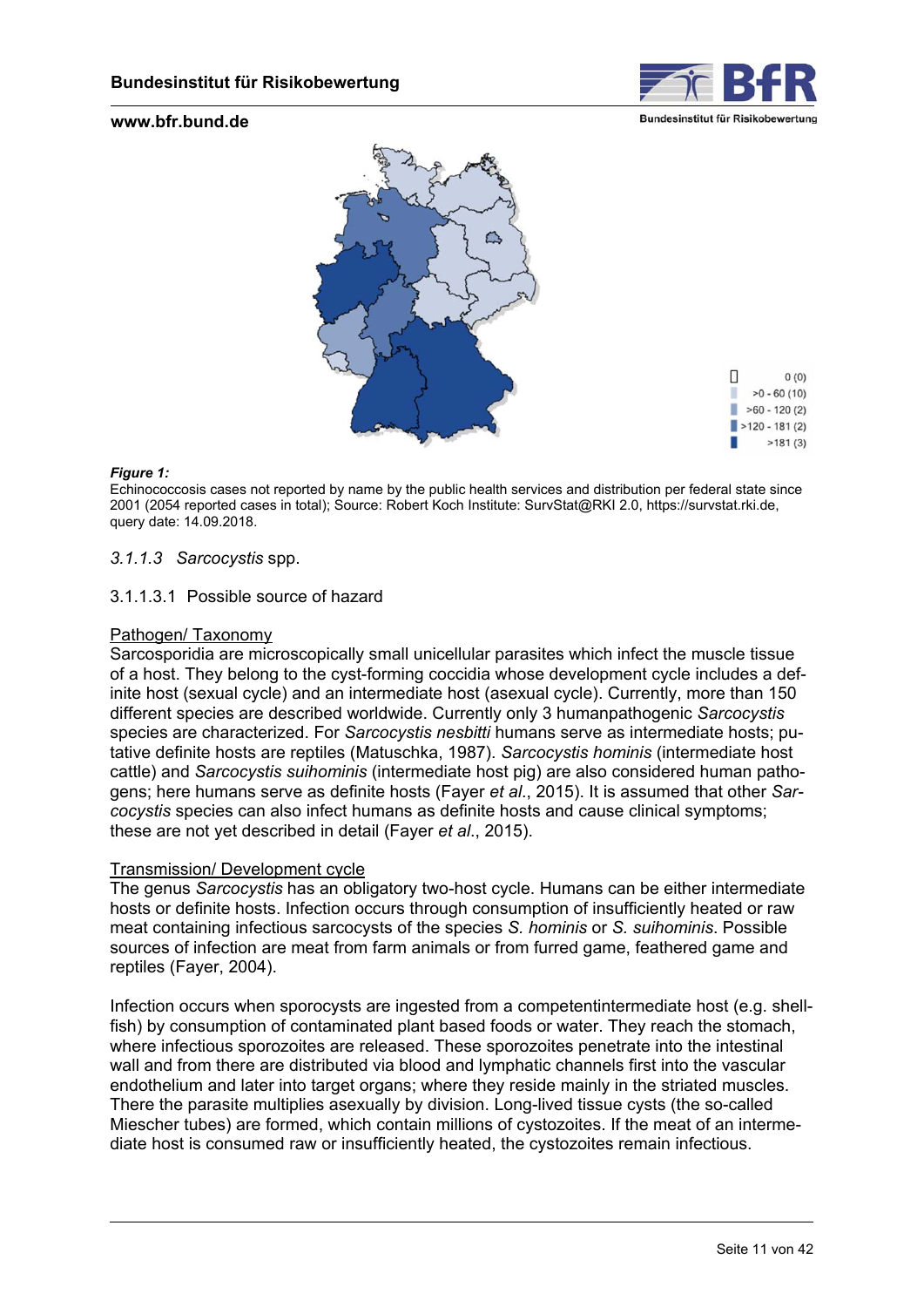

If competent definite hosts take up these cystozoites, cystozoites emerge from the tissue cysts and settle in the intestinal wall of the end host after digestion of the meat. Genital cells are formed and sexual reproduction takes place. The fertilized female cell surrounds itself with a shell and becomes an oocyte. This oocyte develops into permanent forms, which are excreted with the faeces of the host over a longer period of time. These permanent forms are also called sporocysts and the development cycle has thus been completed once (BfR, 2008).

Infections in animals can be accompanied by fever, lethargy, emaciation, lameness and abortus depending on the infecting Sarcocystis species and the infection dose. The majority of infections in animals remain asymptomatic (Fayer, 2004).

### Geographical Distribution

There is no known geographical accumulation in Germany.

### Diagnostic

Neither EU nor national law requires specific testing to detect these protozoa. Only when there are clear visual recognizable alterations in the tissue caused by numerous cysts can the meat be declared as unfit after meat inspection. Macroscopically, the affected musculature has a slightly glassy appearance. If the infestation is severe, a white speckling of the musculature can be detected (Miescher's tubes) (Böhmler, 2008).

In meat, cysts with infected cystozoites can be detected by microscopic imaging in haematoxylin-eosin (HE) stained muscle sections. For larger sample quantities, the pathogen can be detected from meat using a digestion method (Fayer, 2004). A species determination via cysts in the musculature is not possible on the basis of the morphological properties alone (BfR, 2008). However, differentiation at species level can be carried out using various molecular biological techniques (e.g. PCR, sequencing) (Tenter, 1995; Gonzalez *et al*., 2006). Infection in animals can be detected through presence of specific serum antibodies. There is a high cross-immunity between the sarcosporidia species, so that a positive serological result cannot be used to draw conclusions about the respective infecting species (Damriyasa *et al*., 2004).

### Food technology processes

Sarcosporidia in meat may be inactivated by appropriate methods. When the meat is heated, a temperature of at least 71 °C must be reached inside the meat for two minutes in order to safely kill the pathogen (Honda et al., 2018). Deep freezing at -20 °C for at least 2 days also provides effective protection against sarcosporidia infection. (Saleque et al*.*, 1990; Honda et al*.*, 2018).

## 3.1.1.3.2 Characterization of the Hazard

## Description of the Disease in Humans

Sarcosporidiosis (human as final host) is characterized by nausea, vomiting and acute to chronic enteritis. Based on data from voluntary infection trials, an incubation period of a few hours has been described. Clinical symptoms were observed until 48 h post infection (p.i.) and sporocysts were detected between 17 days to > 21 months p. i. in stools of infected persons (Laarman, 1962; Rommel, 1970). Sarcosporidiosis is considered self-limiting. Long elimination times are associated with possible reinfection and/or impaired immunity (Fayer *et al*., 2015).

The muscular form (human as intermediate host) is a very rare disease; about 100 clinical cases have been reported worldwide so far. In the majority of these cases, the infecting *Sar-*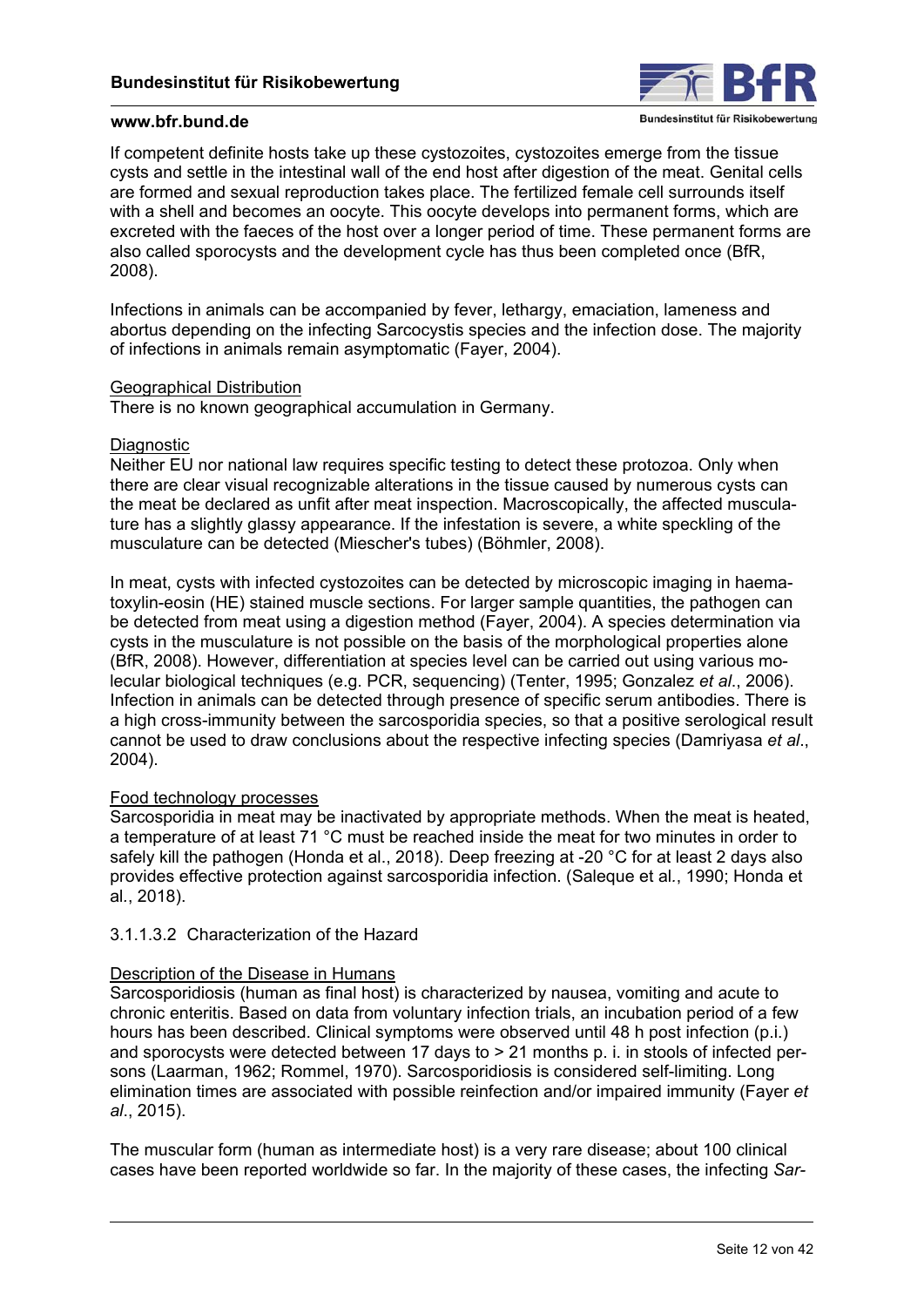

*cocystis* species was not identified. Only two outbreaks in Malaysia have been associated with *S. nesbitti* (Fayer *et al*., 2015). Described symptoms included fever, muscle and joint pain, headache, weakness and cough (Fayer *et al.*, 2015).

## Occurrence in humans in Germany

According to the EU zoonoses report for the reference year 2016, no Member State reported human sarcosporidiosis cases (EFSA, 2017). The disease is a non-communicable under the German Infection Protection Act.

From the literature, there are hardly any reports of intestinal sarcocystosis outbreaks after eating pork, cattle or other animal species that were infected with *Sarcocystis* species pathogenic to humans. In 2007, an accumulation of sarcosporidiosis cases in Lower Saxony after eating ground pork meat was reported (Böhmler, 2008).

In human stool samples, *Sarcocystis* sporozysts are found in about 7% of cases in Central Europe. In non-European countries (e.g. Thailand) the prevalence is significantly higher,(up to 23 %). Whether the detected sarcocysts were pathogenic species *S. suihominis* of pigs or *S. hominis* of cattle was not investigated (Daugschies, 2006). In a German study by Janitschke et al. (1974), *Sarcocystis hominis* was found in 12 out of 150 persons who had eaten raw meat or raw meat products. 50% of the infected persons reported gastrointestinal symptoms (Janitschke, 1974).

The BfR is currently not aware of any reports of sarcosporidiosis cases in humans in Germany that may be associated with consumption of game. In association to outbreaks of muscular sarcocystosis reported in Malaysia, cases have also been described in German travellers (Tappe *et al.*, 2014).

3.1.1.4 *Taenia* / *Cysticercus* spp*.*

3.1.1.4.1 Possible source of danger

### Taxonomy

*Cysticercus* (*C.*) represents a larval developmental form, the so-called fin stage, of cestodes (tapeworms) of the genus *Taenia (T*.), which can be found in the intermediate hosts of the parasites. A total of 40 species of the genus *Taenia* are known, which are endemic on all continents except Australia and Antarctica (Hoberg, 2002). Only the species *T. saginata, T. solium* and *T. asiatica* with the associated fin stages *C. bovis* or *inermis*, *C. cellulosae* and *C. viscerotropica* have zoonotic potential (Ale *et al*., 2014; WHO, 2018b).

### Development cycle / Transmission to Humans

The sexually mature cestodes are host-specific and live in the intestines of their final hosts. Tapeworms of the genus *Taenia* consist of a head (Scolex), a neck (Proliferation zone) and a link chain (Strobila). The head part has suction cups for attachment to the intestine of the final host. Starting from the neck, new tapeworm links (proglottids) are formed, which make up the following link chain. The sexual organs are located in the proglottids. The representatives of the genus *Taenia* are hermaphroditic. After fertilization, which takes place within the proglottids, the individual, egg-containing tapeworm members are tied off from the rest of the body and leave the final host either actively via the anus or are excreted by the final host with the faeces. The proglottids excreted into the environment dry out, break open and the tapeworm eggs are released. If an egg is taken orally by a suitable intermediate host (e.g. pig in *T. solium*), the so-called oncosphere (hook larvae, 1st larval stage) slips into its intestinal tract. The oncosphere migrates through the intestinal mucosa into the bloodstream and thus reaches the muscles and organs of the intermediate host (Janitschke, 2002). The on-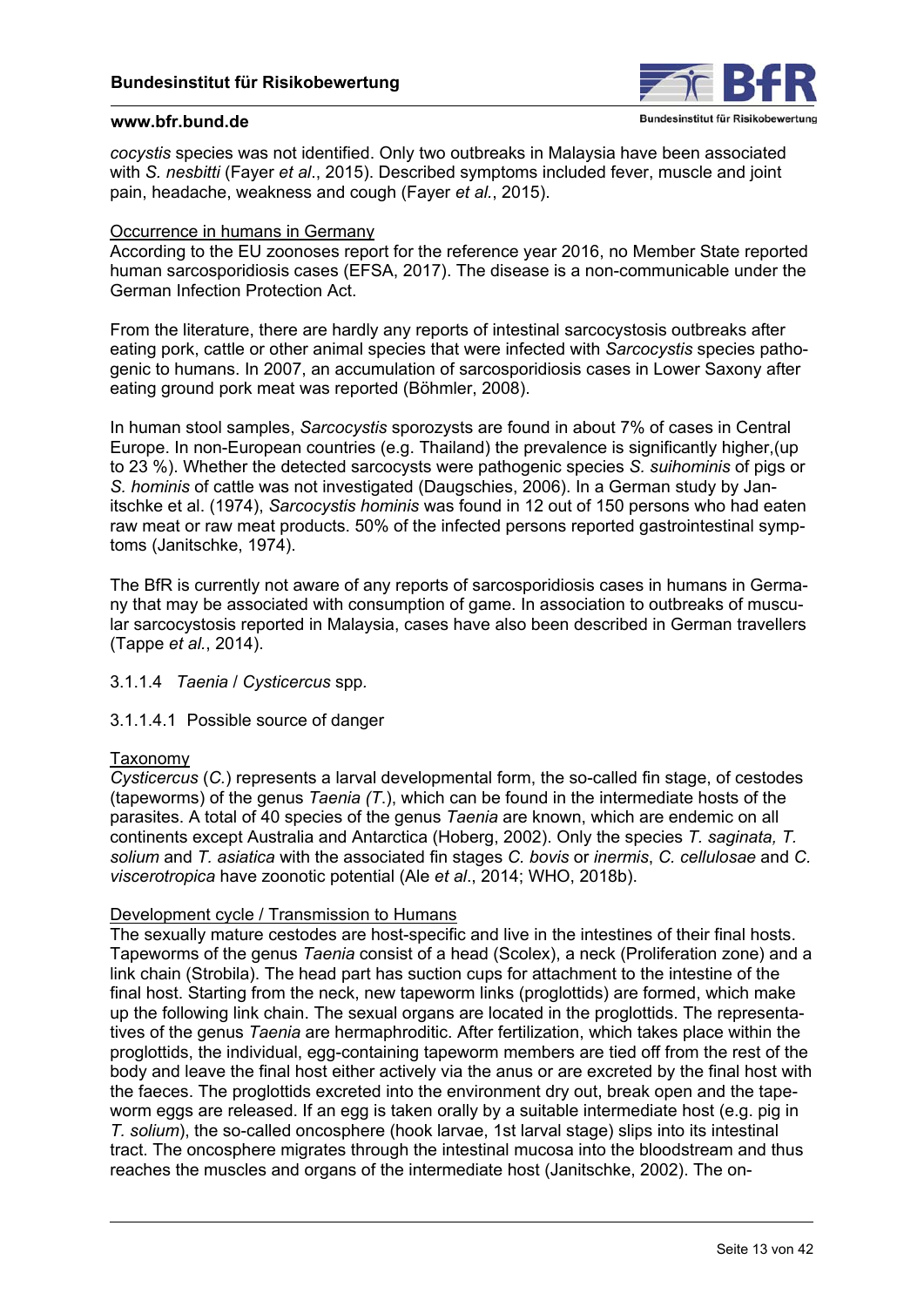

cosphere adheres to the target organ and forms a liquid-filled bladder around it, a so-called fin. Finns can develop in a wide variety of tissues.

*Cysticercus* is a thin-walled capsule (fin) into which the head of the future tapeworm is inserted from the wall into the interior. The fin appears as a light blister in which the whitish scolex of the larva can be easily seen. The temporal development to an infectious fin (Metazestode) is different depending on the species (*C. cellulosae*: 70-90 days; *C. tenuicollis*: 42- 56 days; (Boch and Supperer, 1992) and lasts on average about 2-3 months (Janitschke, 2002). An intermediate host can also contain Finns of different ages at the same time. Depending on the species, fins may remain infectious for several years (CFSPH, 2005) (Iowa State University, 2005). If infectious fin-containing tissue is consumed by the final host, the capsule dissolves due to gastric acid, the head turns over and the pathogen attaches itself to the wall of the small intestine, where it develops into an adult tapeworm. *C. cellulosae* is the only representative that can occur in humans both in the larval stage (*C. cellulosae*) and in the adult form (*T. solium*). As a result, humans can act both as final and intermediate hosts (Janitschke, 2002). The infection takes place orally through the consumption of raw or insufficiently treated meat (food-technological procedures for inactivation), meat containing fins or through the ingestion of taenia eggs in a faecal-oral way.

### Geographical Distribution

There is no known geographical accumulation in Germany.

### Diagnostic

In animals infected with *Cysticercus* spp. no symptoms of disease are generally observed. Occasionally there are respiratory problems, movement disorders, difficulty eating and nervous disorders (Boch and Supperer, 1992). The infestation can therefore usually only be detected visually when the animal is broken open and dismantled or during a meat inspection. The Finns are recognizable as whitish blisters on the affected tissues. In addition, an infection can be detected serologically by ELISA or enzyme-linked immunoelectrotransfer-blot (EILT) (Ito *et al*., 1999; Ohsaki *et al*., 1999; Dorny *et al*., 2003; Gupta *et al*., 2018). Species differencing can often only be performed with difficulty macroscopically on the basis of the fin morphology. Therefore molecular biological methods (e.g. blotting methods, PCR) should be used for species differentiation (González *et al.*, 2000).

### Food technology processes for Inactivation

Tapeworm fins of the species *C. cellulosae* die after a few minutes at an internal temperature of 60 °C. Furthermore, they are inactivated at a temperature of -15 °C (inside temperature) after 75 minutes and at -18 °C (inside temperature) after 30 minutes (ANSES, 2012).

### 3.1.1.4.2 Characterization of the Hazard

### Description of Disease in Humans

Depending on the stage of development in which the pathogen is absorbed, two different forms of disease can occur in humans (taeniosis and cysticercosis).

Taeniosis: The disease caused by adult cestodes of the genus *Taenia* is called taeniosis. In the human host, taeniosis is caused by the species *T. asiatica*, *T. saginata* and *T. solium* (Nguyen *et al*., 2016).

Humans become infected by oral ingestion of meat containing fins. Initially, the disease is characterized by mild, non-specific symptoms such as abdominal pain, nausea and vomiting. Later, when the tapeworm has reached the adult stage (about 8 weeks p.i.), diarrhoea or constipation may occur. The symptoms persist as long as the pathogen lives in the intestine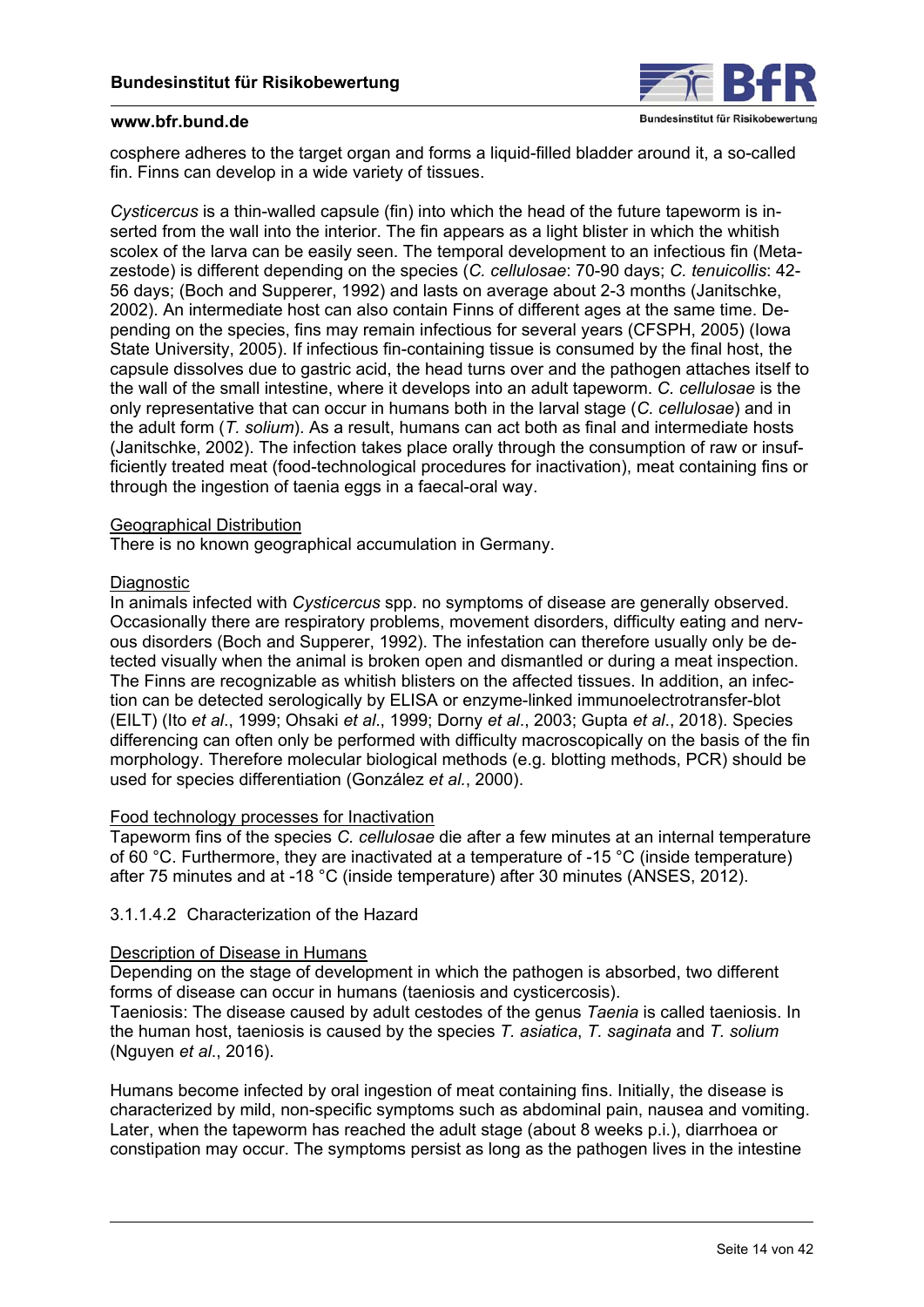

of the final host. If there is no drug treatment with anthelminthics (e.g. praziquantel or niclosamide), the adult tapeworm can parasite for 2-3 years before it dies (WHO, 2018b).

Cysticercosis: The infection is caused by oral ingestion of taenian eggs (autoinfection of *T. solium* carriers, smear infection or consumption of contaminated food) from which the oncospheres hatch in the human intestine. The incubation period varies greatly and can be up to several years (WHO, 2018b). Cysts containing larvae can form in the musculature, in the eye, under the skin and in the central nervous system (CNS). After a longer period, which varies from case to case, the cysts calcify (ANSES, 2012). If cysts develop in the brain, this leads to what is known as neurocysticercosis. The symptoms of neurocyticercosis vary depending on the immune status of the host and the number, size and location of cysts in the brain. The following symptoms are described in neurocyticercosis: chronic headaches, impaired vision until blindness, epileptic seizures, hydrocephalus, meningitis, dementia and other symptoms caused by lesions in the CNS. Deaths are also reported. Between 1990 and 2002, a total of 221 fatal cases related to cysticercosis were registered in the USA (Sorvillo *et al*., 2007). In 2015, the disease was identified internationally as one of the leading causes of death associated with food-borne infections (WHO, 2018b). Worldwide, the number of patients (with and without symptoms) is estimated at a total of 2.56 - 8.30 million (WHO, 2018b). For both diseases, there are no particular vulnerable groups in the population. Data on the minimum infectious dose in humans are not yet available (ANSES, 2012).

### Occurrence in Humans in Germany

Both taeniosis and cysticercosis of humans are non-communicable in Germany. The diseases are rare in Europe. The occurrence of neurocyticercosis in Europe is associated with increased travel activity and migration of tapeworm carriers from rural regions of Africa, Asia and Latin America, where the disease mainly occurs (WHO, 2018b). In Europe, a total of 846 cases of cysticercosis were described between 1990 and 2011, of which 522 were autochthonous and mostly identified in Portugal. The remaining 324 were imported cases, diagnosed predominantly in Spain, France and Italy (Zammarchi *et al*., 2013). In Germany, a total of 6 clinically confirmed human cysticercosis cases were reported between 1990 and 2015. (Laranjo-González *et al.*, 2017).

## *3.1.1.5 Toxoplasma gondii*

## 3.1.1.5.1 Possible Source of Danger

### Taxonomy

*Toxoplasma (T.) gondii* is an unicellular obligate intracellular parasite which is classified within the *Apicomplexa* strain into the subclass of coccidia and the *Sarcocystidae* family. *T. gondii* is the only species of the genus *Toxoplasma* 

(<http://taxonomicon.taxonomy.nl/TaxonTree.aspx?id=1309&src=0>).

In Europe and North America the majority of *T. gondii* isolates can be assigned to three genotypes (Type I, II, III), all of which are infectious to humans. The majority of human infections are attributed to genotype II, which is also the predominant genotype in Europe (Howe and Sibley, 1995; Schlüter *et al.*, 2014).

### Development cycle/Transmission

Due to its wide distribution and low host specificity, T. gondii is considered one of the most important parasitic zoonotic pathogens worldwide. The parasite is able to infect almost all warm-blooded vertebrates, including birds, with only cats and other felids serving as final hosts (Tenter et al., 2000).

The development cycle of T. gondii is divided into sexual and an asexual reproduction phas-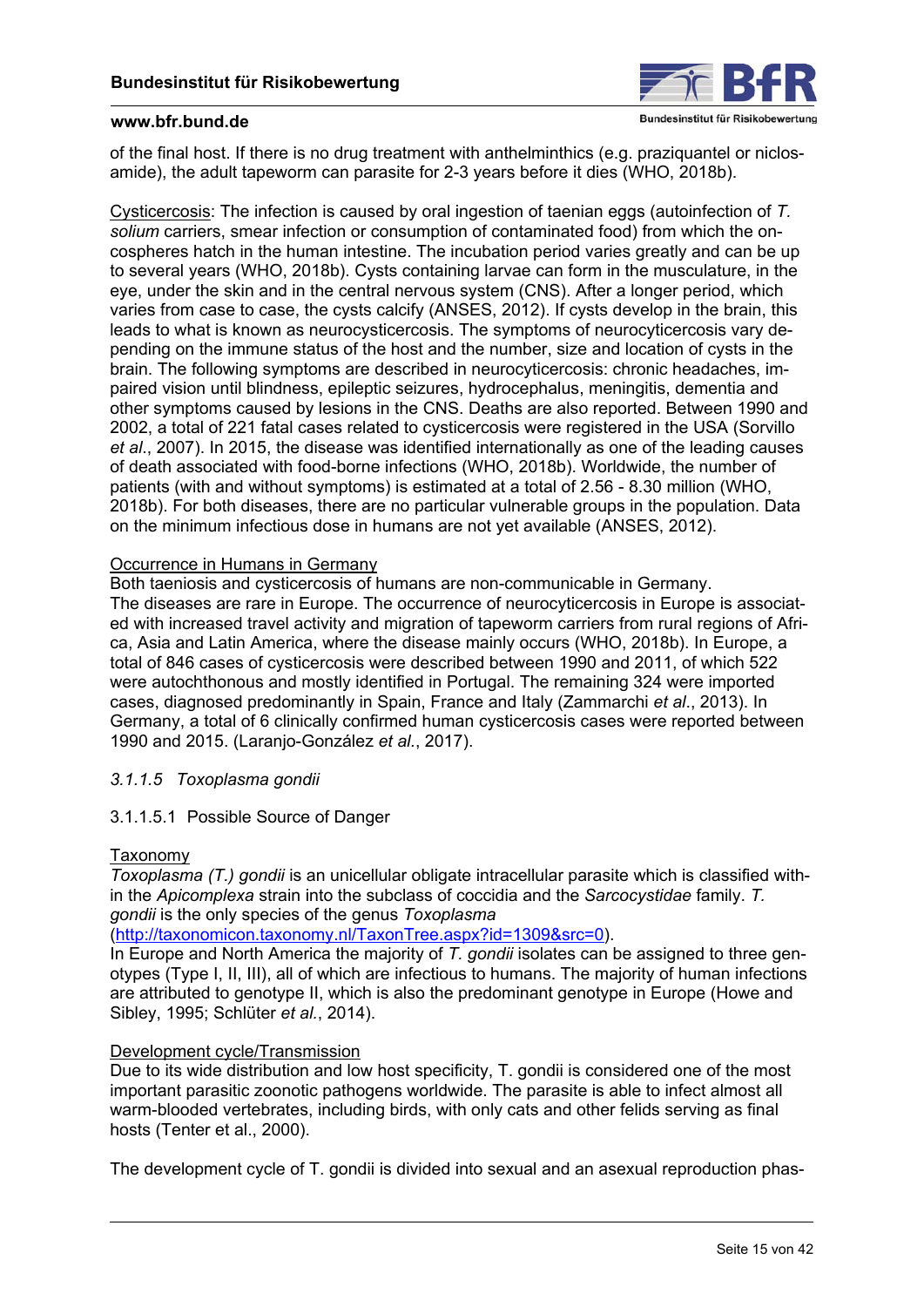

es. Three different stages of development can be distinguished (oocysts, tachyzoites, bradyzoites), which are all infectious for both the intermediate and final host. Transmission of the parasite is not only possible between intermediate and final hosts, but can also occur between two different intermediate or final hosts (Tenter et al., 2000).

Only in the intestinal epithelium of the final host does the parasite multiply sexually, resulting in several million oocysts which are excreted with the faeces (Dubey and Frenkel, 1972). In the environment, the oocysts sporulate within 1 - 5 days and become infectious through this maturation process (Dubey, 1998a; Dubey et al., 1998). Oocysts are a resistant permanent form that can withstand frost and remain viable and infectious in soil for up to 18 months (Frenkel et al., 1975). By oral uptake of sporulated oocysts from the environment, new hosts can become infected. The oocyst wall is lysed during the gastrointestinal passage and the sporozoites are released. After infection of the intestinal epithelium, a strong asexual multiplication and spread of the pathogen occurs in the body in the form of rapidly dividing tachyzoites. With the onset of the immune response, this acute stage passes into a chronic phase of infection. The division rate of the tachyzoites slows down and they differentiate into bradyzoites, hundreds of which persist protected within tissue cysts in various organs and muscles for years or even life in the host (Robert-Gangneux and Darde, 2012). The consumption of raw meat containing tissue cysts eventually leads to infection of the host or other intermediate hosts. Bradyzoites are released during the gastrointestinal passage, infect the intestinal epithelium and a new asexual (intermediate host) or sexual reproduction phase (final host) is initiated. Due to the large distribution and wide host spectrum, all infected warm-blooded farm animals, slaughtered animals and wild animals can generally be regarded as reservoirs (RKI, 2007). The most important horizontal transmission pathways for humans are oral uptake of infectious tissue cysts by consumption of raw or insufficiently heated meat or unheated meat products and oral uptake of sporulated oocysts from the environment via smear infection (e.g. through gardening, direct contact with cat droppings) or by consumption of contaminated plant food and water. In the case of an initial infection during pregnancy, the pathogen can also be transmitted vertically to the unborn child (Tenter *et al.*, 2000).

With regard to an infection by tissue cysts, cases of acute toxoplasmosis, for example, have also been associated with the consumption of raw venison (Sacks *et al*., 1983; Choi *et al*., 1997; Ross *et al*., 2001) and smear infections when cutting up wild animal bodies and processing raw meat are also conceivable (McDonald *et al.*, 1990; Dubey, 1991).

### Geographical Features

Data on geographical accumulations of *T. gondii* infections in game in Germany are not available to the BfR at this point.

### **Diagnostic**

There is no meat hygiene regulation for the examination of carcasses or wild game meat for *T. gondii* tissue cysts. Contamination of meat with *T. gondii* tissue cysts is not detectable with the naked eye. In hares, for example, an enlarged spleen and liver and millet grain-sized reddish-yellow inclusions in the liver can indicate an acute and mostly lethal toxoplasmosis disease (Gräfner, 1979; Kujawski and Heintges, 1984).

No standardised or official methods are available for detection of *T. gondii* tissue cysts in meat. However, numerous molecular biological or serological methods are described in the literature, which allow additional investigations. It should be considered that the recovery rate by direct detection is significantly influenced by the sample size investigated due to irregular distribution and often low concentration of cysts in tissue of infected animals (<1 tissue cyst/50g) (Dubey *et al*., 1996) (Robert-Gangneux and Darde, 2012). Therefore, concentration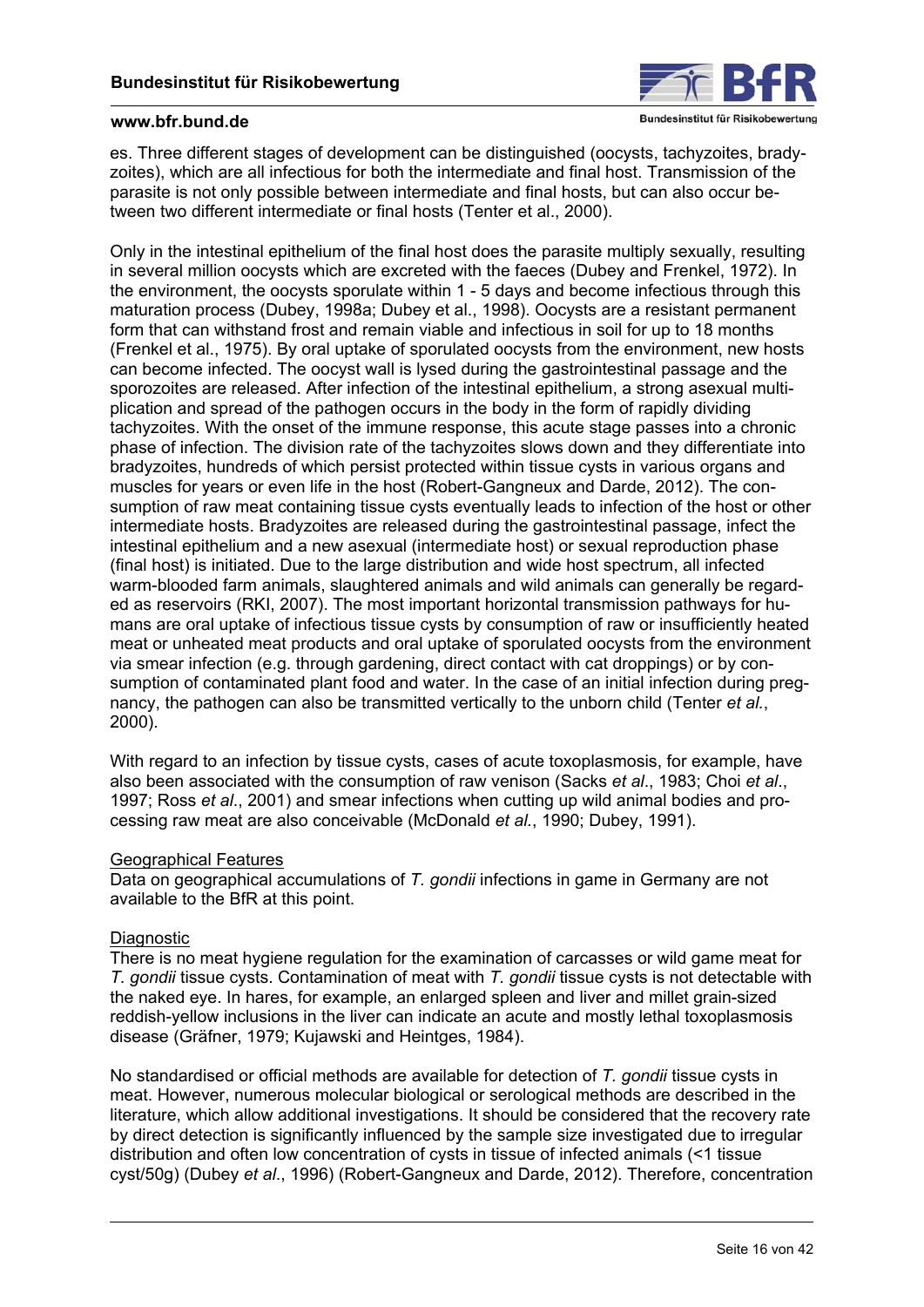

techniques, e.g. acid pepsin digestion, are often used to first digest larger amounts of meat and to concentrate the released pathogens. The pathogen can then be detected in the concentrate using molecular biological methods or bioassays (Dubey, 1998b).

For the meat inspection of farmed game (cervids and wild boars), EFSA has already proposed harmonised key epidemiological indicators according to which either every animal or every older animal (>1 year) could be tested at slaughter for the presence of *T. gondii*specific antibodies in meat juice from musculature (European Food Safety Authority, 2013). However, since detection of *T. gondii* specific antibodies does not allow a reliable statement on the actual presence of tissue cysts in meat, animals can only be classified into a high or low risk category for *T. gondii* infection on this basis. Commercial ELISA kits for the detection of *T. gondii* specific antibodies are available.

### Food technology processes for Inactivation

Dubey et al (1990) reported that tissue cysts in pork were killed by heating to an internal temperature of 67 °C for 3 min (Dubey *et al*., 1990). Due to inconsistent temperatures during microwave heating, microwave heating is not considered a safe method of killing (Lunden and Uggla, 1992).

In further studies, tissue cysts in meat were killed by freezing to -12 °C for 3 days (Dubey, 1988) and -20 °C for 4 hours (Neumayerova *et al*., 2014). Still, an infectious *T. gondii* isolate could be obtained from tissue of a squirrel monkey frozen at -20 °C for 16 days (Aldrin strain) (Dubey and Frenkel, 1973).

Curing and smoking can also inactivate tissue cysts in meat. However, this is strongly dependent on the conditions selected in the production process, such as salt concentrations, water activity and maturation time. As already stated in BfR Opinion No. 039/2005 of 05 September 2005, salted, salted or dried meat, such as raw ham or salami, is generally considered safe. However, raw or only briefly matured meat products such as sausages or Teewurst-sausages may contain infectious tissue cysts (BfR, 2005).

# 3.1.1.5.2 Characterization of the Hazard

### Description of Disease in Humans

With an estimated infection rate of 30%, toxoplasmosis is one of the most common parasitic zoonotic diseases in humans worldwide. In immunocompetent individuals, 80-90% of postnatally acquired infections are asymptomatic and therefore undetected. In 10-20% of cases, mild unspecific flu-like symptoms with fever, headache, muscle pain, sore throat, fatigue and lymph node swelling (predominantly in the head and neck area, more rarely generalized) may occur in the acute phase of infection (Hill and Dubey, 2002; RKI, 2007; Robert-Gangneux and Darde, 2012). First clinical symptoms usually occur 10-14 days after infection (EFSA, 2007). Inflammation of the retina and choroid of the eye (ocular toxoplasmosis) with visual disturbances up to blindness can also occur in immunocompetent children and adults. Severe diseases such as myocarditis, pneumonia, encephalitis and hepatitis have already been described in immunocompetent individuals, but occur very rarely (EFSA, 2007; Schlüter *et al*., 2014). There is evidence that particularly severe diseases are associated with highly virulent atypical genotypes (EFSA, 2007; Schlüter *et al*., 2014).

In immunosuppressed patients (e.g. HIV/AIDS patients, patients undergoing chemotherapy), severe clinical manifestations, which can sometimes be fatal, can often occur, mostly due to reactivation of latent infections. Encephalitis is most common, but pneumonia, ocular toxoplasmosis and the disseminated form of toxoplasmosis involving various organs can also occur (EFSA, 2007; RKI, 2007). Without prophylactic therapy, reactivation and development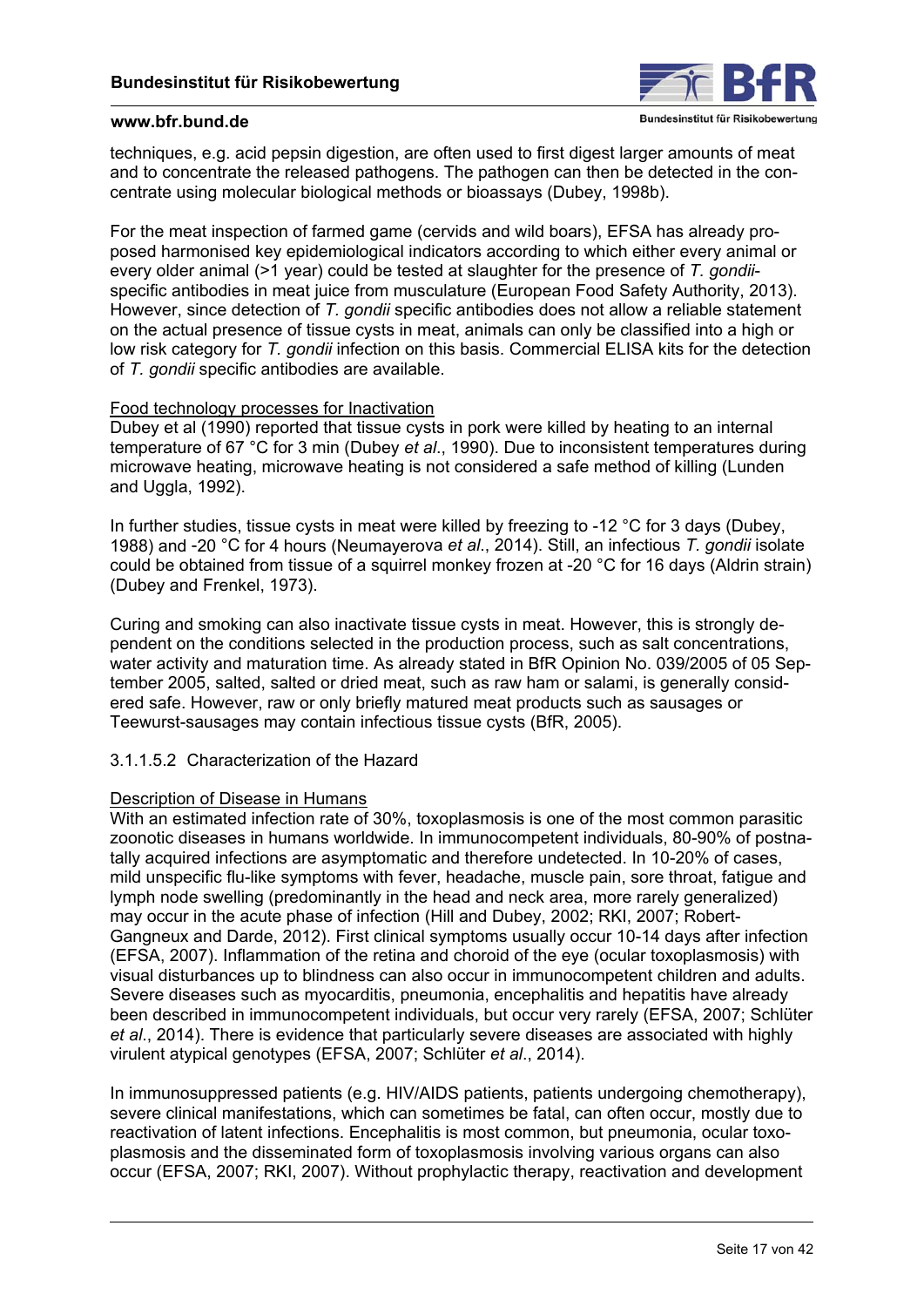

of encephalitis can occur in 47% of AIDS patients chronically infected with *T. gondii* (Zangerle *et al*., 1991).

If an initial infection occurs during pregnancy, the pathogen can be transmitted transplacentarly to the unborn child (prenatal or congenital infection) and lead to severe physical and neurological malformations, such as inflammation of the retina and choroid of the eye, hydrocephalus and cerebral calcifications up to miscarriages (Mylonas *et al*., 2013). In up to 20% of cases, the pathogen is transmitted to the fetus (Li *et al*., 2014). However, only 27% of infected newborns show specific symptoms (Dunn *et al*., 1999). However, late damages can manifest several years after birth, mainly affecting the eyes, central nervous system and hearing (Tenter and Fehlhaber, 2002).

The effectiveness of drug treatment is limited to tachyzoites but not to already established tissue cysts, which contains acute infection but the pathogen cannot be completely eliminated from the body.

Nothing is known about the minimum infection dose in humans (EFSA, 2007). In animalexperimental studies, a minimum infection dose of one bradyzoite in cats and 10-1000 bradyzoites in mice was determined when administered orally. (Dubey, 2006).

## Occurrence in Humans in Germany

The direct or indirect detection of *T. gondii* in connatal infections of humans is required to be communicated under the German Infection Protection Act (RKI, 2007). Between 2002 and 2017, between 6 and 23 cases of connatal toxoplasmosis were reported directly to the RKI each year (Fig. 2) (Robert Koch Institute: SurvStat@RKI 2.0, <https://survstat.rki.de>, query date: 29.08.2018). However, strong underreporting is assumed, since in Germany no routine screening of pregnant women is carried out and only clinically or serologically conspicuous cases at the time of birth are reported (RKI, 2007). In the federal german state of Saxony, there is also an obligation to report postnatally acquired toxoplasmosis. Between 2002 and 2017, 51 - 127 cases of postnatal toxoplasmosis were reported directly to the RKI each year (Abb. 2) (Robert Koch-Institut: SurvStat@RKI 2.0, [https://survstat.rki.de,](https://survstat.rki.de) Abfragedatum: 29.08.2018).



#### **Figure 2***:*

Number of cases of connatal toxoplasmosis not reported by name to the RKI since 2002 in Germany and reported cases of postnatal toxoplasmosis in Saxony (source: Robert Koch-Institut: SurvStat@RKI 2.0, [https://survstat.rki.de,](https://survstat.rki.de) query date: 29.08.2018).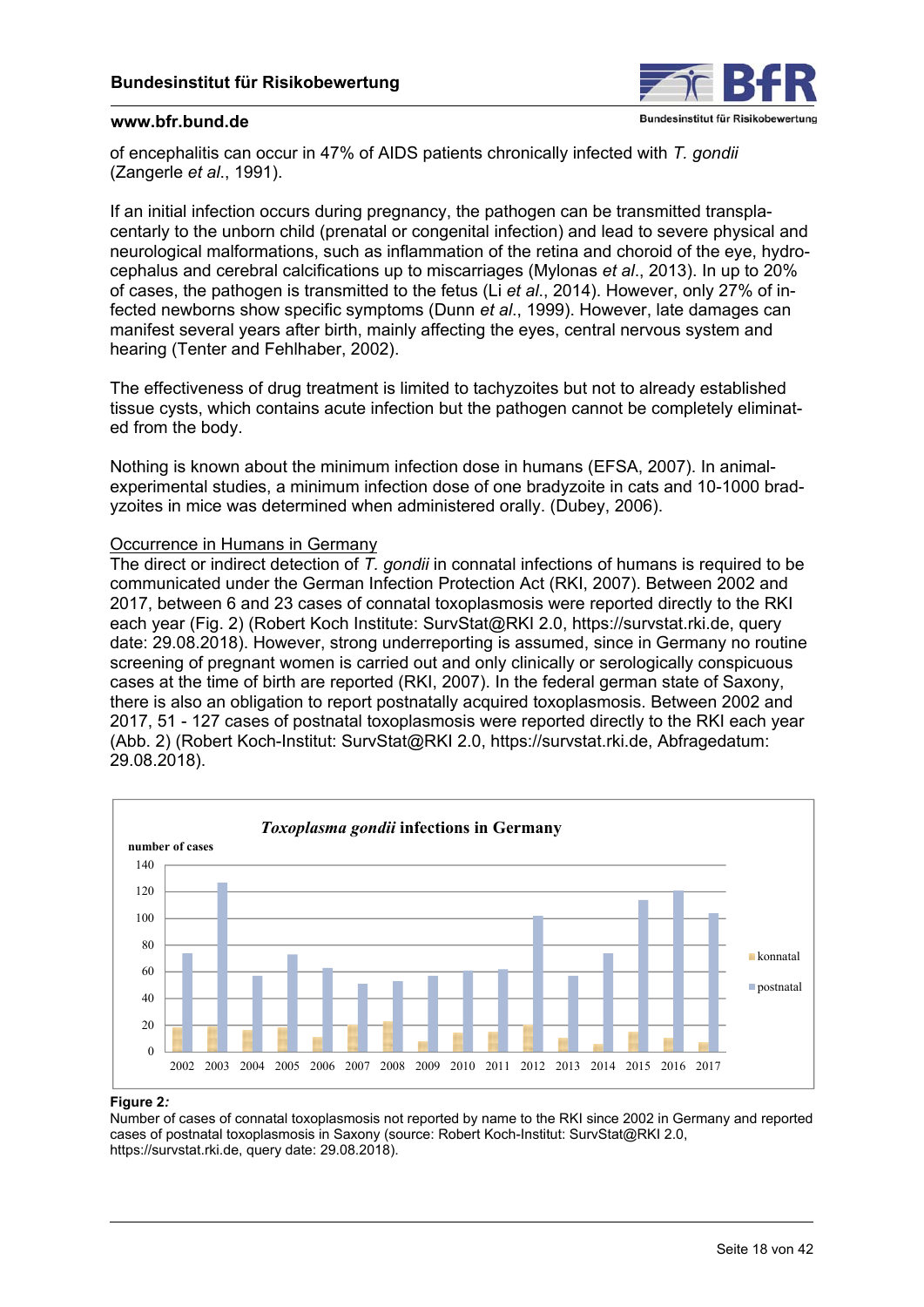

In 2016, a first nationwide representative study by the RKI determined a seroprevalence of 55 % in the entire adult German population (Wilking *et al*., 2016). Seroprevalence rose from 20.0% in the age group of young adults (18 - 29 years) to 76.8% among seniors (70 - 79 years). In eastern Germany, higher seroprevalences were found in the population than in the west, which could be due to the increased consumption of raw minced pork in the east (Wilking *et al*., 2016). From the determined seroprevalences an incident rate of postnatally acquired infections of 1,099 per 100,000 inhabitants was estimated. Furthermore, these data were used to calculate that 74.1% of all pregnancies in Germany are at risk and that there are about 6,400 pregnancies per year with a primary infection. This could lead to approximately 1300 prenatal infections and 345 newborns with apparent clinical symptoms each year (Wilking *et al.*, 2016).

### *3.1.1.6 Trichinella* spp.

## 3.1.1.6.1 Possible source of Danger

### Taxonomy

From nematodes of the genus Trichinella, 3 *Trichinella* genotypes (T6, T8, T9) and 8 independent species (*T. spiralis, T. nativa, T. britovi, T. pseudospiralis, T. nelsoni, T. murrelli, T. papuae, T. zimbabwensis*) have been described so far worldwide. These have adapted to the respective climatic conditions (tropics, temperate climate zones, Arctic) and can infest a broad host spectrum (warm-blooded animals, birds, reptiles) (Pozio, 2001; Gottstein *et al*., 2009). In Germany *T. spiralis* (warmbloods), *T. pseudospiralis* (warmbloods and birds), *T. britovi* (warmbloods) and *T. nativa* (warmbloods) have been described so far (Mayer-Scholl *et al.*, 2011; Chmurzynska *et al.*, 2013).

### Transmission/ Development cycle

Human trichinellosis is caused by consumption of meat from infected animals that have not been tested for trichinellae and are infected, or have not been properly tested, or have not been subjected to an appropriate inactivation procedure (Gamble *et a*l., 2000). Transmission to humans may occur through a sylvatic cycle (e.g. wild boar) and/or a domestic cycle (domestic pig). Transmission takes place without an exogenous phase exclusively orallyalimentary through meat containing the infectious muscle larvae. Typical hosts of the sylvatic cycle in Germany are fox, raccoon dog and wild boar. In the domestic cycle domestic pigs become infected through feeding of meat waste or through contact with infected (wild) carcasses. In Germany, the latter infection cycle is regarded as practically non-existent (Jansen *et al*., 2008).

After infection, development and sexual reproduction take place in the intestines of the new host (larvae 2 - 4). Newborn larvae then migrate via the blood and lymph vessel system to the well perfused striated musculature, where they can parasite as larva 1 over many years (Despommier *et al*., 1975). Infections in animals are usually asymptomatic.

### Geographical Distribution

*Trichinella* spp. occurs throughout Germany in the sylvatic cycle. Since 2005, especially in the German federal state of Mecklenburg-Western Pomerania, more and more trichinae have been found in wild boar (Pannwitz *et al*., 2009). Six of the seven *Trichinella* infectious diseases reported in domestic pigs since 2005 also came from Mecklenburg-Western Pomerania (Federal Statistical Office). This increase can probably be attributed to increased prevalence of *Trichinella* in the bordering region Polish Voivodeship of West Pomerania and the spread of the raccoon dog in the region (Pannwitz *et al.,* 2010).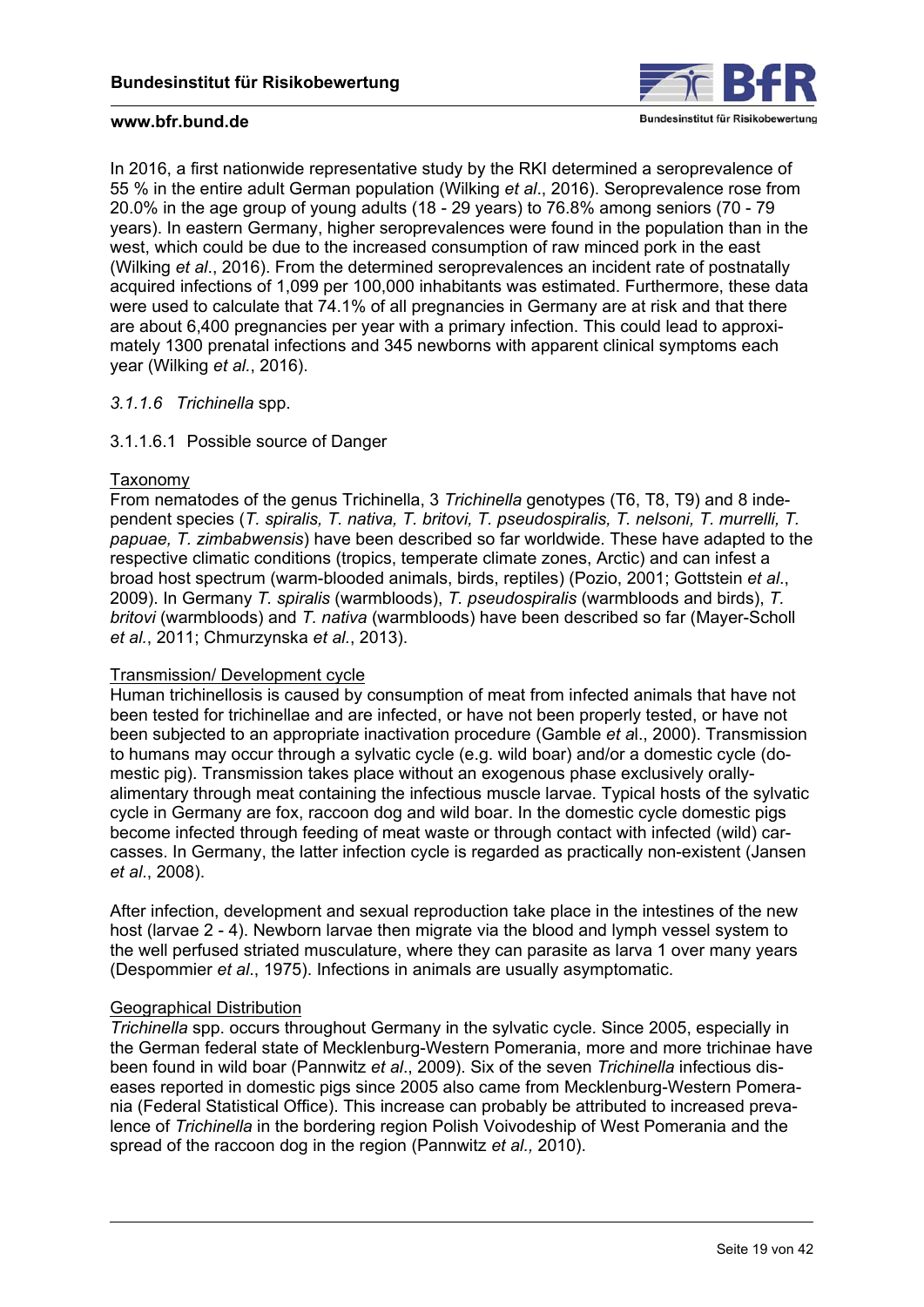

## **Diagnostics**

According to the implementing regulation (EU) 2015/1375 of the European Commission, all wild animals in Germany which are susceptible to Trichinella and intended for human consumption are subjected to a systematic Trichinella examination. Sampling of wild game is regulated in Annex III of this regulation. Samples of at least 10 g of antebrachium, tongue or diaphragm shall be taken for examination of wild boar, at least 5 g of which shall be fat free meat and meat free from connective tissue. In the case of other wild animals intended for human consumption, 10 g of musculature must be taken at the predilection site or, if this is not available, in larger quantities at other sites.

The examination for trichinella is carried out according to the principle of artificial digestion ((EU) 2015/1375, Annex I), using the magnetic stirring method as the reference method. Other acceptable methods for the detection of Trichinella in wildlife samples according to (EU) 2015/1375, Annex II are the mechanically assisted method of artificial digestion, the onfilter isolation technique and the automatic digestion method (Trichomatic-35). In order to ensure the quality of Trichinella testing, all Trichinella testing sites must participate regularly and with satisfactory results in comparative laboratory tests (ring trials) in accordance with the Implementing Regulation (EU) 2017/625 of the Commission and carry out the tests under supervision of the competent authorities or an official accredited laboratory.

## Processes for the Inactivation of *trichinellae* in Food technology

Temperature/time combinations for the inactivation of *Trichinella* in pork are described in the guidelines of the International *Trichinella* Commission (ICT; <http://www.trichinellosis.org/Guidelines.html>). At an internal temperature of > 62.2 °C, the *trichinellae* are killed within a few seconds ([http://www.trichinellosis.org/Guidelines.html\)](http://www.trichinellosis.org/Guidelines.html). It can be assumed that inactivation temperatures for game are comparable.

Further, parasites can be killed by freezing under certain conditions. Freezing treatment of pig meat is regulated in Annex II of the Commission's Implementing Regulation (EU) 2015/1375. However, certain *Trichinella* species (*T. nativa* and *T. britovi*) occurring in freerange pigs and wild animals are resistant to freezing treatment at the temperature/time combinations recommended in this implementing regulation (Davidson *et al*., 2008). Freezing is therefore not recognised by ICT as a safe method for killing trichinella in wild animals (ICT, <http://www.trichinellosis.org/Guidelines.html>).

So far, there are only inadequate studies which describe the influence of the  $a_w$  and pH values as well as salt content on the survival rate of the trichinella reliably. Curing and smoking for inactivation of Trichinella in meat is therefore not recommended by ICT ([http://www.trichinellosis.org/Guidelines.html\)](http://www.trichinellosis.org/Guidelines.html). If such methods are used regardless, the effectiveness of the method must be validated.

### *3.1.1.6.2* Characterization of the Hazard

### Description of the Disease

A characteristic feature of trichinellosis is the sudden and unexpected occurrence of outbreaks involving large numbers of people. Humans are regarded as highly susceptible hosts for all *Trichinella* species occurring in Germany, whereby the severity of the infection depends on the number of larvae ingested and the host immune status (BfR, 2007). Incubation period is between 5 and 14 days; in individual cases up to 45 days. Indications of infection in the early stages are fatigue, intermittent high fever, insomnia, diarrhoea and vomiting (enteral phase). After about a week, high fever, chills, pronounced myalgia and edema appear on the face (migration phase). Later on, myocardial inflammation, encephalitis, pneumonia, sepsis, circulatory failure, adrenal insufficiency, coma and seizures may also occur. Exact figures on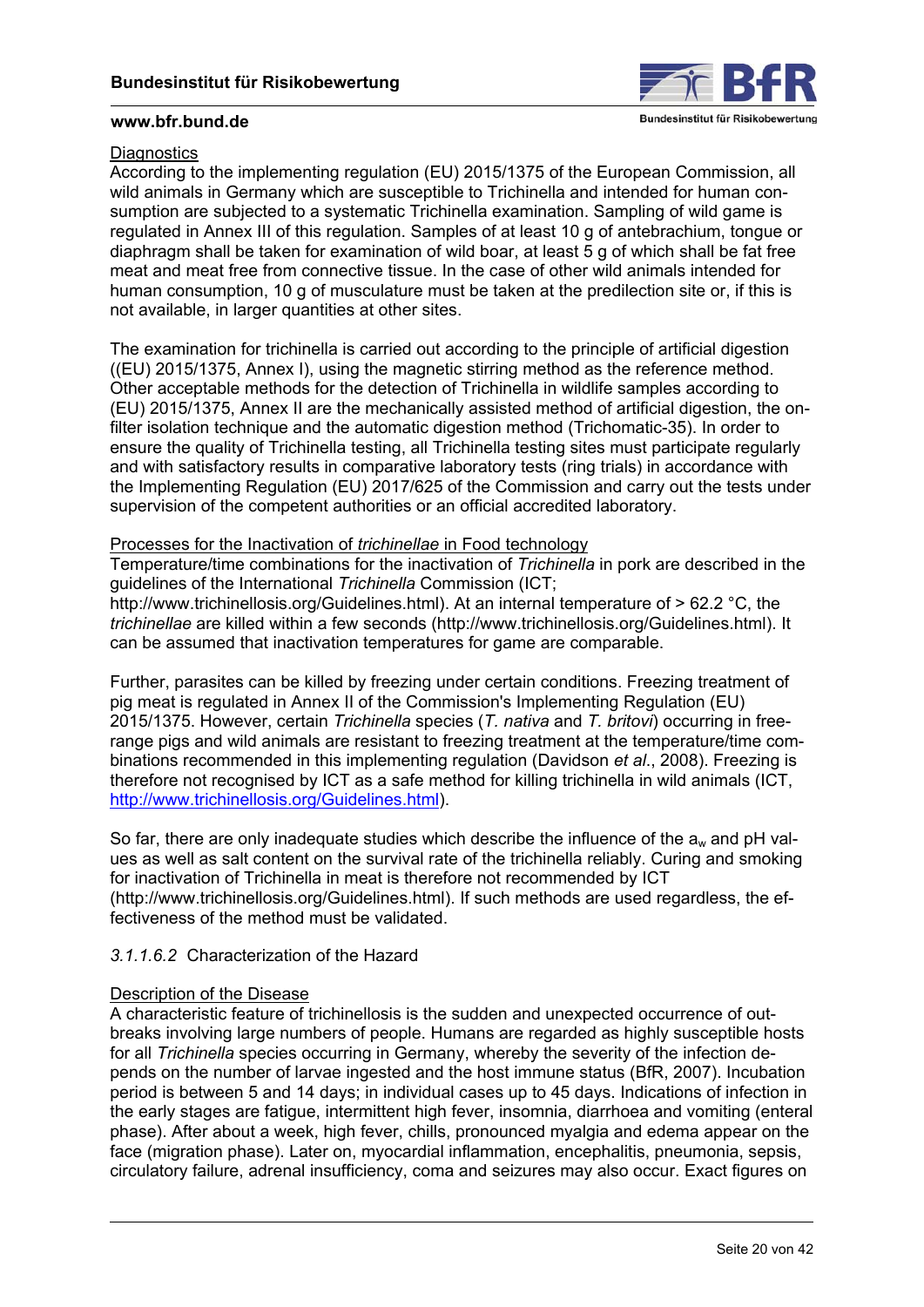

the mortality rate are not available, but they are considered low (BfR, 2007). Data from worldwide clinical findings suggest that trichinellosis occurs mainly in adults aged 20-50 years (Murrell and Pozio, 2011). The authors assume that this is due to eating habits in the age group.

Outbreak data suggest a low infectious dose for Trichinella to cause disease in humans. During an outbreak of trichinellosis in Saxony in 2013, the intake of approximately 60 trichinellae was sufficient to develop trichinellosis. The attack rate quadrupled when twice the number of trichinellae was ingested, indicating a clear dose-response relationship (Faber *et al*., 2015). In a dose-response analysis (Teunis *et al*., 2012), a high risk of infection was described with the intake of > 10 larvae.

### Occurrence in Humans in Germany

Human trichinellosis is a rare disease in Germany that must be communicated under the German Infection Protection Act. On average, six reported cases of Trichinellosis are reported to the RKI every year (Figure 3). No temporal or spatial trends are discernible. Often the source of infection remains undetected. However, it is not uncommon for cases of illness to be attributed to infections abroad (Jansen *et al*., 2008).

Small autochthonous outbreaks are reported at regular intervals, e.g. in 2006 in Mecklenburg-Western Pomerania as 16 persons fell ill after eating a privately kept and slaughtered domestic pig (Littmann and Nöckler, 2006). In 2013, 14 people in Saxony fell ill after eating raw sausages made from wild boar meat (Faber *et al.*, 2015).



#### *Figure 3:*

Human trichinellosis cases recorded by the RKI from 2001-2017 (source: Robert Koch-Institut: SurvStat@RKI 2.0, [https://survstat.rki.de,](https://survstat.rki.de) query date: 29.08.2018).

## **3.1.2 Exposition**

## **3.1.2.1 Occurrence of Parasites in Wild animals in Germany**

#### *Alaria alata*

So far, there is no legal requirement for examination of DME presence in wild boar. In a study from 2015 in Germany, the occurrence of DME in wild boar was monitored by applying AMT. In eight participating federal states a total of 949 animals were examined and an average prevalence rate of 4.7 % was determined (BVL, 2016).

Bundesinstitut für Risikobewertung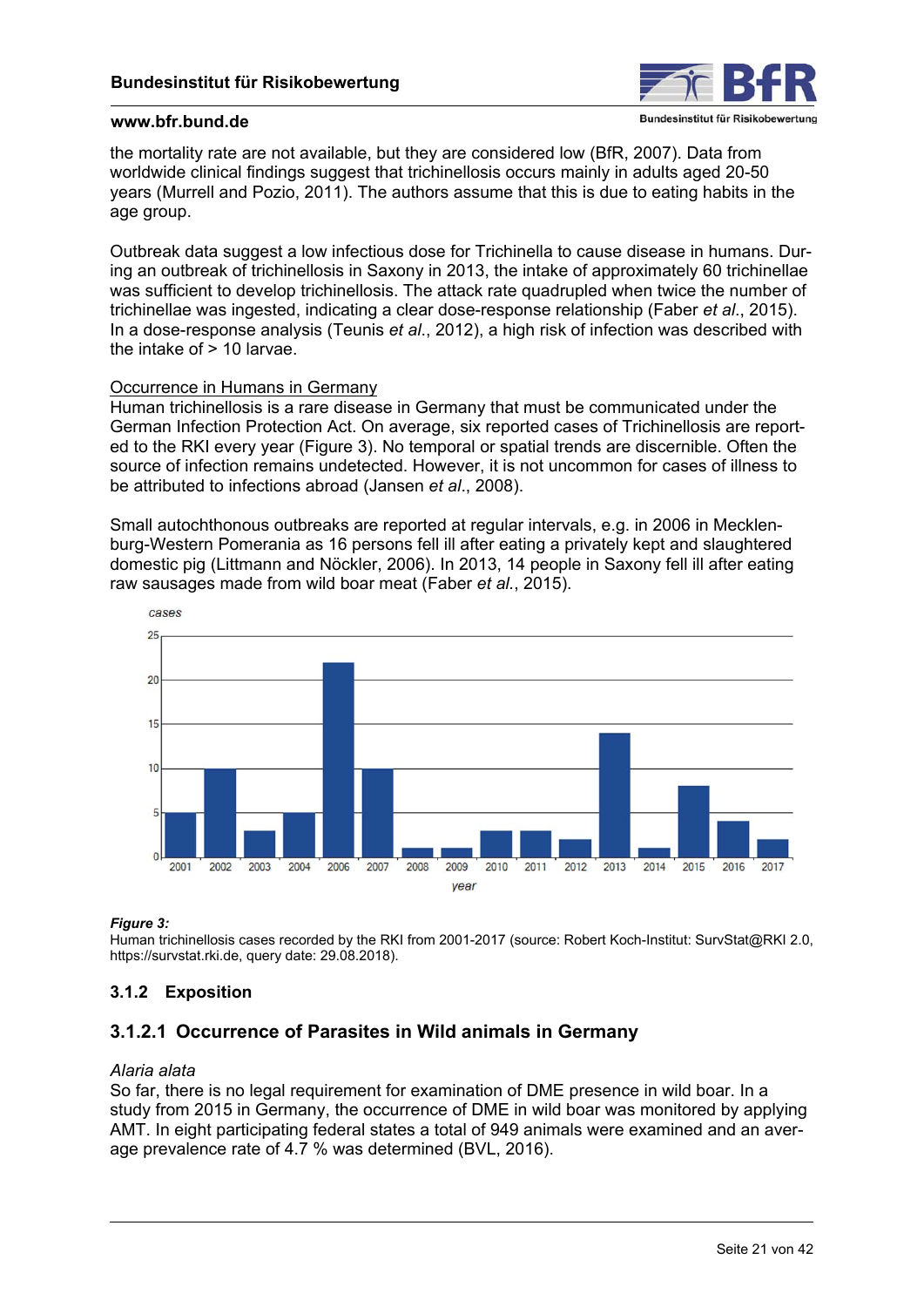

In addition to the data on the occurrence of DME in hunted wild boars, initial studies on the infestation intensity in wild boars were also carried out. Von Riehn et al. (2011) found an average of 7.6 larvae/100 g tissue in 44 of 54 investigated wild boars in the German federal states of Saxony and Brandenburg (Riehn *et al.*, 2011).

## *Echinococcus* spp.

*E. granulosus* is momentarily likely not endemic in Germany and therefore no prevalence data exist (RKI, 2005; Brehm 2017). *E. multilocularis*, on the other hand, is endemic in Germany and principal hosts are carnivorous mammals that feed on intermediate hosts, mainly rodents. Principal hosts include fox and raccoon dog (Romig *et al*., 2006; Schwarz *et al*., 2006), 2011; Brehm 2017) The prevalence of *E. multilocularis* in foxes in Germany is approximately 26.0-32.4 %, in raccoon dogs between 0.1 and 7.4 %, in cats between 0.3 and 1.0 % and in dogs between 0.2 and 0.3 %, in arvicolids between 0.4 and 1.0 % and in muskrats between 2.8 and 4.9 % (Oksanen *et al*., 2016; EFSA, 2017).

Due to the successes in rabies control, more foxes live in Germany today than in the past. In addition, these foxes are relocating their habitat ever closer to human settlements and frequently live within towns and cities, which may indicate an increased risk of infection (Brehm, 2017). Some findings have also been recorded in wild boar, hares and nutrias in Germany. However, the BfR is not aware of any prevalence data here.

There are a few case reports on the occurrence of infections in wild animals as intermediate, accidental or dead end hosts (LGL\_Bayern; Remde, 2008). These cases show for example that no protoscolic liver lesions could be observed in fox tapeworm infections in wild boars. It is therefore expected at this time that the fox tapeworm fin in wild boars cannot develop completely and a parasite life cycle can therefore not be maintained, which is why wild boars are probably a dead end host. (LGL\_Bayern; Remde, 2008).

### *Sarcocystis* spp.

Sarcosporidia have been identified in wild boar (*Sarcocystis miescheriana*), roe deer, red deer and fallow deer (among others *Sarcocystis gracilis, Sarcocystis oviformis, Sarcocystis silva, Sarcocystis capreolicanis*) (Kolenda *et al.*, 2014) and mouflon (*Sarcocystis tenella*). Table 2 describes prevalences and predilection sites from studies in Germany.

| <b>Species</b> | Preva-<br>lence | <b>Predilection side</b>                             | <b>References</b>                                |
|----------------|-----------------|------------------------------------------------------|--------------------------------------------------|
| Wild boar      | 67%             | stomache-, ham-, and neck-<br>musculature, diaphragm | (Drost, 1974)                                    |
| Roe deer       | 42-95 $%$       | stomache- and neck-musculature.<br>diaphragm, heart  | (Erber, 1978; Spickschen and<br>Pohlmeyer, 2002) |
| Red deer       | 82-86 %         | stomache musculature, diaphragm                      | (Spickschen and Pohlmeyer, 2002)                 |
| Mouflon        | 90%             | stomache musculature, diaphragm                      | (Spickschen and Pohlmeyer, 2002)                 |

| Table 2: Occurance of sarcosporidia in wild animals in Germany |  |  |  |
|----------------------------------------------------------------|--|--|--|
|----------------------------------------------------------------|--|--|--|

With regard to the ability of the Sarcocystis species of red deer, roe deer and mouflon to cause pathogenicity in humans, only limited investigations have so far been carried out and in some cases the final proof of host is still pending (Spickschen and Pohlmeyer, 2002).

### *Taenia / Cysticercus* spp.

In general, *C. tenuicollis, C. cervi*, *C. pisiformis* and *C. cellulosae* are described in game (Gräfner, 1979; Boch and Supperer, 1992). Overall, there are very few studies dealing with the prevalence of *Cysticercus* spp. in wild animals.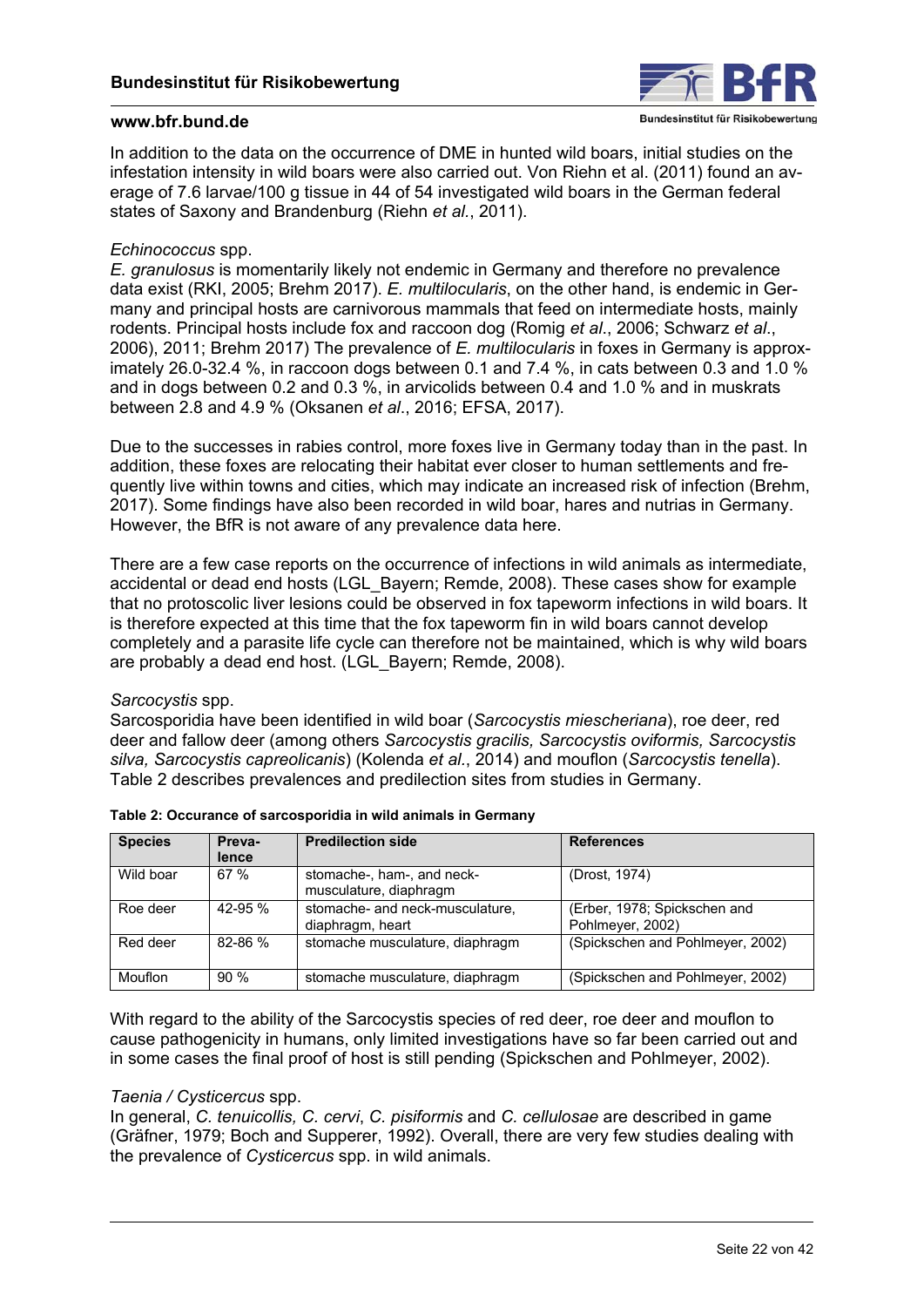

The Metacestode most frequently found in game is *C. tenuicollis*, the fin stage of the tapeworm *Taenia (T.) hydatigena.* (Gräfner, 1979; Boch and Supperer, 1992).

An overview of the fins of the genus *Taenia* occurring in wild game in Germany is shown in Table 3.

**Table 3:** Occurrences of *Cysticercus* in wild game - Overview after (Gräfner, 1979; Boch and Supperer, 1992; Zrenner and Haffner, 1999)

| Tape worm fin                                         | Intermediate host                                    | <b>Localization in intermediate</b>                                                                                      | definite host                |
|-------------------------------------------------------|------------------------------------------------------|--------------------------------------------------------------------------------------------------------------------------|------------------------------|
|                                                       | (wild animal)                                        | host                                                                                                                     |                              |
| C. tenuicollis<br>(narrow neck, pedicu-<br>lated fin) | roe,-red,-fallow deer,<br>chamois, Elk, wild<br>boar | peritoneum, pleura, Net, mes-<br>entery, stomache, subserosa of<br>liver                                                 | carnivores<br>(T. hvdatigen) |
| C. cervi<br>(average size: 8x6 mm)                    | red-, roe, fallow deer                               | sceletal-, and heart-musculature                                                                                         | dog, fox<br>(T. cervi)       |
| C. cellulosae<br>(average size: 6x6 mm)               | wild boar                                            | heart-, diaphragm-, tongue,<br>masseter- and skeletal muscu-<br>lature, liver, lung, kidney, brain,<br>eve, fatty tissue | humans<br>$(T.$ solium $)$   |

Since *C. cellulosae* is the only zoonotic representative of the genus *Taenia* (Alpers *et al*., 2004), which occurs in game in Germany, this species is described in detail below. *C. cellulosae* represents the fin stage of *T. solium* and has a size of 6 - 15 x 5 - 7.5 mm (Eckert *et al*., 2008). With regard to the occurrence of *C. cellulosae* in wild boars in Germany, the BfR is not aware of any reliable data.

### *Toxoplasma gondii*

Wild animals in particular have an increased risk of exposure to sporulated *T. gondii* oocysts in nature compared to conventionally kept farm animals, and therefore generally show relatively high seroprevalence. In Europe, seroprevalences of up to 60 % are described in cervids and up to 40 % in wild boars, where the highest seroprevalences were observed in France (European Food Safety Authority, 2013). High seroprevalences of 37.6 % in wild boar, 24.1 % in red deer and 30.4 % in roe deer were also observed in Poland (Witkowski *et al*., 2015).

In Germany, no monitoring studies on the occurrence of *T. gondii* in game have been carried out to date. In individual studies, a seroprevalence of 15 - 33 % in German wild boars (Rommel *et al*., 1967; Lutz, 1997; Tackmann, 1999) and 46 % in hares (Frölich *et al*., 2003) was reported. High seroprevalence in foxes of 75 - 85 % in Brandenburg and Saxony-Anhalt suggest that *T. gondii* is widespread in these areas (Herrmann *et al*., 2012). Studies on red deer, fallow deer and roe deer as well as on the occurrence of tissue cysts in game meat are not yet available for Germany. The BfR's own initial studies on the occurrence of *T. gondii* in wild game in Brandenburg show seroprevalences of 3.7 % in red deer, 15.7 % in roe deer and 25 % in wild boars.

So far, tissue cysts of *T. gondii* have been detected in the hearts of white deer from Alabama, USA (Lindsay *et a*l., 1991) and in the hearts of wild boars from France (Richomme *et al*., 2009). Detailed studies on the localization of the pathogen specifically in game are not known to the BfR at this point. In a systematic review, however, brain and heart were identified as predilection sites for the successful detection of *T. gondii* tissue cysts in pigs, small ruminants, horses and poultry, while the liver was proposed for cattle (Opsteegh *et al*., 2016). As a representative sample to assess "safe meat for consumption" the sampling of diaphragm muscles in the case of pigs, small ruminants, horses and cattle and thigh muscles in the case of poultry is proposed (Opsteegh *et al.*, 2016).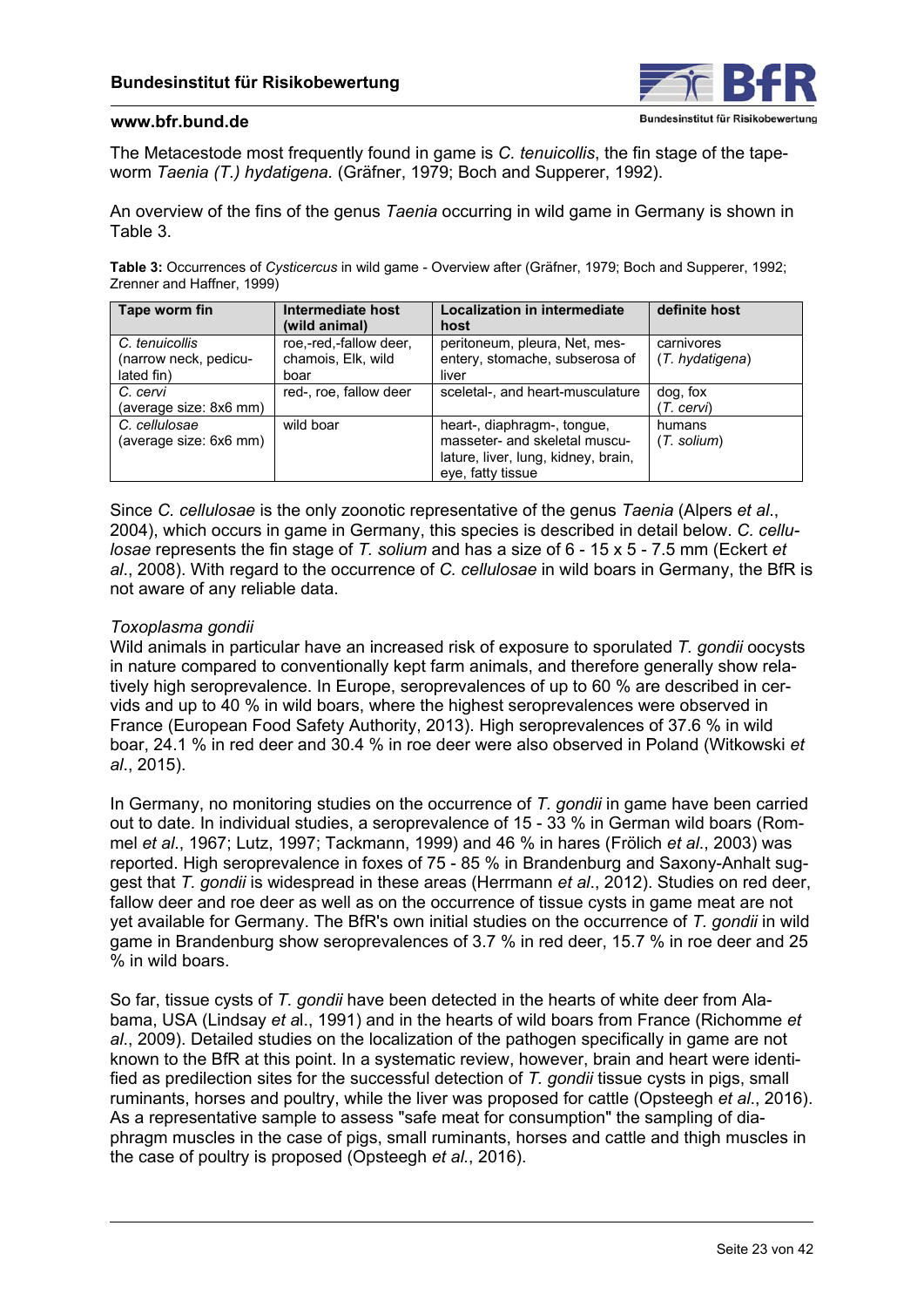

## *Trichinella* spp.

Trichinella finds in domestic wild boars are documented by the German Federal Statistical Office in the series 3, series 4.3. (table 4) (Statistisches\_Bundesamt, 2018).

| Year | <b>Hunting plain</b> | number of trichinella<br>positive animals | Prevalence (%) | number of trichinella findings per<br>federal state |
|------|----------------------|-------------------------------------------|----------------|-----------------------------------------------------|
| 2008 | 354.118              | 16                                        | 0,004          | BW(1), BB(1), MV(12), TH(2)                         |
| 2009 | 275.290              | 3                                         | 0,001          | $N$ RW(1), SN(1), TH(1)                             |
| 2010 | 308.267              | 5                                         | 0,002          | BB(2), MV(1), RP(1), TH(1)                          |
| 2011 | 237.426              | 15                                        | 0,006          | BB(1), MV(11), NRW(2), ST(1)                        |
| 2012 | 195.685              | 4                                         | 0,002          | BW(1), BY(1), MV(2)                                 |
| 2013 | 443.214              | 11                                        | 0.002          | BB(4), BW(2), MV(5)                                 |
| 2014 | 398.446              | 5                                         | 0,001          | BB (3), BW (1), MV (1)                              |
| 2015 | 362.591              | 9                                         | 0.002          | BB (4), MV (5)                                      |
| 2016 | 464.616              | 8                                         | 0.002          | BB (1), BY (1), MV (4), NI (2)                      |
| 2017 | 597.002              | 21                                        | 0,004          | BW (1), BB (6), MV (14),                            |

**Table 4: Trichinella finds in wild boars of domestic origin in Germany** 

BY=Bavaria, BW=Baden-Wuerttemberg, BB=Brandenburg, NRW=North Rhine-Westphalia, NI=Lower Saxony, RP=Rhineland-Palatinate, SN=Saxony, TH=Thuringia

In the year 2005 / 2006, 758 muscle samples of birds of prey were examined in a retrospective study by the BfR in cooperation with the Institute for Zoo and Wildlife Research, whereby no trichinella was detected in any sample (BfR, 2007). So far only worldwide *T. pseudospiralis* finds have been documented in eight bird species (Pozio, 2016).

In 2011, monitoring for the presence of *Trichinella* in foxes, which are regarded as indicator animals for the assessment of the epidemiological situation, was carried out in 9 federal states. Of 3154 investigated foxes, 10 were tested positive for *Trichinella*, which corresponds to a prevalence of 0.3 %. The regional prevalences were between 0 and 1,4 %. The eastern federal states of Saxony (1.4 %), Mecklenburg-Western Pomerania (0.94 %) and Brandenburg (0.42 %) showed the highest prevalences (investigations of the NRL *Trichinella*). The majority of foxes were infected with *T. spiralis*, followed by *T. britovi* and *T. pseudospiralis*.

In Mecklenburg-Western Pomerania 117 raccoon dogs were examined in the context of the monitoring mentioned above. 2.6 % of these animals were *Trichinella* positive. In a longitudinal study carried out between 2008 and 2014, 1.9% of the racoon dogs examined in Brandenburg were found to have *Trichinella* (Mayer-Scholl *et al*., 2016). More than 90 % of the infected raccoon dogs were infected with T. spiralis.

Swamp beavers (Nutrias) are generally susceptible to Trichinella infection, as has been demonstrated in infection experiments (Moretti *et al*., 2001). In Europe, there are isolated reports of trichinella findings in swamp beavers kept on fur farms (Rübli, 1936; Bessonov, 1980). In both cases, the authors suspected that the infection resulted from feeding of kitchen waste with meat components (pig or relevant game). The BfR is not aware of any trichinellaa findings in free-living swamp beavers.

The NRL for *Trichinella* has so far confirmed a *T. britovi* find on a badger in Germany. According to the database of the International *Trichinella* Reference Center in Rome ([http://trichinella.iss.it\)](http://trichinella.iss.it), *Trichinella* spp. has been described in this species twenty times worldwide. The distribution of Trichinella in the body depends on the degree of perfusion of the muscle parts. Trichinellae migrate preferentially into strongly perfused musculature (Ser-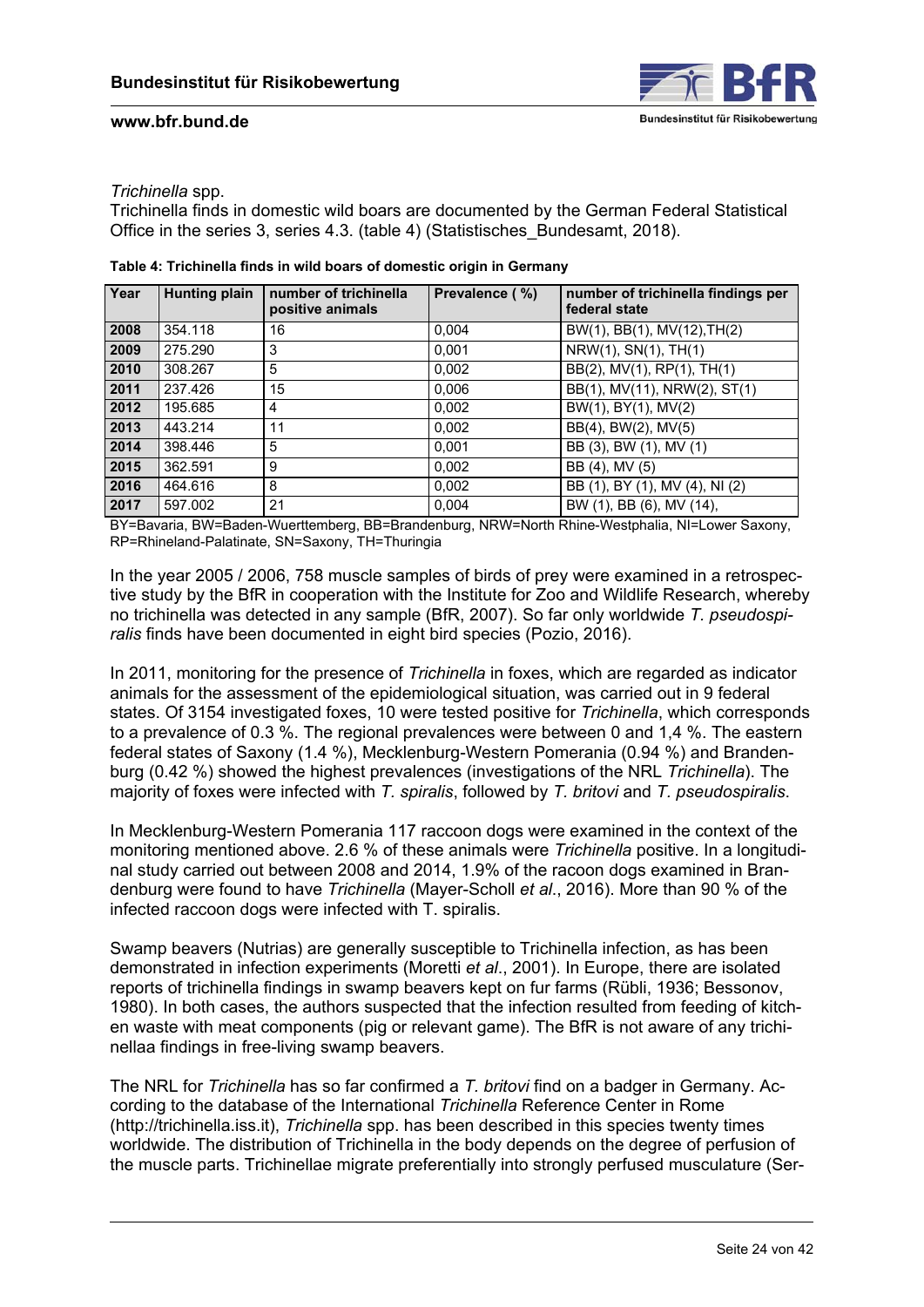

rano *et al*., 1999), whereby the sites of predilection also depend on the infection dose and the *Trichinella* species (Kapel *et al*., 2005). Predilection sites detected in experimentally infected wild animals are shown in Table 5.

### **Table 5: Predilection sites of Trichinella in experimentally infected wild animals**

| animal - species (Trichinella Spezies)                                       | reported predilection sides          | <b>References</b>          |
|------------------------------------------------------------------------------|--------------------------------------|----------------------------|
| fox (T. spiralis, T. nativa, T. britovi)                                     | tongue, foreleg, hind leg, diaphragm | (Kapel et al.,<br>2005)    |
| fox (T. pseudospiralis)                                                      | diaphragm                            | (Kapel et al.,<br>2005)    |
| racoon dog (T. spiralis, T. nativa)                                          | Foreleg, tongue, eye-musculature     | (Mikkonen et al.,<br>2001) |
| wild boar (T. spiralis, T. nativa, T. britovi, T.<br><i>pseudospiralis</i> ) | diaphragm, tongue                    | (Kapel, 2001)              |
| swamp beaver (nutria) (T. spiralis, T. pseu-<br>dospiralis)                  | diaphragm, masseter, tongue          | (Moretti et al.,<br>2001)  |

## Overview of prevalence data

 6.Overall, a large number of wild animals are infected with parasites, and only a certain proportion of those are pathogenic in humans [\(Table 6\)](#page-25-0). The data described in this table represent the current state of knowledge on the occurrence of the most important zoonotic parasites in the four most common species of cloven-hoofed game in Germany. All data on the occurrence of parasites in wild animals should be regarded as not representative for the occurrence of pathogens in the overall population, as the sample sizes are very small or regional [studies are involved. The studies are described in more detail in the comment field of Table](#page-25-0)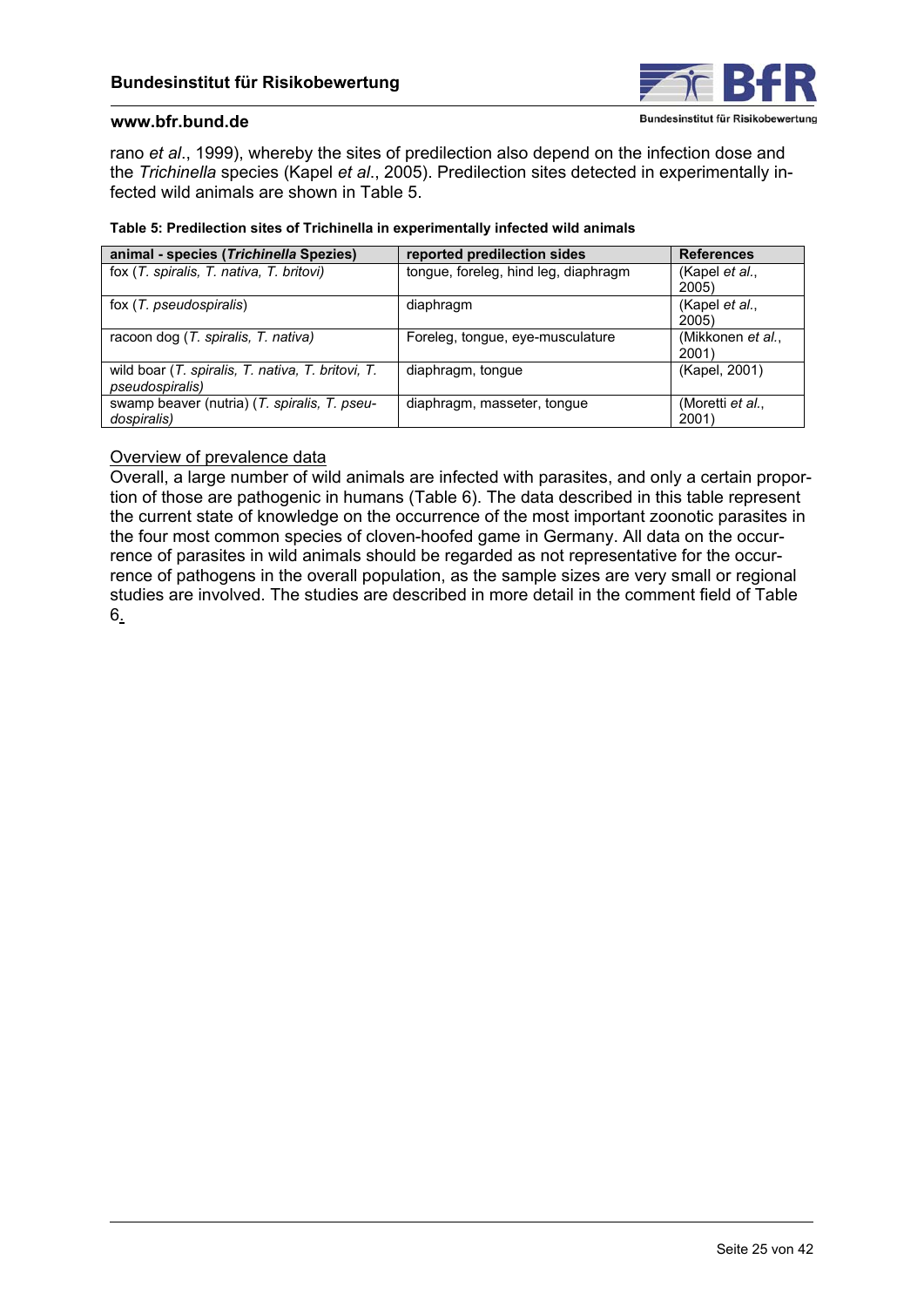

Bundesinstitut für Risikobewertung

<span id="page-25-0"></span>**Table 6: Occurrence of the most important zoonotic parasites in the most common cloven-hoofed game species in Germany** 

|                                              |                        | prevalence in wild animals                                                                                              |                                       |                                                                       |                 |                                                                         |                       |                                                              |  |
|----------------------------------------------|------------------------|-------------------------------------------------------------------------------------------------------------------------|---------------------------------------|-----------------------------------------------------------------------|-----------------|-------------------------------------------------------------------------|-----------------------|--------------------------------------------------------------|--|
|                                              | wild boar              | <b>Comment</b>                                                                                                          | Roe deer                              | <b>Comment</b>                                                        | <b>Red deer</b> | <b>Comment</b>                                                          | <b>Fallow</b><br>deer | <b>Comment</b>                                               |  |
| Alaria alata                                 | $4,7\%^{1,2}$          | direct detection, small<br>sample size, Data from<br>zoonosis-monitoring 2015<br>with 8 participating federal<br>states | n.r.                                  |                                                                       | n.r.            |                                                                         | n.r.                  |                                                              |  |
| <b>Echinococcus</b><br><i>multilocularis</i> | n.r.                   | visual detection, small<br>sample size, regional stud-<br>ies, direct detectin possible                                 | n.r.                                  | no studies known<br>to BfR                                            | n.r.            | no studies known to<br><b>BfR</b>                                       | n.r.                  | no studies known to<br><b>BfR</b>                            |  |
| <b>Sarcocystis</b><br>spp.                   | $67\%^{3}$             | direct detection, small<br>sample size, regional stud-<br>ies                                                           | 42-95<br>$\frac{9}{6}$ <sup>4,5</sup> | direct detection.<br>small sample size,<br>regional stud-ies          | $82 - 86 \%$    | direct detection.<br>small sample size,<br>regional stud-ies            | $90\%^{5}$            | direct detection,<br>small sample size,<br>regional stud-ies |  |
| Taenia solium                                |                        | no studies known to BfR                                                                                                 | n.r.                                  |                                                                       | n.r.            |                                                                         | n.r.                  |                                                              |  |
| Toxoplasma<br>gondii                         | 15-33 $\%^6$           | detection by serology,<br>small sample size, regional<br>studies                                                        | 15,7 % $'$                            | detection by<br>serology, small<br>sample size, re-<br>gional studies | 3,7%            | detection by se-<br>rology, small sam-<br>ple size, regional<br>studies |                       | no studies known to<br><b>BfR</b>                            |  |
| <b>Trichinella</b><br>spp.                   | $0,003~%$ <sup>8</sup> | direct detection, sample<br>size includes most hunted<br>wild boars                                                     | n.r.                                  |                                                                       | n.r.            |                                                                         | n.r.                  |                                                              |  |

n.r. nicht relevant

 $^{\rm 1}$  Riehn et al., 2011<br> $^{\rm 2}$  BVL, 2016

 $3$  Drost, 1974

4 Erber, 1978

<sup>5</sup> Spickschen and Pohlmeyer, 2002

 $^6$  Lutz, 1997; Tackmann, 1999; Rommel, 1967

7 Untersuchungen des BfR zum Vorkommen von *T. gondii* in Wild in Brandenburg

<sup>8</sup> Statistisches Bundesamt, 2018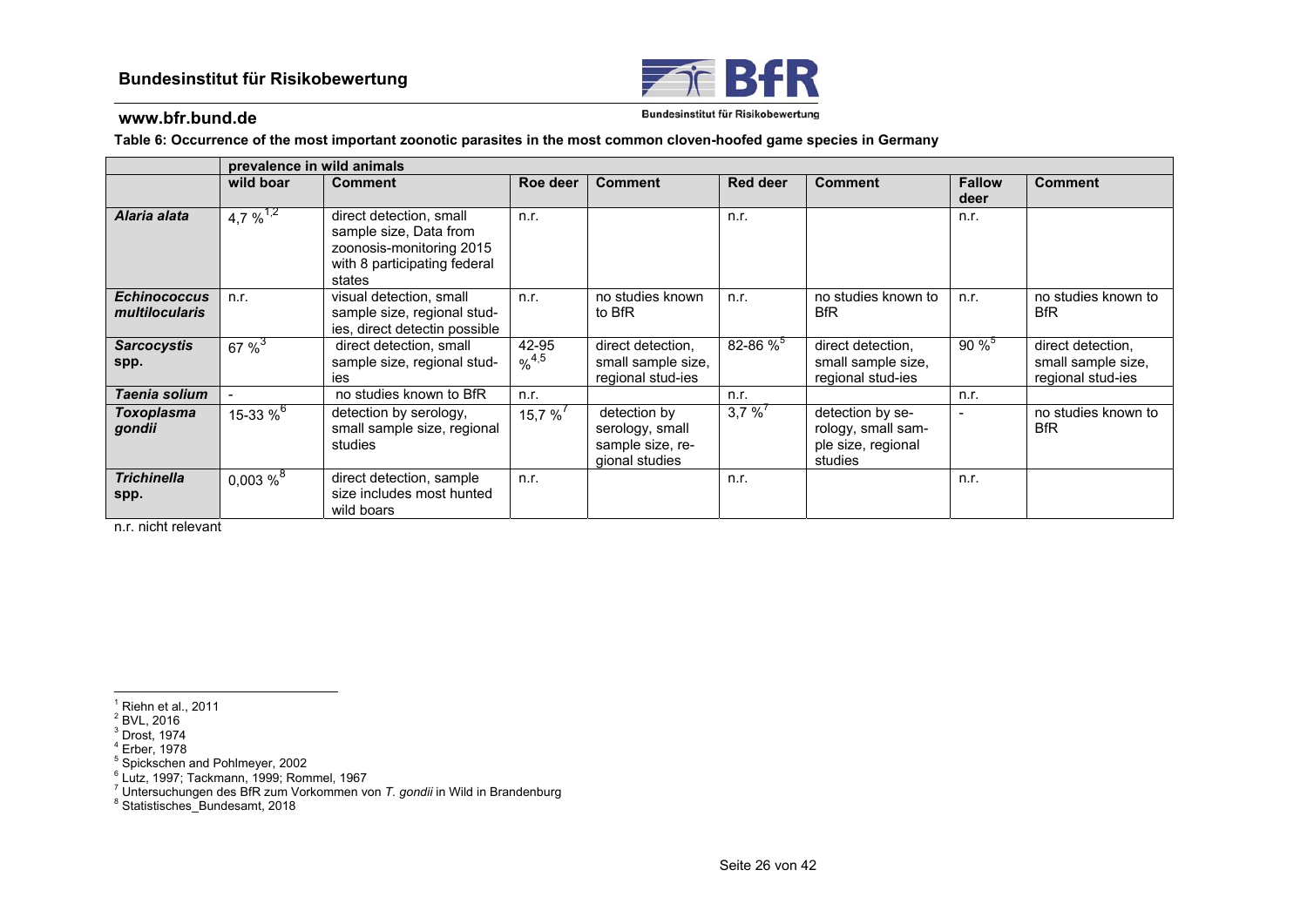

## <span id="page-26-0"></span>3.1.2.2 Yearly hunting routes

Over the past 20 years, there has been an increasing trend in hunting of the four most common species of cloven-hoofed game in Germany (roe deer, wild boar, red deer, fallow deer) (Figure 4). A sharp increase in the number of hunted animals can be observed in roe deer and wild boars in particular (Table 7).



### *Figure 4:*

Annual hunting route for the most common species of cloven-hoofed game in Germany in the hunting years 1996/1997 to 2016/2017. The numbers include fallow game (mostly accident game) (Source: German Hunting Association[, www.jagdverband.de\)](www.jagdverband.de).

**Table 7: Annual hunting route for the most common species of cloven-hoofed game in Germany from 1996/1997 to 2016/2017. The numbers include fallow deer (mostly accident game) (Source: German Hunting Association[, www.jagdverband.de\)](www.jagdverband.de)** 

| <b>Hunting</b> |           |       |          |             |
|----------------|-----------|-------|----------|-------------|
| year           | wild boar | deer  | roe deer | fallow deer |
| 1996/97        | 362214    | 49127 | 1028493  | 37094       |
| 1997/98        | 281916    | 47665 | 1044809  | 37835       |
| 1998/99        | 251431    | 49735 | 1034925  | 39243       |
| 1999/00        | 418667    | 53116 | 1044469  | 42140       |
| 2000/01        | 350976    | 53241 | 1071236  | 45609       |
| 2001/02        | 531887    | 57593 | 1060272  | 48951       |
| 2002/3         | 512050    | 60407 | 1117511  | 52240       |
| 2003/04        | 470283    | 62363 | 1064782  | 53255       |
| 2004/05        | 476042    | 62057 | 1081416  | 54055       |
| 2005/06        | 476645    | 62902 | 1077441  | 52186       |
| 2006/07        | 287080    | 58590 | 1053121  | 49742       |
| 2007/08        | 479907    | 60308 | 1081160  | 54055       |
| 2008/09        | 646790    | 67246 | 1102604  | 55407       |
| 2009/10        | 440354    | 67356 | 1153073  | 59052       |
| 2010/11        | 585244    | 67969 | 1147219  | 63266       |
| 2011/12        | 402507    | 67179 | 1114610  | 62955       |
| 2012/13        | 644239    | 76391 | 1192583  | 68980       |
| 2013/14        | 474363    | 75773 | 1152565  | 64113       |
| 2014/15        | 520623    | 74359 | 1139536  | 62521       |
| 2015/16        | 610631    | 78596 | 1188066  | 65176       |
| 2016/17        | 589417    | 79132 | 1214458  | 64895       |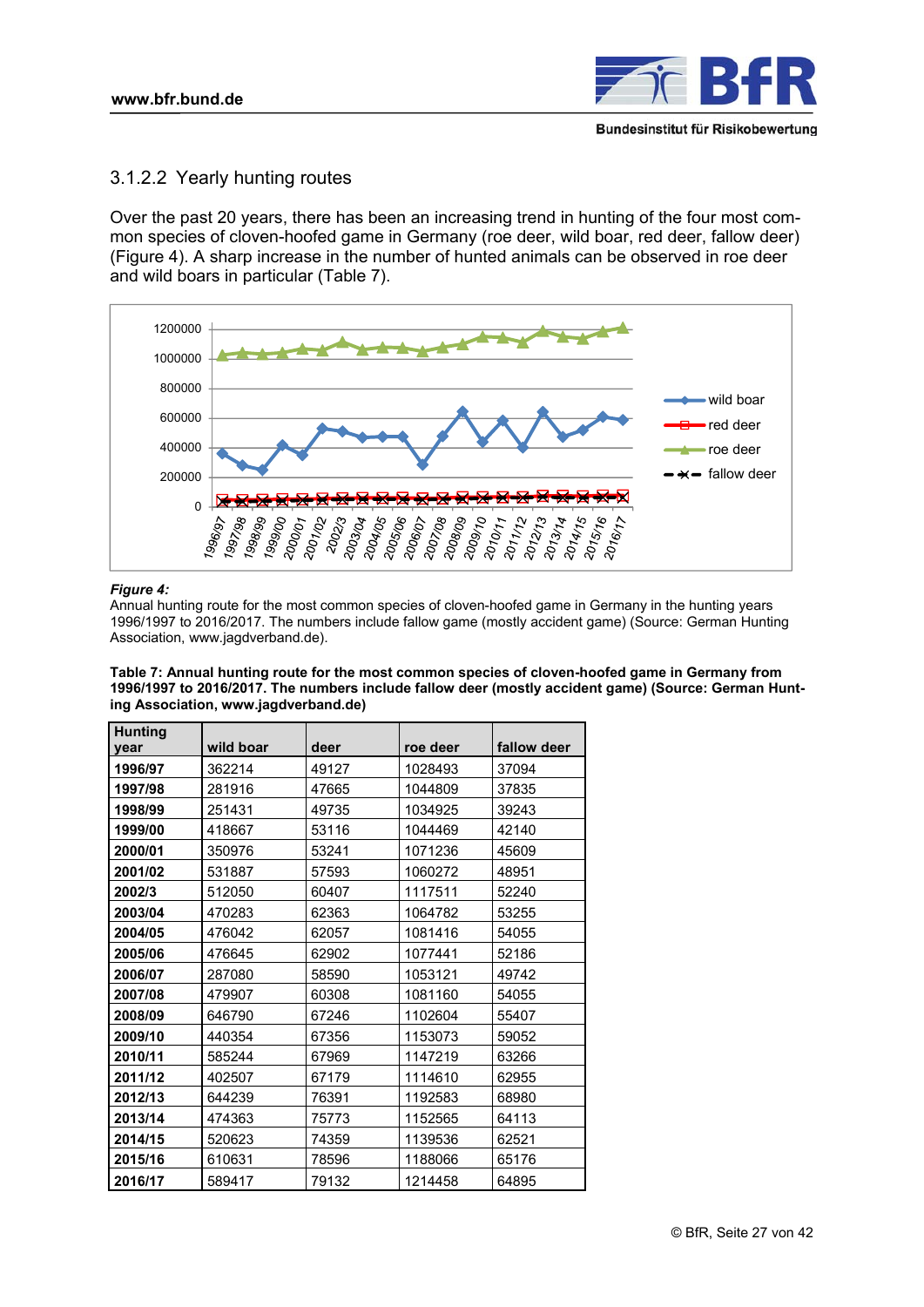

According to Golze (2007), approximately 45 % of all farms with agricultural game husbandry within the EU are located in Germany. In approximately 6000 gateways, the number is estimated at about 15000 ha mainly fallow deer (90 % of the total game population) but also red deer (4-6 %), rarely wild boars and roe deer (Golze, 2007).

## 3.1.2.3 Game supply

Depending on the study, between 40% and 60% of the game consumed in Germany originates from Germany (Golze, 2007; BfR, 2011a). The German Hunting Association (DJV) calculates the volume of game in Germany per hunting year (01.04. - 31.03. of the following year). These are theoretically calculated values based on the hunting distance (excluding the fallow game) of a hunting year, whereby free-living hunted game is counted as part of the hunting distance. According to these figures, the highest numbers of wild game are found in Germany for wild boar, followed by roe deer, red deer and fallow deer. For the hunting year 2016 / 17, a total of 18,137 tons (t) of game (boneless) was recorded for frequent clovenhoofed game, with 8544 tons for wild boar, 6242 tons for roe deer, 2286 tons for red deer and 1065 tons for fallow deer.



#### **Figure 5:**

Game (boneless) due to frequent cloven-hoofed game in the hunting years 2010/11-2016/17 (Source: German [Hunting Association,](https://www.jagdverband.de/daten-und-fakten/jagdstatistik/wildbretstatistik) [www.jagdverband.d](www.jagdverband.de)[e; https://www.jagdverband.de/daten-und](https://www.jagdverband.de/daten-und-fakten/jagdstatistik/wildbretstatistik)fakten/jagdstatistik/wildbretstatistik

## 3.1.2.4 Consumption of Game

## 3.1.2.4.1 Data basis

The National Consumption Study II (NVS II) of the Max Rubner Institute (MRI, 2008) serves as the data basis for the consumption of game meat for adults. The NVS II took place between 2005 and 2006 throughout Germany and is currently the most recent representative study on food consumption of the German population. For evaluation of the consumption of game, 15,371 persons between 14 and 80 years of age were interviewed and their usual consumption of the last four weeks recorded retrospectively. The consumption data evalua-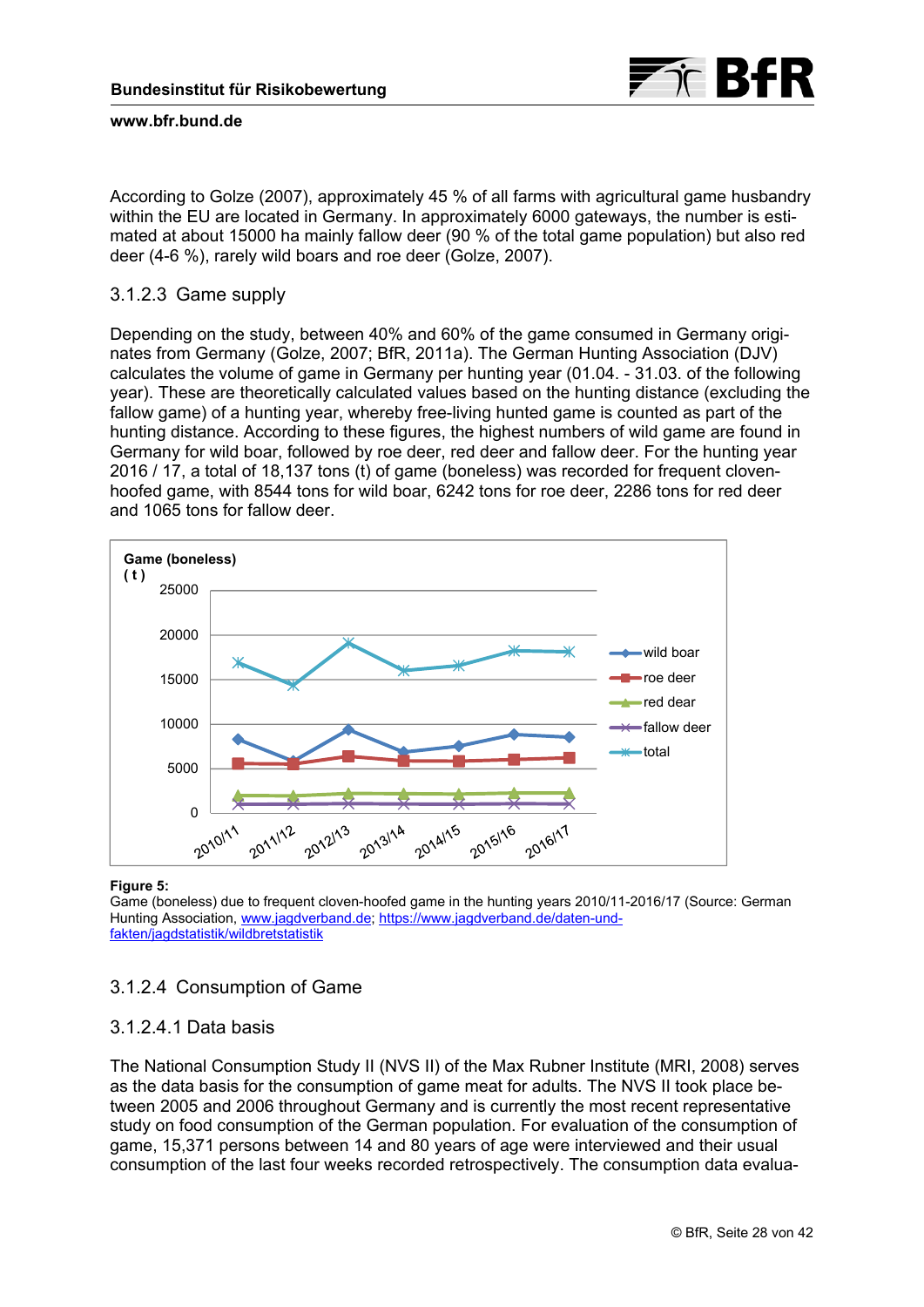

tions were carried out as part of the "LExUKon" project financed by the BMU at the BfR (BfR, 2009).

Data from the VELS study (consumption study to determine the food intake of infants and young children for the assessment of an acute toxicity risk due to residues of plant protection products) served as the data basis for the consumption of game meat for children (Volkert *et al*., 2004; Banasiak *et al*., 2005). The study was carried out between 2001 and 2002 on 816 infants and young children aged between 6 months and under 5 years throughout Germany. Based on the assumption that the average population shows no preference for a particular game species, the consumption data were used for the whole game, i.e. without differentiating between individual game species (BfR, 2011b; a).

## 3.1.2.4.2 Consumption quantities

The evaluations were taken from BfR Opinions No. 048/2011 of 16 May 2011 and No. 040/2011 of 3 December 2010 (BfR, 2011a; b). Table 8 shows the average long-term consumption of wild game by different population groups.

| Population group              | Number of interviewed | Percentage of people | Mean consumption of |
|-------------------------------|-----------------------|----------------------|---------------------|
|                               | and evaluated persons | consuming game (%)   | game meat in g/day  |
| Total                         | 15371                 |                      | 0,6                 |
| Male                          | 7613                  | 13                   | 0,9                 |
| Female                        | 7758                  |                      | 0,4                 |
| Women capable of giving       | 3820                  | 6                    | 0,3                 |
| birth $(15-45 \text{ years})$ |                       |                      |                     |
| *Children (2 - <5 years)      | 475                   | 6                    | 0.1                 |

|  |  | Table 8: Mean long-term intake of wild game in grams per day based on NVS II study |
|--|--|------------------------------------------------------------------------------------|
|  |  |                                                                                    |

\* Children's consumption data were taken from the VELS study and were not included in the total number.

Based on consumption data of the NVS II and VELS studies, it can be seen that game is rarely consumed in adults and children and only in small quantities. Game was eaten by about 11% of the adult population and by about 6% of the 2 - < 5 year old children. 13 % of the men and 8 % of the women ate game. All population groups ate on average less than 1 g of game per day. With a portion size of 200 g game meat, on average one to two game meals per year are consumed by the total population. For those who eat a lot (95th percentile of the total population), a daily consumption of 3.8 g game meat is assumed, which corresponds to six to seven meals of 200 g game meat. These figures include game hunted in Germany, farmed game (gated) and imported game.

Several studies have shown that hunter households and their environment consume more game than the average population. For example, (Krostitz, 1996) described that three quarters of the game killed in Germany is consumed directly by hunters and their relatives, or marketed directly by hunters and hunting cooperatives (Krostitz, 1996). In a nonrepresentative survey conducted by the DJV, it was established that in Germany an average of 66 game meals of 200 g each are eaten in hunter households per year and capita (Hoffmann, 2013). Hunters in Switzerland were found to consume an average of fifty times more than normal consumers. This corresponds to 91 meals of 200 g game meat each (Haldimann *et al*., 2002).

## **3.1.3 Risk characterization**

The risk of contracting a parasitosis in Germany through consumption of game meat and products derived thereof depends first and foremost on the parasite species, its occurrence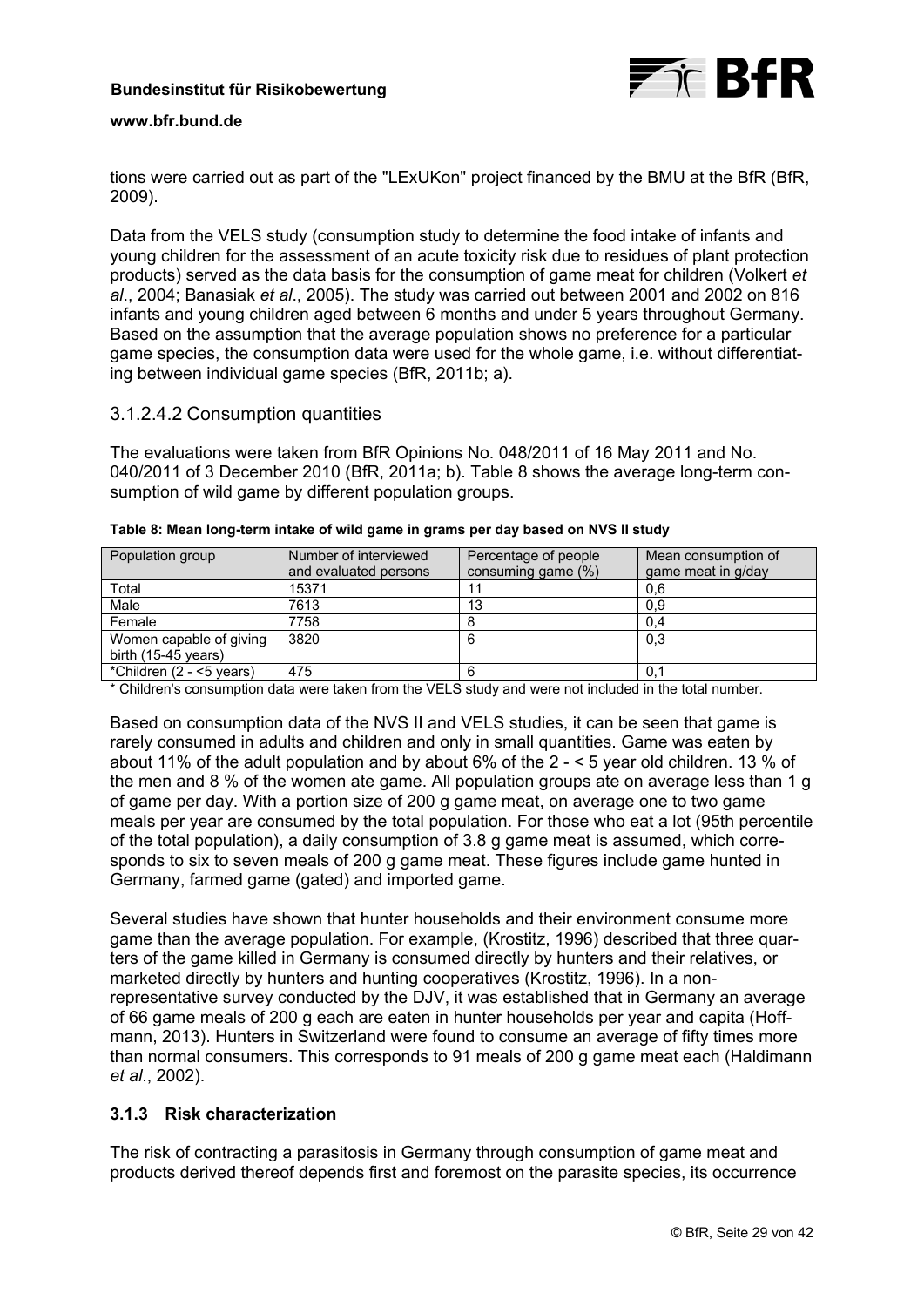

in game, the production and treatment of the foodstuffs and the consumption habits and susceptibility of consumers.

In recent years, consumption of game meat in Germany has shown an upward trend. In some parts of the population, game is regarded as a popular regional, ethical and highquality product. Existing consumption data make it clear that very little amount of game is normally eaten in Germany (one to two game meals of 200 g per year per person). Only socalled extreme consumers, such as hunter households and their environment, consume up to 50 to 90 times as much as normal consumers according to the literature (Haldimann *et al*., 2002).

In Germany, the ways in which game is prepared vary greatly. Traditionally, it is eaten completely cooked. However, there is a trend towards consumption of semi-raw game in particular venison (pink interior) and the production of various raw sausage products. However, the BfR does not have reliable data on the proportion of game that is not fully cooked.

In the following, the risk of infection of consumers by consuming game meat and products made from it in Germany is estimated for the individual parasites on the basis of prevalence data presented for pathogen behaviour and consumption data, if the game meat has not been sufficiently heated before consumption. Heating to at least 72 °C inside temperature for 2 minutes or more is sufficient to eliminate the risks described below.

# *3.1.3.1 Alaria alata*

*Alaria alata* is autochthonous in Germany and other European countries. In the wildlife populations of raccoons and raccoon dogs are increasing also, increasing the number of potential hosts. In the past, the number of wild boars also increased and so did the number of possible paratenic hosts.

So far, no clinical case of larval alariosis in humans caused by mesozerkaria of the species *Alaria alata* has been documented worldwide. However, the cases of *Alaria alata* described by *Alaria americana* in North America indicate that there may be a risk of human infection or disease through mesocerciasis in wild pig meat. According to the initial monitoring results, the BfR believes that mesocercriae-infected wild boar meat may enter the market. The currently prescribed meat hygiene measures for the detection of worm larvae in wild boar meat serve exclusively to prevent an infection of humans with the pathogen *Trichinella* spp. and the previous findings of mesocercariae in wild boar meat are mostly accidental. Furthermore, only very few and not representative studies exist, which are afflicted with a high degree of uncertainty. Due to the insufficient data available on the occurrence of mesocercariae in wild boars and the lack of cases of disease caused by *Alaria alata*, the risk of disease cannot be accurately estimated. However, based on the low consumption quantities, it can be assumed that the disease risk to the average population is very low (see BfR statement no. 011/2017).

## *3.1.3.2 Echinococcus granulosus* and *Echinococcus multilocularis*

Infection is not possible by eating contaminated meat from an intermediate host or a false host (e.g. wild boar), since only the eggs of *E. granulosus* and *E. multilocularis* are capable to cause infection. Contamination of meat with these eggs is unlikely, so that a very low risk of disease to the average population can be assumed, especially considering the low consumption quantities.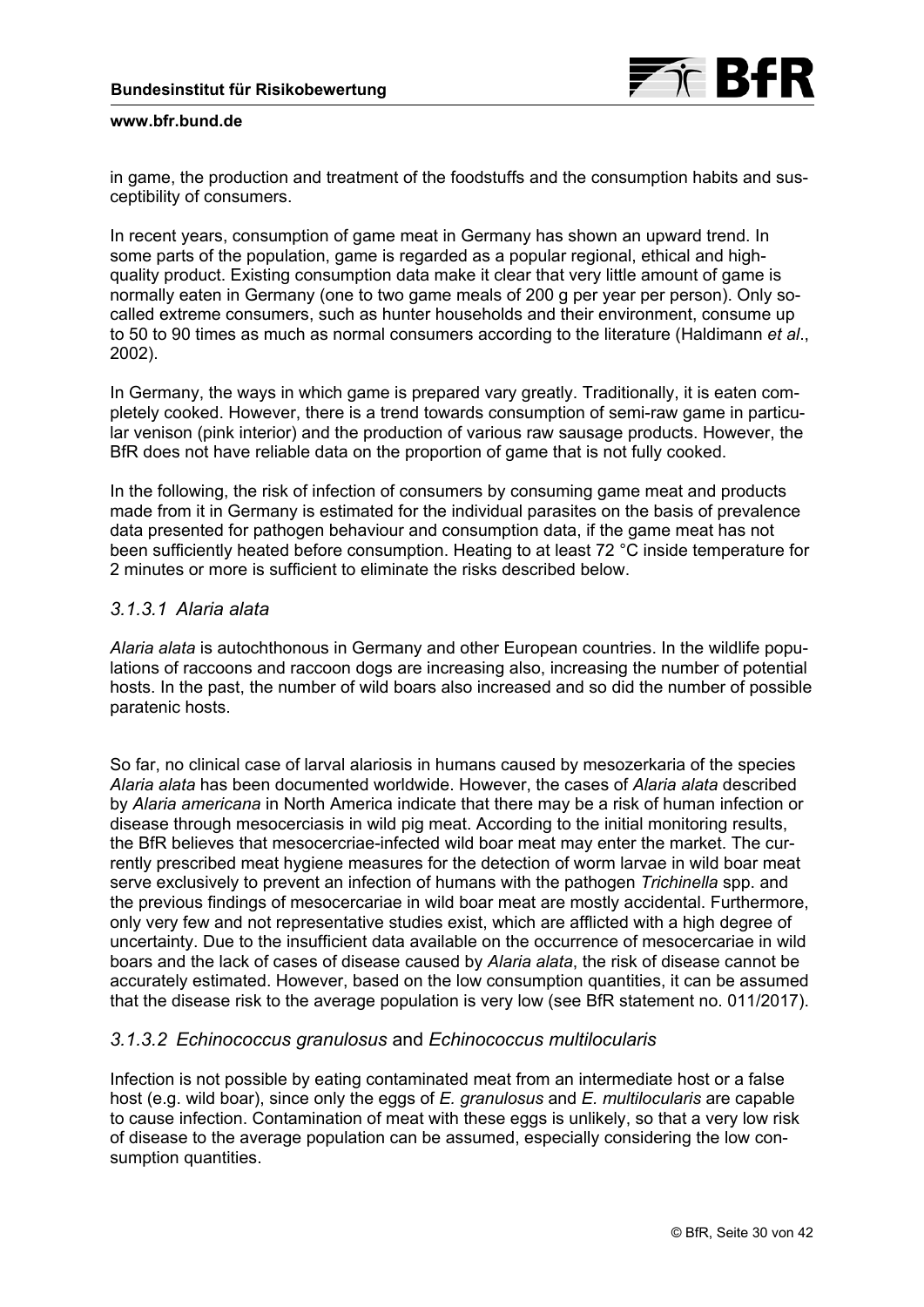

# *3.1.3.3 Sarcocystis* spp.

In the studies on the occurrence of sarcosporidia in cloven-hoofed game, these pathogens were identified in the majority of the animals studied. So far, however, the studies from Germany have exclusively dealt with *Sarcocystis* species which, according to current knowledge, are harmless to humans. It is pointed out that in Spain and the USA individual finds of the human pathogenic species *Sarcocystis suihominis* in wild boar have been documented. Based on these data, the few reports on human diseases and the rare consumption of raw or not sufficiently heated game and products made from it, it is unlikely that consumers in Germany will become infected with sarcosporidia and contract sarcosporidiosis or the muscular form of disease due to their consumption. However, due to the small number of studies on the occurrence of sarcosporidia in wild boar in Germany, this risk assessment is associated with a high degree of uncertainty.

## *3.1.3.4 Taenia/ Cysticercus* spp.

There are currently few confirmed data on the occurrence of *Cysticercus cellulosae*, the fin stage of Taenia solium, in wild boar. However, in Germany the probability that wild boars can become infected with *C. cellulosae* is very low. Due to the high standard of hygiene and the very low prevalence in humans in Germany, the development cycle of the parasite is largely interrupted (source of infection for wild pigs: Taenia eggs from stool of infected humans).

In summary, the BfR estimates the probability that wild boar meat contaminated with *C. cellulosae* will be placed on the market in Germany and that people will become ill after eating it to be very low.

## *3.1.3.5 Toxoplasma gondii*

Data on the occurrence of *T. gondii* in various game species in Germany are still insufficient. However, isolated studies from Germany and other European countries to date and the BfR's own data currently collected indicate that *T. gondii* is also widespread in game in Germany.

Therefore it is basically possible that consumers may develop toxoplasmosis after eating raw or insufficiently heated game or raw meat products made from it. Due to the insufficient data available on the occurrence of *T. gondii* in game, however, the probability of occurrence cannot be accurately estimated. Further, based on the low consumption of T. gondii in the average population, the risk of disease from the consumption of game or game products made from game can be assumed to be very low. However, in view of a possible particular severity of disease for the case of connatal toxoplasmosis or toxoplasmosis among immunosuppressed patients, these population groups should be classified as particularly sensitive.

## *3.1.3.6 Trichinella* spp.

On the basis of the epidemiological situation in Germany and the obligatory trichinella investigation in relevant wild animals, a very low probability of human infection with trichinella can be assumed for both normal and extreme eaters by consumption of game and products made from it. However, if the obligation to meat inspection is not fulfilled, food-borne outbreaks are possible, but the probability of their occurrence cannot be estimated due to lack of data.

Due to the divergent, incomplete lists of animal species which may be infected with Trichinella and which are intended for human consumption, the obligation to investigate is not always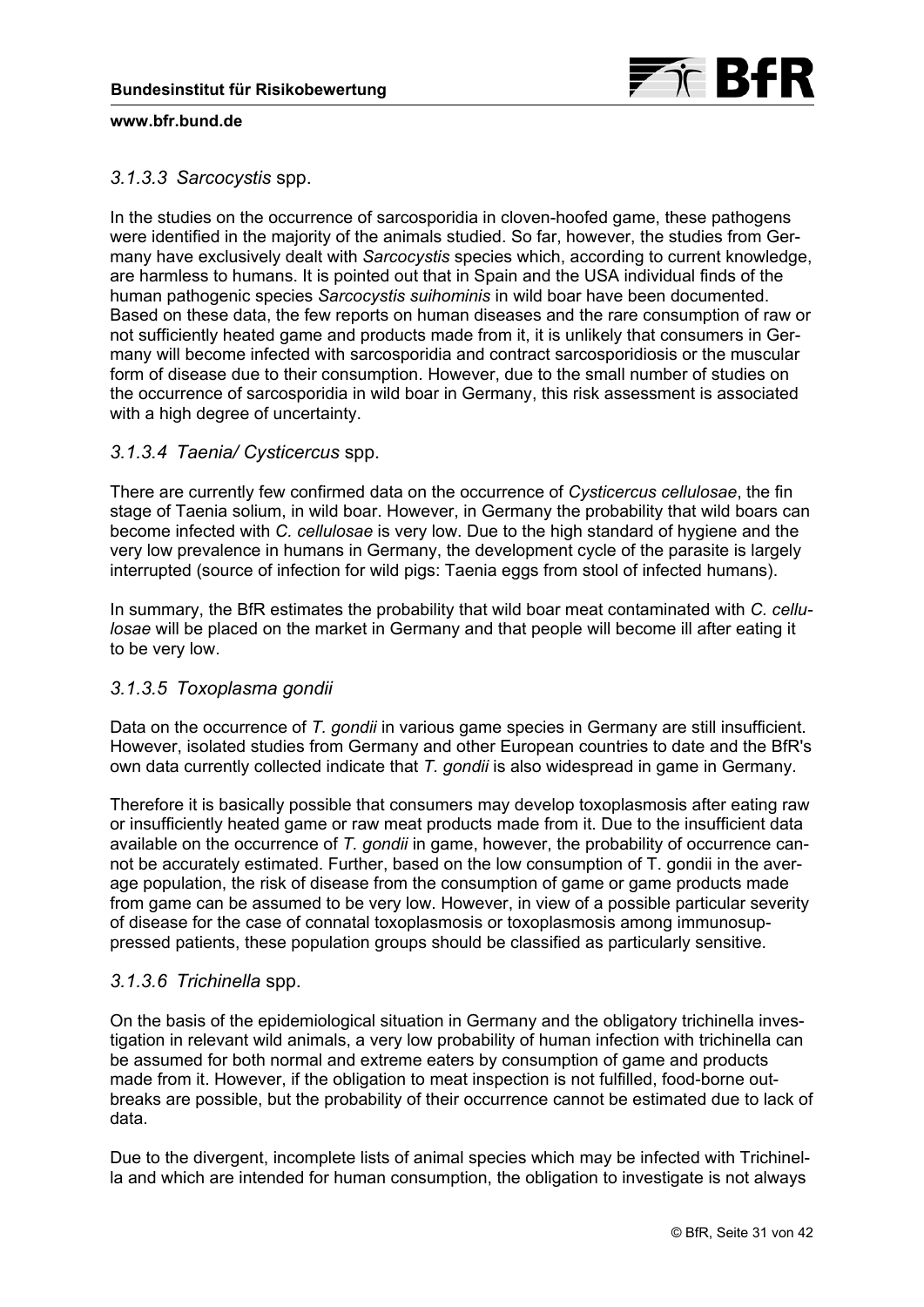

clear. The current example of such a so-called exceptional wild animal is the swamp beaver (nutria). Although the swamp beaver is named in the animal LMHV as subject to examination, the risk of infection of the swamp beaver is negligible due to its lifestyle as an almost pure herbivore.

## **3.2 Framework for action / measures**

- For particularly sensitive population groups, such as pregnant women and immunosuppressed patients, the health consequences of infection with parasites can be more severe. For this reason, it is recommended, in particular for these sensitive population groups, that foods containing raw game, including raw sausages and raw meat products made from it, should only be consumed fully cooked (at least 72 °C inside temperature for 2 min). In view of the fact that game meat may also contain other harmful parasites as well as bacterial and viral pathogens, the BfR recommends that foods containing raw game meat, raw sausages made from it and raw meat products be heated sufficiently before consumption (at least 72 °C inside temperature for 2 minutes). With regard to the prevention of *Toxoplasma gondii* infections, we refer to the BfR leaflet of 1 October 2017 "Verbrauchertipps: Protection against toxoplasmosis"

([https://www.bfr.bund.de/cm/350/verbrauchertipps\\_schutz\\_vor\\_toxoplasmose.pdf\)](https://www.bfr.bund.de/cm/350/verbrauchertipps_schutz_vor_toxoplasmose.pdf).

- Since, with regard to the pathogens *Alaria* spp., *Echinococcus* spp. and *Toxoplasma gondii* evaluated here, a smear infection and cross-contamination during cutting and gutting of the game body by the hunter as well as during processing of raw game meat by consumers cannot be excluded, reference should be made at this point to the BfR leaflets Information No. 01/2006 of 2 January 2006 "Tipps für Jäger zum Umgang mit Wildbret" (BfR, 2006) and "Protection from foodborne infections in the home." [\(https://www.bfr.bund.de/cm/350/verbrauchertipps\\_schutz\\_vor\\_lebensmittelinfektionen\\_i](https://www.bfr.bund.de/cm/350/verbrauchertipps_schutz_vor_lebensmittelinfektionen_im_privathaushalt.pdf) m\_privathaushalt.pdf).
- Due to their way of life as almost pure herbivores, the risk of trichinella infection can be neglected for free-living swamp-beavers. Therefore, the obligation to examine free-living swamp beavers in the Tier-LMHV should no longer be applied in the future.
- So far, there is no legal regulation requiring the testing of wild boars for presence of *Alaria alata* mesocercariae. However, it is considered advisable to additionally examine killed wild boars by AMT in known risk areas with a high prevalence, since the digestion method for trichinella detection is not a suitable method for the detection of *Alaria alata* mesocercariae. If these mesocercariae aredetected during trichinella testing (pool samples), individual animals of the pool sample should then be examined by AMT to precisely identify the infected animal body.
- If parasites are found during visual inspection, appropriate measures should be taken in [accordance with regulation \(EC\) No 854/2004 Annex I, Section II, Chapter V \(https://eur](https://eur-lex.europa.eu)lex.europa.eu).
- Data available on the actual occurrence of parasites in game in Germany is either missing or usually insufficient and there is a general need for more research in this field. Therefore, the BfR is planning its own studies to improve datadensity for risk assessment.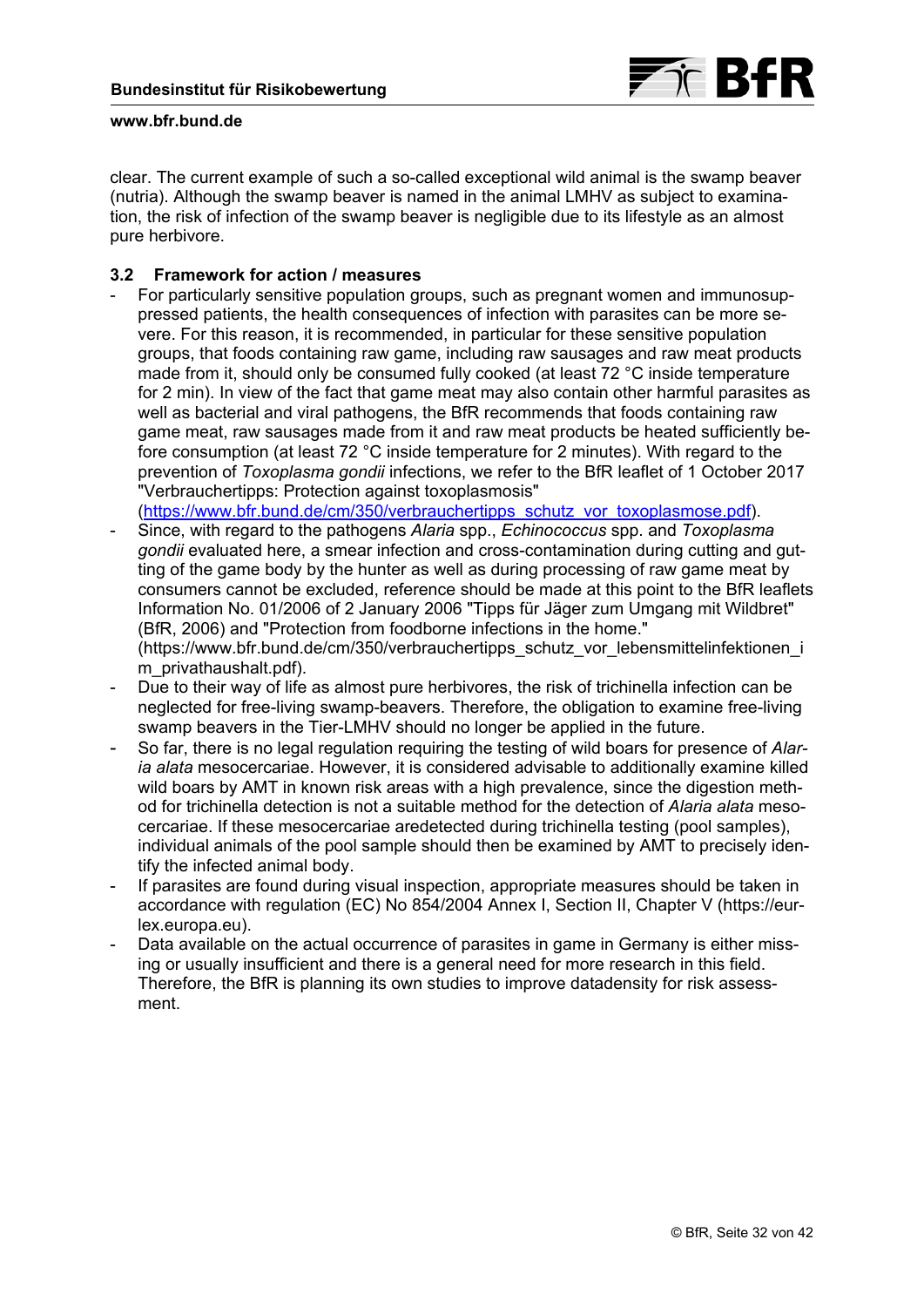### **More information on this topic on the BfR website (in German):**

[https://www.bfr.bund.de/cm/350/verbrauchertipps\\_schutz\\_vor\\_lebensmittelinfektionen\\_im\\_pri](https://www.bfr.bund.de/cm/350/verbrauchertipps_schutz_vor_lebensmittelinfektionen_im_privathaushalt.pdf) vathaushalt.pdf

[https://www.bfr.bund.de/cm/350/verbrauchertipps\\_schutz\\_vor\\_toxoplasmose.pdf](https://www.bfr.bund.de/cm/350/verbrauchertipps_schutz_vor_toxoplasmose.pdf)



"Opinions app" of the BfR

# **4 References**

- Ale, A., Victor, B., Praet, N., Gabriël, S., Speybroeck, N., Dorny, P., and Devleesschauwer, B. (2014). Epidemiology and genetic diversity of Taenia asiatica: a systematic review. *Parasites & Vectors* 7**,** 45-45. doi: 10.1186/1756-3305-7-45.
- Alpers, K., Stark, K., Hellenbrand, W., and Ammon, A. (2004). [Zoonotic infections in humans. Review of the epidemiological situation in Germany]. *Bundesgesundheitsblatt Gesundheitsforschung Gesundheitsschutz* 47**,** 622-632. doi: 10.1007/s00103-004-0867-7.
- ANSES (2012). "Taenia solium/Cysticercus cellulosae. ", in: *Data sheet on foodborne biological hazards.* (ed.) E.a.O.H.S. ANSES (French Agency for Food, Environmental and Occupational Health & Safety).
- Banasiak, U., Heseker, H., Sieke, C., Sommerfeld, C., and Vohmann, C. (2005). [Estimation of the dietary intake of pesticide residues based on new consumption data for children]. *Bundesgesundheitsblatt Gesundheitsforschung Gesundheitsschutz* 48**,** 84- 98. doi: 10.1007/s00103-004-0949-6.
- Bessonov, A.S.P., R.A.; Uspensky, A.V.; Shekhotsov, N.V.; (Year). "Veterinary-sanitary examination of nutria (Myocastor coypus) carcasses for Trichinellosis", in: *5th. International Conference on Trichinellosis*: Red-books Ltd), 423-425.
- BfR (2005). "Rohwurst kann eine Infektionsquelle für Toxoplasmose sein, Stellungnahme Nr. 039/2005 des BfR vom 05. September 2005".
- BfR (2006). "Tipps für Jäger zum Umgang mit Wildfleisch, Information Nr. 01/2006 des BfR vom 2. Januar 2006".
- BfR (2007). "Trichinellenvorkommen beim Wildschwein in Deutschland und Möglichkeiten der Intervention, Bericht des BfR vom 6. Juli 2007".
- BfR (2008). "Ungenügend erhitztes Schweinefleisch könnte Sarkosporidien enthalten, Stellungnahme Nr. 026/2008 des BfR vom 20.03.2008".
- BfR (2009). "LExUKon: Projekt zur Bewertung der lebensmittelbedingten Exposition von Verbrauchern gegenüber Umweltkontaminanten, Projektbericht des BfR vom 15. Januar 2009".
- BfR (2011a). "Bleibelastung von Wildbret durch Verwendung von Bleimunition bei der Jagd, Stellungnahme Nr. 040/2011 des BfR vom 3. Dezember 2010"
- BfR (2011b). "Dioxin- und PCB-Gehalte in Wild stellen keine Gesundheitsgefahr dar, Stellungnahme Nr. 048/2011 des BfR vom 16. Mai 2011"
- Boch, J., and Supperer, R. (1992). *Veterinärmedizinische Parasitologie.* Parey Verlag Stuttgart.
- Böhmler, G., Brügmann, M., Djuren, M, Höxter, K., Monazahian, M. (2008). Sarcosporidien in Thüringer Mett als Auslöser einer lebensmittelassoziierten Gruppenerkrankung; eine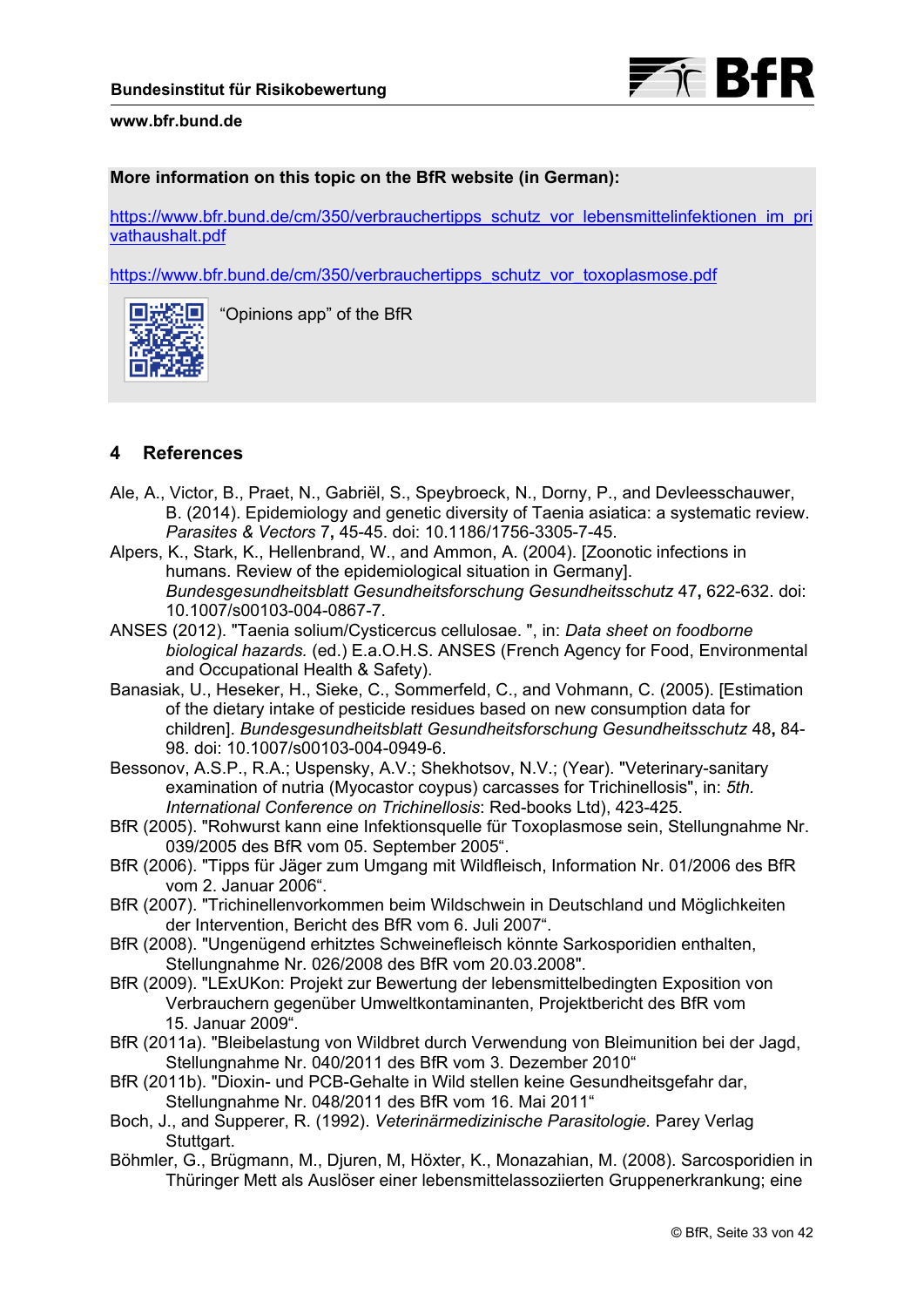

bisher unterschätzte Gefahr? *Journal für Verbraucherschutz und Lebensmittelsicherheit***,** 4-10.

Brehm K (2017). Die Echinokokkose – Eine Übersicht und neue Erkenntnisse in der Diagnostik, Therapie und Parasitenbiologie. *Epidemiologisches Bulletin* ;15:127-132

Bresson-Hadni, S., Laplante, J.-J., Lenys, D., Rohmer, P., Gottstein, B., Jacquier, P., Mercet, P., Meyer, J.-P., Miguet, J.-P., and Vuitton, D.-A. (1994). Seroepidemiologic Screening of Echinococcus multilocularis Infection in a European Area Endemic for Alveolar Echinococcosis. *The American Journal of Tropical Medicine and Hygiene* 51**,** 837-846. doi: doi:[https://doi.org/10.4269/ajtmh.1994.51.837.](https://doi.org/10.4269/ajtmh.1994.51.837) 

Brunetti, E., Kern, P., Vuitton, D.A., and Writing Panel for The, W.-I. (2010). Expert consensus for the diagnosis and treatment of cystic and alveolar echinococcosis in humans. *Acta Tropica* 114**,** 1-16. doi: 10.1016/j.actatropica.2009.11.001.

BVL (2016). "Zoonosen-Monitoring 2015. Gemeinsamer Bericht des Bundes und der Länder.", in: *Berichte zur Lebensmittelsicherheit.*

CFSPH (2005). "Taenia Infections". Iowa State University, <http://www.cfsph.iastate.edu/DiseaseInfo/index.php>

Chmurzynska, E., Rozycki, M., Bilska-Zajac, E., Nockler, K., Mayer-Scholl, A., Pozio, E., Cencek, T., and Karamon, J. (2013). Trichinella nativa in red foxes (Vulpes vulpes) of Germany and Poland: possible different origins. *Veterinary Parasitology* 198**,** 254- 257. doi: 10.1016/j.vetpar.2013.07.034.

Choi, W.Y., Nam, H.W., Kwak, N.H., Huh, W., Kim, Y.R., Kang, M.W., Cho, S.Y., and Dubey, J.P. (1997). Foodborne outbreaks of human toxoplasmosis. *Journal of Infectious Diseases* 175**,** 1280-1282.

Damriyasa, I.M., Bauer, C., Edelhofer, R., Failing, K., Lind, P., Petersen, E., Schares, G., Tenter, A.M., Volmer, R., and Zahner, H. (2004). Cross-sectional survey in pig breeding farms in Hesse, Germany: seroprevalence and risk factors of infections with Toxoplasma gondii, Sarcocystis spp. and Neospora caninum in sows. *Veterinary Parasitology* 126**,** 271-286. doi: 10.1016/j.vetpar.2004.07.016.

Daugschies, A. (2006). "Sarcocystiose," in *Veterinärmedizinische Parasitologie,* ed. T. Schnieder. (Stuttgart: Parey Stuttgart), 364-366.

Davidson, R.K., Handeland, K., and Kapel, C.M. (2008). High tolerance to repeated cycles of freezing and thawing in different Trichinella nativa isolates. *Parasitology Research* 103**,** 1005-1010. doi: 10.1007/s00436-008-1079-0.

De Wispelaere, L., Velde, S.V., Schelstraete, P., Van Renterghem, K., Moerman, F., Van Biervliet, S., and Van Winckel, M. (2011). Anaphylactic shock as a single presentation of Echinococcus cyst. *Acta Gastro-Enterologica Belgica* 74**,** 462-464.

Despommier, D., Aron, L., and Turgeon, L. (1975). Trichinella spiralis: growth of the intracellular (muscle) larva. *Experimental Parasitology* 37**,** 108-116.

Dolle, S. (2016). *Prävalenz und geographische Verteilung des Duncker´schen Muskelegels (Alaria-alata-Mesozerkarie) in Wildschweinen (Sus scrofa) im Freistaat Sachsen.*, Universität Leipzig.

Dorny, P., Brandt, J., Zoli, A., and Geerts, S. (2003). Immunodiagnostic tools for human and porcine cysticercosis. *Acta Tropica* 87**,** [79-86. doi: https://doi.org/10.1016/S0001-](https://doi.org/10.1016/S0001-706X(03)00058-5) 706X(03)00058-5.

Drost, S. (1974). Die Sarkosporidien des Schalenwilds. I. Sarkosporidien bei Wildschweinen. *Angewandte Parasitologie* 15**,** 212.

Dubey, J.P. (1988). Long-term persistence of Toxoplasma gondii in tissues of pigs inoculated with T gondii oocysts and effect of freezing on viability of tissue cysts in pork. *American Journal of Veterinary Research* 49**,** 910-913.

Dubey, J.P. (1991). Toxoplasmosis--an overview. *The Southeast Asian Journal of Tropical Medicine and Public Health* 22 Suppl**,** 88-92.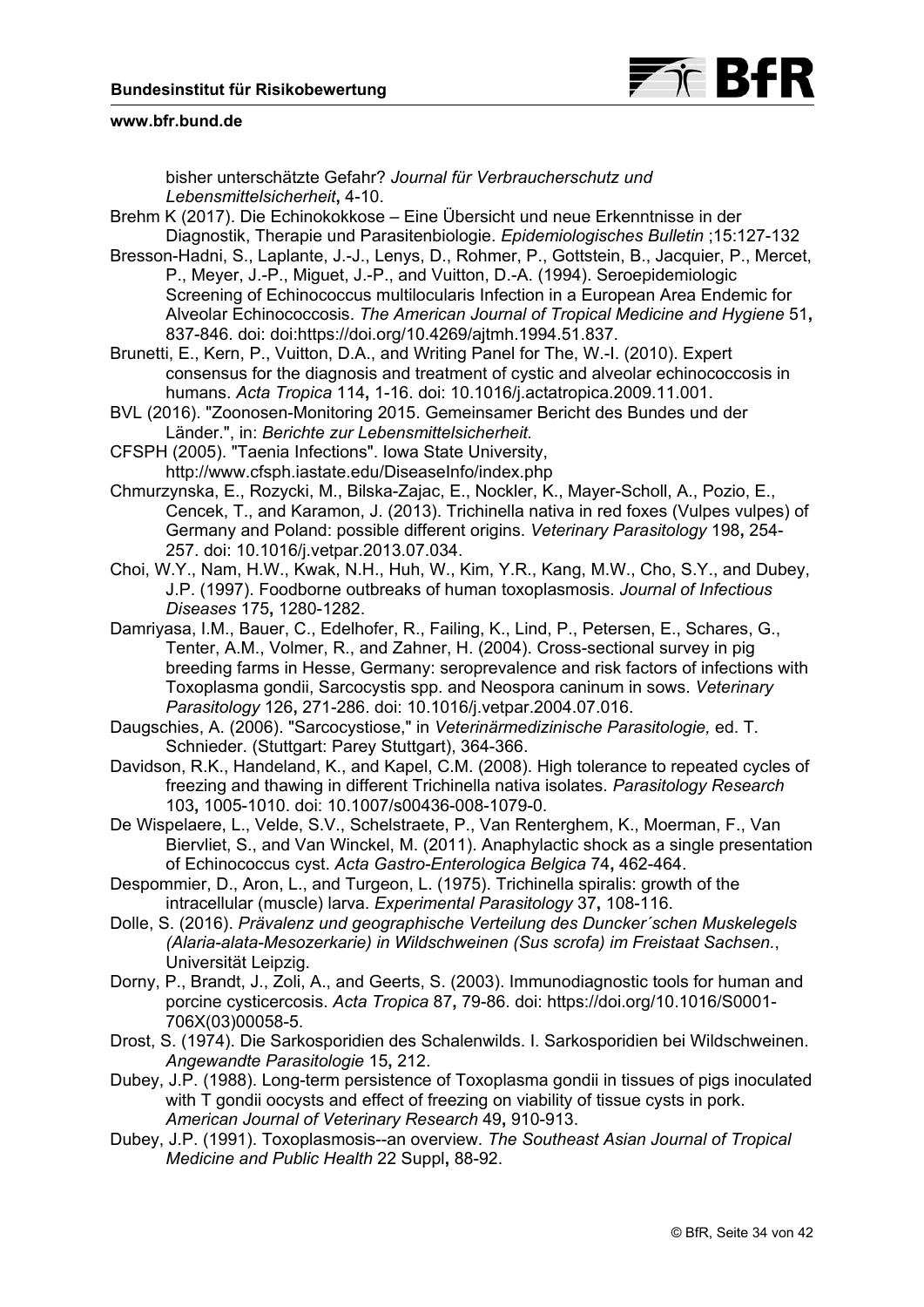

- Dubey, J.P. (1998a). Advances in the life cycle of Toxoplasma gondii. *International Journal of Parasitology* 28**,** 1019-1024. doi: 10.1016/S0020-7519(98)00023-X.
- Dubey, J.P. (1998b). Refinement of pepsin digestion method for isolation of Toxoplasma gondii from infected tissues. *Veterinary Parasitology* 74**,** 75-77.
- Dubey, J.P. (2006). Comparative infectivity of oocysts and bradyzoites of Toxoplasma gondii for intermediate (mice) and definitive (cats) hosts. *Veterinary Parasitology* 140**,** 69-75. doi: 10.1016/j.vetpar.2006.03.018.
- Dubey, J.P., and Frenkel, J.K. (1972). Cyst-induced toxoplasmosis in cats. *Journal of Protozoology* 19**,** 155-177.
- Dubey, J.P., and Frenkel, J.K. (1973). Experimental toxoplasma infection in mice with strains producing oocysts. *Journal of Parasitology* 59**,** 505-512.
- Dubey, J.P., Kotula, A.W., Sharar, A., Andrews, C.D., and Lindsay, D.S. (1990). Effect of high temperature on infectivity of Toxoplasma gondii tissue cysts in pork. *Journal of Parasitology* 76**,** 201-204.
- Dubey, J.P., Lindsay, D.S., and Speer, C.A. (1998). Structures of Toxoplasma gondii tachyzoites, bradyzoites, and sporozoites and biology and development of tissue cysts. *Clinical Microbiology Reviews* 11**,** 267-299.
- Dubey, J.P., Lunney, J.K., Shen, S.K., Kwok, O.C., Ashford, D.A., and Thulliez, P. (1996). Infectivity of low numbers of Toxoplasma gondii oocysts to pigs. *Journal of Parasitology* 82**,** 438-443.
- Dunn, D., Wallon, M., Peyron, F., Petersen, E., Peckham, C., and Gilbert, R. (1999). Motherto-child transmission of toxoplasmosis: risk estimates for clinical counselling. *The Lancet* 353**,** 1829-1833. doi: [http://dx.doi.org/10.1016/S0140-6736\(98\)08220-8.](http://dx.doi.org/10.1016/S0140-6736(98)08220-8)
- Eckert, J., and Deplazes, P. (2004). Biological, epidemiological, and clinical aspects of echinococcosis, a zoonosis of increasing concern. *Clinical Microbiology Reviews* 17**,** 107-135.
- Eckert, J., Friedhoff, K.T., Zahner, H., and Deplazes, P. (2008). *Lehrbuch der Parasitologie für die Tiermedizin.* Enke Verlag.
- EFSA (2007). Scientific Opinion of the Panel on Biological Hazards on a request from EFSA on Surveillance and monitoring of Toxoplasma in humans, foods and animals. *EFSA Journal* 583**,** 1-64.
- EFSA (2017). The Community Summary Report on Trends and Sources of Zoonoses, Zoonotic Agents, Antimicrobial Resistance and Foodborne Outbreaks in the European Union in 2016. *EFSA Journal* 15**,** 5077.
- Erber, M., Boch, J., Barth, D. (1978). Drei Sarkosporidienarten des Rehwildes. *Berliner und Münchner Tierärztliche Wochenschrift* 91**,** 482-486.
- EFSA (2013). Technical specifications on harmonised epidemiological indicators for biological hazards to be covered by meat inspection of farmed game. *EFSA Journal 2013* 11**,** 3267-n/a. doi: 10.2903/j.efsa.2013.3267.
- Faber, M., Schink, S., Mayer-Scholl, A., Ziesch, C., Schonfelder, R., Wichmann-Schauer, H., Stark, K., and Nöckler, K. (2015). Outbreak of trichinellosis due to wild boar meat and evaluation of the effectiveness of post exposure prophylaxis, Germany, 2013. *Clinical infectious diseases : an official publication of the Infectious Diseases Society of America.* 60**,** e98-e104. doi: 10.1093/cid/civ199.
- Fayer, R. (2004). Sarcocystis spp. in human infections. *Clinical Microbiology Reviews* 17**,** 894-902, table of contents. doi: 10.1128/CMR.17.4.894-902.2004.
- Fayer, R., Esposito, D.H., and Dubey, J.P. (2015). Human infections with Sarcocystis species. *Clinical Microbiology Reviews* 28**,** 295-311. doi: 10.1128/CMR.00113-14.
- Fernandes, B.J., Cooper, J.D., Cullen, J.B., Freeman, R.S., Ritchie, A.C., Scott, A.A., and Stuart, P.F. (1976). Systemic infection with Alaria americana (Trematoda). *Canadian Medical Association Journal* 115**,** 1111-1114.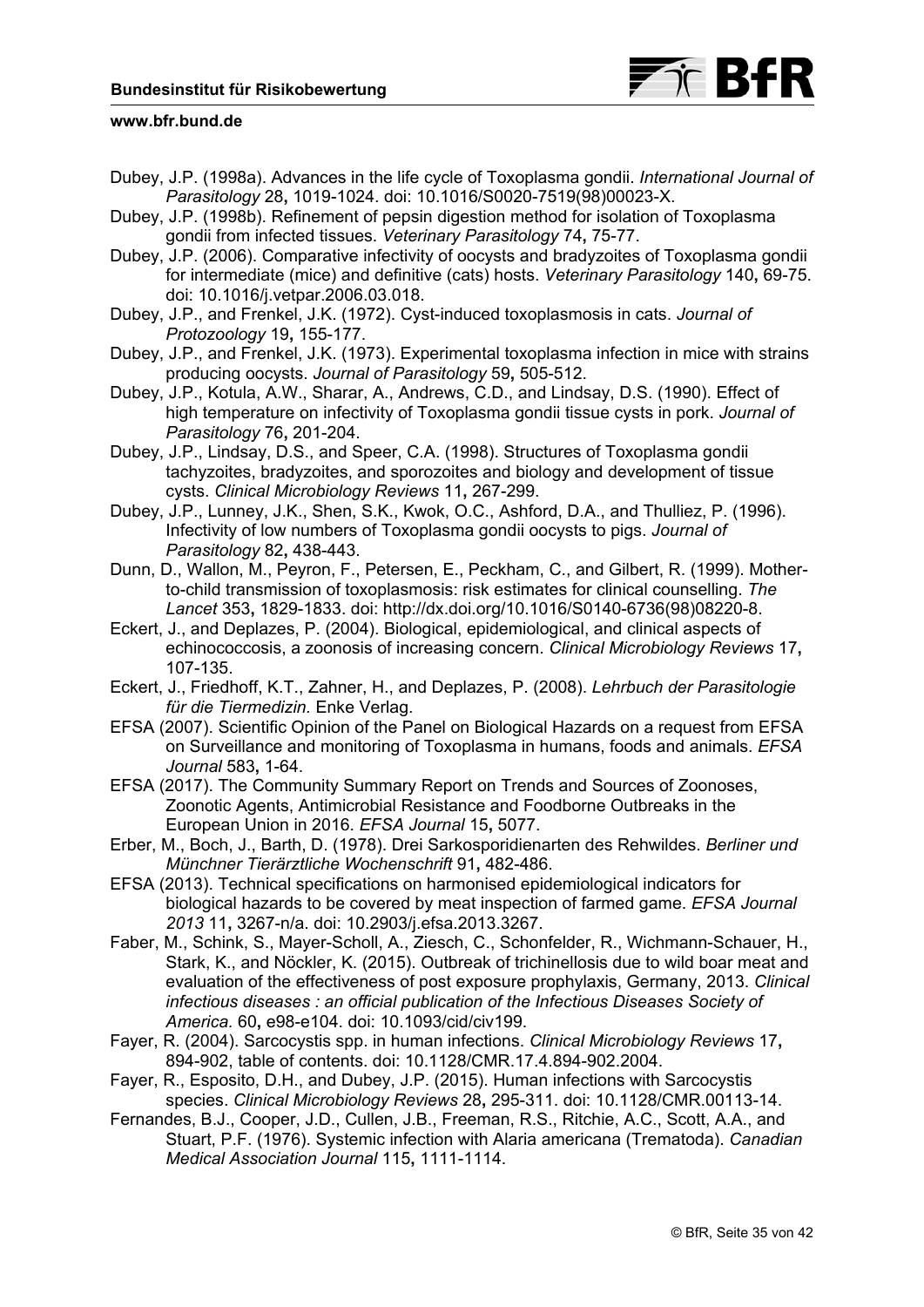

- Frenkel, J.K., Ruiz, A., and Chinchilla, M. (1975). Soil survival of toxoplasma oocysts in Kansas and Costa Rica. *American Journal of Tropical Medicine and Hygiene* 24**,** 439- 443.
- Frölich, K., Wisser, J., Schmuser, H., Fehlberg, U., Neubauer, H., Grunow, R., Nikolaou, K., Priemer, J., Thiede, S., Streich, W.J., and Speck, S. (2003). Epizootiologic and ecologic investigations of European brown hares (Lepus europaeus) in selected populations from Schleswig-Holstein, Germany. *Journal of Wildlife Diseases* 39**,** 751- 761. doi: 10.7589/0090-3558-39.4.751.
- Gamble, H.R., Bessonov, A.S., Cuperlovic, K., Gajadhar, A.A., Van Knapen, F., Nöckler, K., Schenone, H., and Zhu, X. (2000). International Commission on Trichinellosis: Recommendations on methods for the control of Trichinella in domestic and wild animals intended for human consumption. *Veterinary Parasitology* 93**,** 393-408. doi: [http://dx.doi.org/10.1016/S0304-4017\(00\)00354-X.](http://dx.doi.org/10.1016/S0304-4017(00)00354-X)
- Golze, M. (2007). *Landwirtschaftliche Wildhaltung Damwild, Rotwild, Muffelwild, Schwarzwild und andere Wildarten.* Stuttgart: Ulmer-Verlag.
- González, L.M., Montero, E., Harrison, L.J.S., Parkhouse, R.M.E., and Garate, T. (2000). Differential Diagnosis of Taenia saginata and Taenia solium Infection by PCR. *Journal of Clinical Microbiology* 38**,** 737-744.
- Gonzalez, L.M., Villalobos, N., Montero, E., Morales, J., Sanz, R.A., Muro, A., Harrison, L.J., Parkhouse, R.M., and Garate, T. (2006). Differential molecular identification of Taeniid spp. and Sarcocystis spp. cysts isolated from infected pigs and cattle. *Veterinary Parasitology* 142**,** 95-101. doi: 10.1016/j.vetpar.2006.06.009.
- Gottstein, B. (2013). "Einstufung von Organismen, Modul 3: Parasiten", (ed.). Bundesamt Für Umwelt BAFU und Bundesamt für Gesundheit BAG, Bern, Schweiz.
- Gottstein, B., Pozio, E., and Nöckler, K. (2009). Epidemiology, Diagnosis, Treatment, and Control of Trichinellosis. *Clinical Microbiology Reviews* 22**,** 127-145.
- Gräfner, G. (1979). *Wildkrankheiten.* Jena: VEB Gustav Fischer Verlag
- Gupta, K.K., Singh, A., Singh, A.K., Singh, S.K., Tripathi, M., Gupta, R.K., and Prasad, K.N. (2018). Evaluation of enzyme-linked immunoelectrotransfer blot for diagnosis of cysticercosis in swine from North India. *Journal of Helminthology***,** 1-4. doi: 10.1017/S0022149X18000603.
- Haldimann, M., Baumgartner, A., and Zimmerli, B. (2002). Intake of lead from game meat a risk to consumers' health? *European Food Research and Technology* 215**,** 375-379. doi: 10.1007/s00217-002-0581-3.
- Herrmann, D.C., Maksimov, P., Maksimov, A., Sutor, A., Schwarz, S., Jaschke, W., Schliephake, A., Denzin, N., Conraths, F.J., and Schares, G. (2012). Toxoplasma gondii in foxes and rodents from the German Federal States of Brandenburg and Saxony-Anhalt: seroprevalence and genotypes. *Veterinary Parasitology* 185**,** 78-85. doi: 10.1016/j.vetpar.2011.10.030.
- Hiepe, T., Buchwalder, R., and Nickel, S. (1985). *Lehrbuch der Parasitologie. Band 3: Veterinärmedizinische Helminthologie.* Jena: Gustav Fischer Verlag.
- Hill, D., and Dubey, J.P. (2002). Toxoplasma gondii: transmission, diagnosis and prevention. *Clinical Microbiology and Infection* 8**,** 634-640.
- Hoberg, E.P. (2002). Taenia tapeworms: their biology, evolution and socioeconomic significance. *Microbes and Infection* 4**,** [859-866. doi: https://doi.org/10.1016/S1286-](https://doi.org/10.1016/S1286-4579(02)01606-4) 4579(02)01606-4.
- Hoffmann, D. (2013). "Wie viel Wild wird in Jägerfamilien verzehrt?", in: "*Alle(s) Wild"*, Symposium des Bundesinstitutes für Risikobewertung, Berlin 18. – 19. März
- Honda, M., Sawaya, M., Taira, K., Yamazaki, A., Kamata, Y., Shimizu, H., Kobayashi, N., Sakata, R., Asakura, H., and Sugita-Konishi, Y. (2018). Effects of temperature, pH and curing on the viability of Sarcocystis, a Japanese sika deer (Cervus Nippon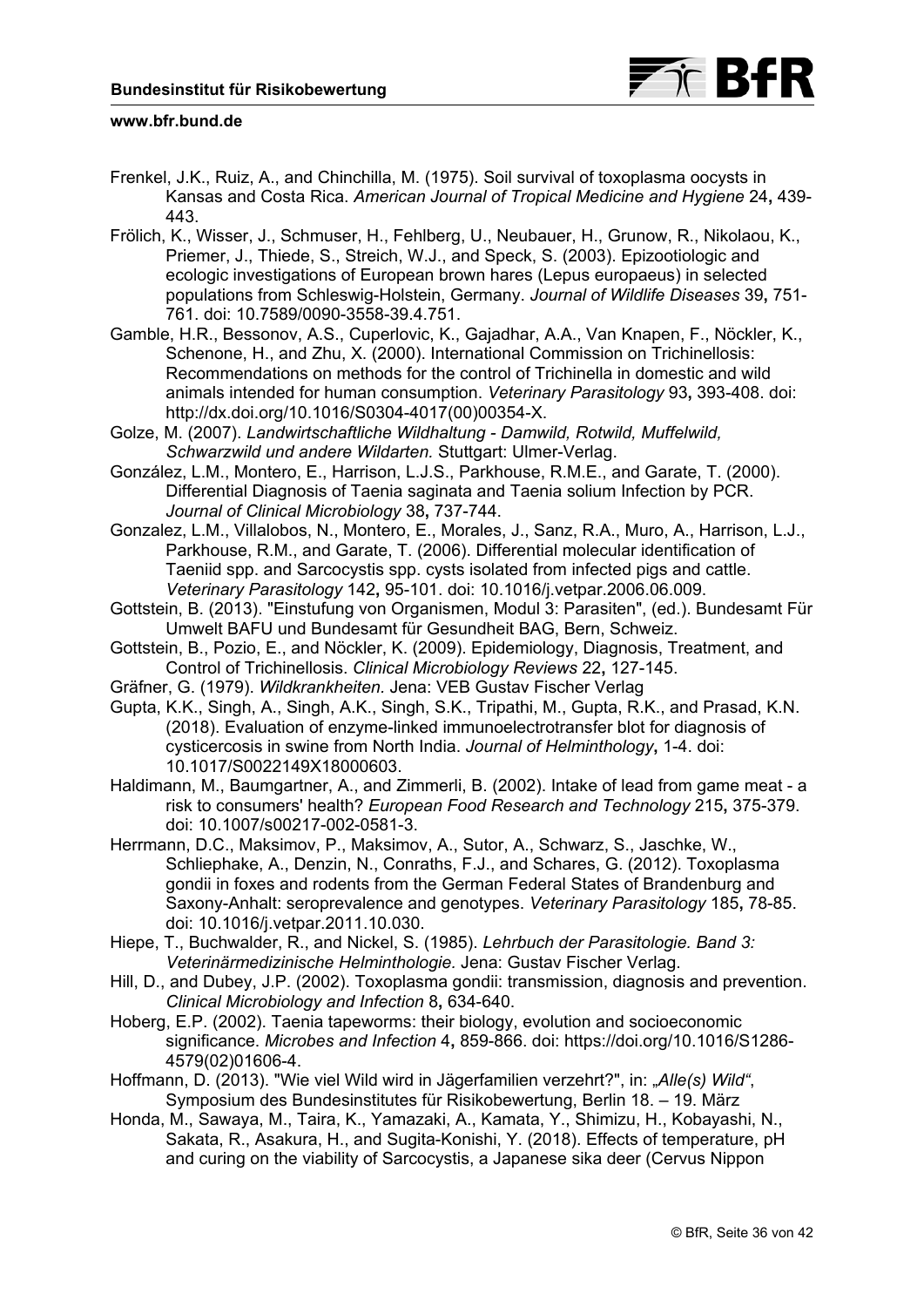

centralis) parasite, and the inactivation of their diarrheal toxin. *Journal of Veterinary Medicine Sci* 80**,** 1337-1344. doi: 10.1292/jvms.18-0123.

- Howe, D.K., and Sibley, L.D. (1995). Toxoplasma gondii comprises three clonal lineages: correlation of parasite genotype with human disease. *Journal of Infectious Diseases* 172**,** 1561-1566.
- Ito, A., Nakao, M., Ito, Y., Yuzawa, I., Morishima, H., Kawano, N., and Fujii, K. (1999). Neurocysticercosis case with a single cyst in the brain showing dramatic drop in specific antibody titers within 1 year after curative surgical resection. *Parasitology International* 48**,** 95-99. doi: 10.1016/s1383-5769(99)00005-7.
- Janitschke, K. (1974). "Coccidia infections in man in Germany", in: *3rd International Congress of Parasitology*, Munich 25. – 31. August.
- Janitschke, K. (2002). "Rinder- und Schweinebandwurm" in *Denisia 6*, zugleich Kataloge des Oberösterreichischen Landesmuseums, Folge 184**,** 355-364
- Jansen, A., Schoneberg, I., Stark, K., and Nockler, K. (2008). Epidemiology of trichinellosis in Germany, 1996-2006. *Vector-Borne and Zoonotic Diseases* 8**,** 189-196.
- Kammerer, W.S., and Schantz, P.M. (1993). Echinococcal disease. *Infectious Disease Clinics of North America* 7**,** 605-618.
- Kapel, C.M. (2001). Sylvatic and domestic Trichinella spp. in wild boars; infectivity, muscle larvae distribution, and antibody response. *Journal of Parasitology* 87**,** 309-314. doi: 10.1645/0022-3395(2001)087[0309:Sadtsi]2.0.Co;2.

Kapel, C.M., Webster, P., and Gamble, H.R. (2005). Muscle distribution of sylvatic and domestic Trichinella larvae in production animals and wildlife. *Veterinary Parasitology* 132**,** 101-105. doi: 10.1016/j.vetpar.2005.05.036.

- Khuroo, M.S., Wani, N.A., Javid, G., Khan, B.A., Yattoo, G.N., Shah, A.H., and Jeelani, S.G. (1997). Percutaneous drainage compared with surgery for hepatic hydatid cysts. *New England Journal of Medicine* 337**,** 881-887. doi: 10.1056/NEJM199709253371303.
- Kolenda, R., Ugorski, M., and Bednarski, M. (2014). Molecular characterization of Sarcocystis species from Polish roe deer based on ssu rRNA and cox1 sequence analysis. *Parasitology Research* 113**,** 3029-3039. doi: 10.1007/s00436-014-3966-x.

König, A., Romig, T., Thoma, D., and Kellermann, K. (2005). Drastic increase in the prevalence of Echinococcus multilocularis in foxes (Vulpes vulpes) in southern Bavaria, Germany. *European Journal of Wildlife Research* 51**,** 277-282. doi: 10.1007/s10344-005-0100-5.

- Kramer, M.H., Eberhard, M.L., and Blankenberg, T.A. (1996). Respiratory Symptoms and Subcutaneous Granuloma Caused by Mesocercariae: a Case Report. *The American Journal of Tropical Medicine and Hygiene* 55**,** 447-448. doi: doi:[https://doi.org/10.4269/ajtmh.1996.55.447.](https://doi.org/10.4269/ajtmh.1996.55.447)
- Krostitz, W. (1996). Der Wildfleischmarkt. *Fleischwirtschaft* 76**,** 7.
- Kujawski, O.E.J., and Heintges, F. (1984). *Wildbrethygiene Fleischbeschau: Versorgen Verwerten - Trophäenbehandlung.* München: BLV Verlagsgesellschaft München, Wien, Zürich.
- Laarman, J.J. (1962). Isospora hominis (Railliet and Lucet 1891) in the Netherlands. *Acta Leiden* 31**,** 111-116.
- Laranjo-González, M., Devleesschauwer, B., Trevisan, C., Allepuz, A., Sotiraki, S., Abraham, A., Afonso, M.B., Blocher, J., Cardoso, L., Correia Da Costa, J.M., Dorny, P., Gabriël, S., Gomes, J., Gómez-Morales, M.Á., Jokelainen, P., Kaminski, M., Krt, B., Magnussen, P., Robertson, L.J., Schmidt, V., Schmutzhard, E., Smit, G.S.A., Šoba, B., Stensvold, C.R., Starič, J., Troell, K., Rataj, A.V., Vieira-Pinto, M., Vilhena, M., Wardrop, N.A., Winkler, A.S., and Dermauw, V. (2017). Epidemiology of taeniosis/cysticercosis in Europe, a systematic review: Western Europe. *Parasites & Vectors* 10**,** 349. doi: 10.1186/s13071-017-2280-8.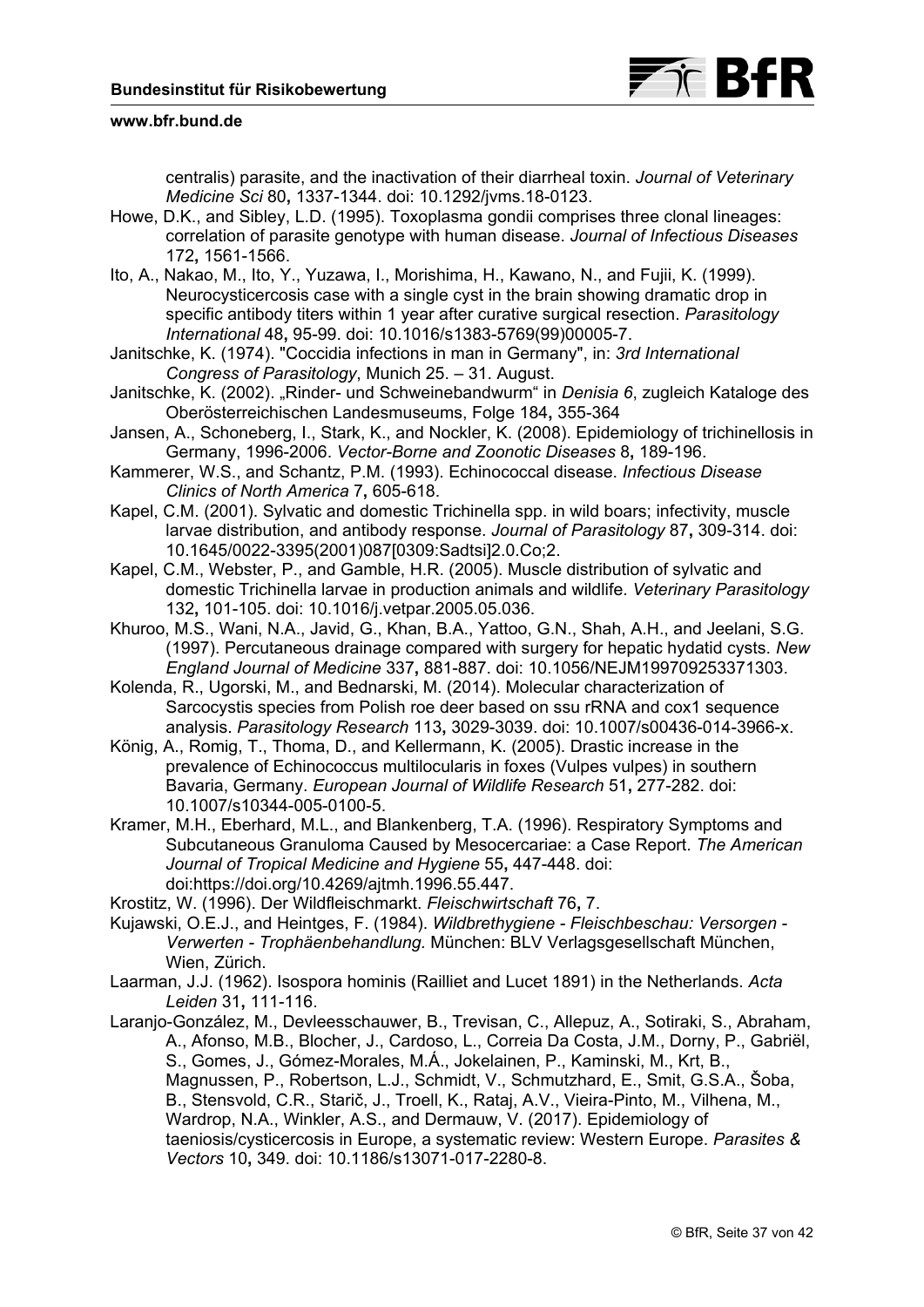

LGL Bayern "Merkblatt: Pathologische Befunde beim Befall von Wildschwein und Biber mit Finnen des Fuchsbandwurms",

[https://www.lgl.bayern.de/downloads/tiergesundheit/doc/merkblatt\\_pathologische\\_bef](https://www.lgl.bayern.de/downloads/tiergesundheit/doc/merkblatt_pathologische_befunde_wild_fuchsbandwurm.pdf) unde\_wild\_fuchsbandwurm.pdf (Oberschleißheim: Bayerisches Landesamt für Gesundheit und Lebensmittelsicherheit).

- Li, X.L., Wei, H.X., Zhang, H., Peng, H.J., and Lindsay, D.S. (2014). A meta analysis on risks of adverse pregnancy outcomes in Toxoplasma gondii infection. *PLoS One* 9**,** e97775. doi: 10.1371/journal.pone.0097775.
- Lindsay, D.S., Blagburn, B.L., Dubey, J.P., and Mason, W.H. (1991). Prevalence and isolation of Toxoplasma gondii from white-tailed deer in Alabama. *Journal of Parasitology* 77**,** 62-64.
- Littmann, M., and Nöckler, K. (2006). Trichinellose: Zu einer Häufung in Mecklenburg-Vorpommern. *Epidemiologisches Bulletin (RKI)* 18**,** 139-140.
- Lücker, E. (2010). "Untersuchungen zur Prävalenz des Duncker´schen Muskelegels in Wildtierpopulationen". Universität Leipzig.
- Lücker, E., Hamedy, A., and Birka, S. (2015). "Prävalenz und Tenazität des Duncker'schen Muskelegels in verschiedenen Wildtierspezies in Sachsen". Universität Leipzig).
- Lunden, A., and Uggla, A. (1992). Infectivity of Toxoplasma gondii in mutton following curing, smoking, freezing or microwave cooking. *International Journal of Food Microbiology*  15**,** 357-363.
- Lutz, W. (1997). Serologischer Nachweis von Antikörpern gegenToxoplasma gondii undLeptospira bei Schwarzwild. *Zeitschrift für Jagdwissenschaft* 43**,** 283-287. doi: 10.1007/BF02239895.
- Manke, K.J. (1997). *Parasitologische Untersuchungen an Rotfüchsen (Vulpes vulpes L.) aus den nördlichen Landesteilen Schleswig-Holsteins.* Tierärztliche Hochschule Hannover.
- Mao, R., Qi, H., Pei, L., Hao, J., Dong, J., Jiang, T., Ainiwaer, A., Shang, G., Xu, L., Shou, X., Zhang, S., Wu, G., Lu, P., Bao, Y., and Li, H. (2017). CT Scanning in Identification of Sheep Cystic Echinococcosis. *Biomedical Research International* 2017**,** 4639202. doi: 10.1155/2017/4639202.
- Matuschka, F.R. (1987). Reptiles as intermediate and/or final hosts of Sarcosporidia. *Parasitology Research* 73**,** 22-32. doi: 10.1007/bf00536332.
- Mayer-Scholl, A., Reckinger, S., and Nockler, K. (2011). The sylvatic Trichinella cycle and its implications for Trichinella control in Germany. *Berliner und Münchener Tierärztliche Wochenschrift* 124**,** 450-456.
- Mayer-Scholl, A., Reckinger, S., Schulze, C., and Nockler, K. (2016). Study on the occurrence of Trichinella spp. in raccoon dogs in Brandenburg, Germany. *Veterinary Parasitology* 231**,** 102-105. doi: 10.1016/j.vetpar.2016.04.027.
- Mcdonald, H.R., Kazacos, K.R., Schatz, H., and Johnson, R.N. (1994). Two Cases of Intraocular Infection With Alaria mesocercaria (Trematoda). *American Journal of Ophthalmology* 117**,** 447-455. doi: [https://doi.org/10.1016/S0002-9394\(14\)70003-0](https://doi.org/10.1016/S0002-9394(14)70003-0).
- Mcdonald, J.C., Gyorkos, T.W., Alberton, B., Maclean, J.D., Richer, G., and Juranek, D. (1990). An outbreak of toxoplasmosis in pregnant women in northern Quebec. *Journal of Infectious Diseases* 161**,** 769-774.
- Mikkonen, T., Oivanen, L., Nareaho, A., Helin, H., and Sukura, A. (2001). Predilection muscles and physical condition of raccoon dogs (Nyctereutes procyonoides) experimentally infected with Trichinella spiralis and Trichinella nativa. *Acta Veterinaria Scandinavica* 42**,** 441-452.
- Morar, R., and Feldman, C. (2003). Pulmonary echinococcosis. *European Respiratory Journal* 21**,** 1069-1077.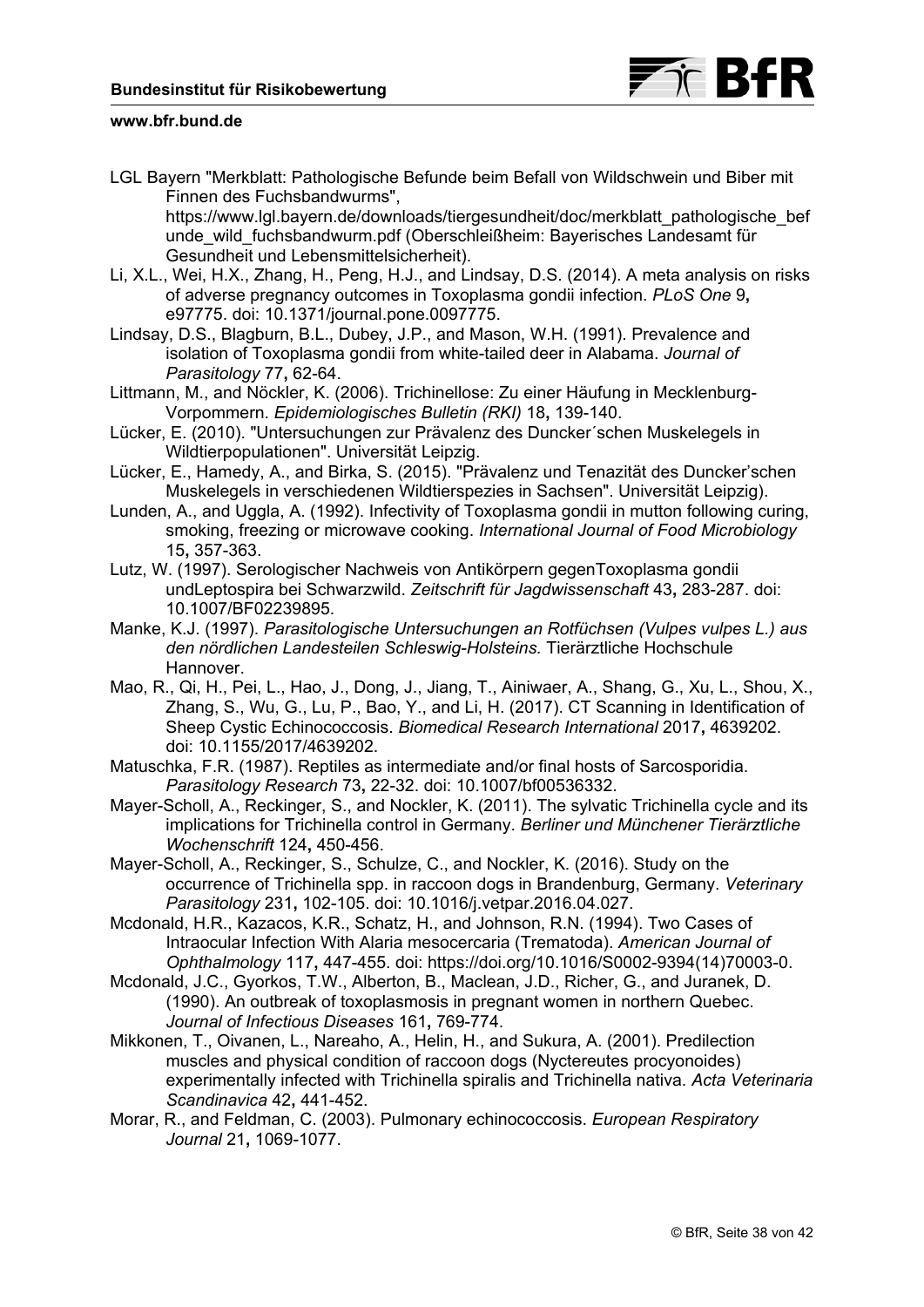

- Moretti, A., Piergili Fioretti, D., Grelloni, V., Marini, C., Leonardi, L., and Velatta, F. (2001). Susceptibility of nutria (Myocastor coypus) to Trichinella infection: biological aspects. *Parasite* 8**,** S206-208. doi: 10.1051/parasite/200108s2206.
- Moro, P., and Schantz, P.M. (2009). Echinococcosis: a review. *International Journal of Infectious Diseases* 13**,** 125-133. doi: 10.1016/j.ijid.2008.03.037.
- MRI (2008). Max Rubner-Institut Die Nationale Verzehrsstudie II. <https://www.mri.bund.de/de/institute/ernaehrungsverhalten/forschungsprojekte/nvsii/>
- Murrell, K.D., and Pozio, E. (2011). Worldwide occurrence and impact of human trichinellosis, 1986-2009. *Emerging Infectious Diseases* 17**,** 2194-2202. doi: 10.3201/eid1712.110896.
- Mylonas, I., Groß, U., Hlobil, H., Friese, K., and Wintergerst, U. (2013). "Toxoplasmose," in *Infektionskrankheiten der Schwangeren und des Neugeborenen,* eds. K. Friese, I. Mylonas & A. Schulze. Springer Verlag).
- Neumayerova, H., Jurankova, J., Salakova, A., Gallas, L., Kovarcik, K., and Koudela, B. (2014). Survival of experimentally induced Toxoplasma gondii tissue cysts in vacuum packed goat meat and dry fermented goat meat sausages. *Food Microbiology* 39**,** 47- 52. doi: 10.1016/j.fm.2013.11.001.
- Nguyen, M.T.T., Gabriël, S., Abatih, E.N., and Dorny, P. (2016). A systematic review on the global occurrence of Taenia hydatigena in pigs and cattle. *Veterinary Parasitology* 226**,** 97-103. doi: [https://doi.org/10.1016/j.vetpar.2016.06.034.](https://doi.org/10.1016/j.vetpar.2016.06.034)
- Odening, K. (1961). Der "Duncker´sche Muskelegel" kann experimentell auf Affen übertragen werden. *Monatshefte für Veterinärmedizin* 16**,** 395-399.
- Odening, K. (1963). Zur Diagnostik der Mesocercarie von *Alaria alata*, eines möglichen parasiten des Menschen in Europa, an Hand experimenteller Befunde beim Affen. *Monatsbericht der deutschen Akademie der Wissenschaften zu Berlin* 5**,** 385-390.
- Ohsaki, Y., Matsumoto, A., Miyamoto, K., Kondoh, N., Araki, K., Ito, A., and Kikuchi, K. (1999). Neurocysticercosis without detectable specific antibody. *Internal Medicine* 38**,** 67-70. doi: DOI 10.2169/internalmedicine.38.67.
- Oksanen, A., Siles-Lucas, M., Karamon, J., Possenti, A., Conraths, F.J., Romig, T., Wysocki, P., Mannocci, A., Mipatrini, D., La Torre, G., Boufana, B., and Casulli, A. (2016). The geographical distribution and prevalence of Echinococcus multilocularis in animals in the European Union and adjacent countries: a systematic review and meta-analysis. *Parasitology Vectors* 9**,** 519. doi: 10.1186/s13071-016-1746-4.
- Opsteegh, M., Maas, M., Schares, G., and Van Der Giessen, J. (2016). EFSA EXTERNAL SCIENTIFIC REPORT Relationship between seroprevalence in the main livestock species and presence of Toxoplasma gondii in meat (GP/EFSA/BIOHAZ/2013/01) An extensive literature review. Final report. *EFSA supporting publication 2016:EN-996***,** 294.
- Pannwitz, G., Mayer-Scholl, A., Balicka-Ramisz, A., and Nöckler, K. (2010). Increased prevalence of Trichinella spp., northeastern Germany, 2008. *Emerging Infectious Diseases journal. 2010 Jun;16*.
- Pannwitz, G., Vogel, H., Kerlikowsky, H., Mayer-Scholl, A., and Nöckler, K. (2009). Nachweise von Trichinella spiralis bei Hausschweinen. *Amtstierärztlicher Dienst und Lebensmittelkontrolle* 16.
- Pozio, E. (2001). New patterns of Trichinella infection. *Veterinary Parasitology* 98**,** 133-148.
- Pozio, E. (2016). Trichinella pseudospiralis an elusive nematode. *Veterinary Parasitology* 231**,** 97-101. doi: 10.1016/j.vetpar.2016.03.021.
- Remde, I. (2008). *Untersuchungen zum Vorkommen der Zoonoseerreger Echinococcus multilocularis und Trichinella spp. beim Schwarzwild (Sus scrofa scrofa) im Wartburgkreis* PhD Dissertation, Freie Universität Berlin
- Richomme, C., Aubert, D., Gilot-Fromont, E., Ajzenberg, D., Mercier, A., Ducrot, C., Ferte, H., Delorme, D., and Villena, I. (2009). Genetic characterization of Toxoplasma gondii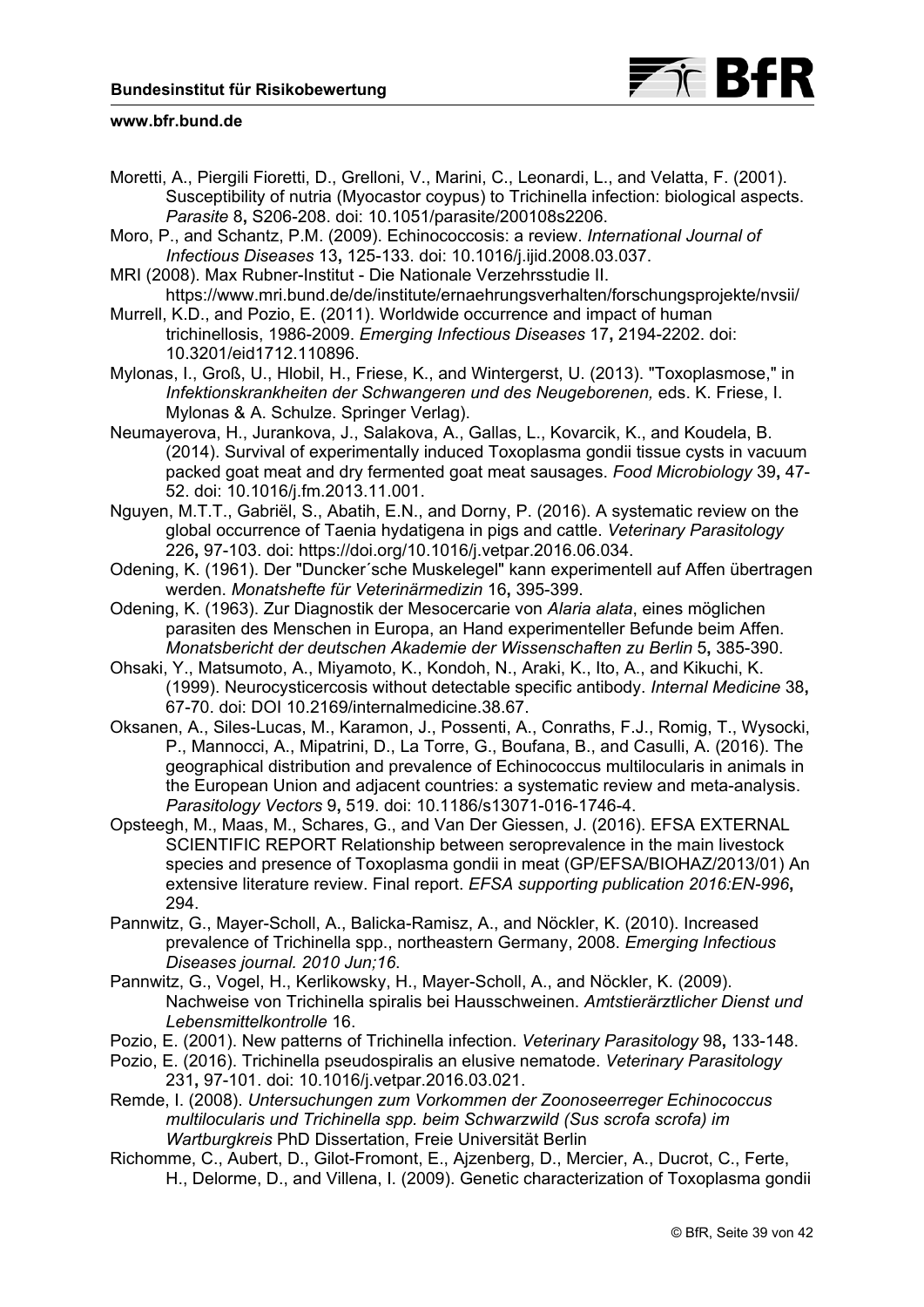

from wild boar (Sus scrofa) in France. *Veterinary Parasitology* 164**,** 296-300. doi: 10.1016/j.vetpar.2009.06.014.

Richter, J.; Orhun, A.; Müller-Stöver, I.; Reuter, S.; Romig, T.; Häussinger, D.; Kern, P. (2009) Autochthonous cystic echinococcosis in patients who grew up in Germany. *Eurosurveillance. 14***,** *19229.* 

- Riehn, K., Hamedy, A., Große, K., Wüste, T., and Lücker, E. (2011). *Alaria alata* Nachweis, Prävalenz und Risikobewertung. *Fleischwirtschaft* 7**,** 88-92.
- Riehn, K., Hamedy, A., Große, K., Zeitler, L., and Lücker, E. (2010). A novel detection method for Alaria alata mesocercariae in meat. *Parasitology Research* 107**,** 213-220. doi: 10.1007/s00436-010-1853-7.
- RKI (2005). "RKI-Ratgeber Echinokokkose", in: *Epid Bull 45/2005***,** 413-417*.*
- RKI (2007). Toxoplasmose neue Fassung des RKI-Ratgeber Infektionskrankheiten Merkblätter für Ärzte, Erstveröffentlichung im Epidemiologischen Bulletin 40/2007, aktualisierte Fassung vom Oktober 2007. *Epid Bull* 390-394.
- Robert-Gangneux, F., and Darde, M.L. (2012). Epidemiology of and diagnostic strategies for toxoplasmosis. *Clinical Microbiology Reviews* 25**,** 264-296. doi: 10.1128/CMR.05013- 11.
- Romig, T., Dinkel, A., and Mackenstedt, U. (2006). The present situation of echinococcosis in Europe. *Parasitology International* 55 Suppl**,** S187-191. doi: 10.1016/j.parint.2005.11.028.
- Rommel, M. (1970). [The nature of immunity against protozoa]. *Berliner und Münchener Tierärztliche Wochenschrift* 83**,** 461-465.
- Rommel, M., Eckert, J., Kutzer, E., Körting, W., and Schnieder, T. (2000). *Veterinärmedizinische Parasitologie.* Paul Parey Verlag, Berlin.
- Rommel, M., Sommer, R., and Janitschke, K. (1967). Toxoplasma-Infektionen beim Schwarzwild. *Zeitschrift für Jagdwissenschaft* 13**,** 35-36. doi: 10.1007/bf01905076.
- Ross, R.D., Stec, L.A., Werner, J.C., Blumenkranz, M.S., Glazer, L., and Williams, G.A. (2001). Presumed acquired ocular toxoplasmosis in deer hunters. *Retina* 21**,** 226- 229.
- Rübli, H. (1936). Trichinose beim sumpfbiber, Myocastor coypus *Mol. Schweizer Archiv für Tierheilkunde* 78**,** 420-421.
- Sacks, J.J., Delgado, D.G., Lobel, H.O., and Parker, R.L. (1983). Toxoplasmosis infection associated with eating undercooked venison. *American Journal of Epidemiology* 118**,** 832-838.
- Saleque, A., Juyal, P.D., and Bhatia, B.B. (1990). Effect of temperature on the infectivity of Sarcocystis miescheriana cysts in pork. *Veterinary Parasitology* 36**,** 343-346.
- Schlüter, D., Daubener, W., Schares, G., Gross, U., Pleyer, U., and Luder, C. (2014). Animals are key to human toxoplasmosis. *International Journal of Medical Microbiology* 304**,** 917-929. doi: 10.1016/j.ijmm.2014.09.002.
- Schwarz, S., Sutor, A., Staubach, C., Mattis, R., Tackmann, K., and Conraths, F.J. (2011). Estimated prevalence of Echinococcus multilocularis in raccoon dogs Nyctereutes procyonoides in northern Brandenburg, Germany. *Current Zoology* 57**,** 655-661. doi: DOI 10.1093/czoolo/57.5.655.
- Serrano, F.J., Perez-Martin, J.E., Reina, D., Navarrete, I., and Kapel, C.M. (1999). Influence of infection intensity on predilection sites in swine trichinellosis. *Journal of Helminthology* 73**,** 251-254.
- Shea, M., Maberley, A., Walters, J., Freeman, R., and Fallis, A. (1973). Intraretinal larval trematode. *Transactions of the American Academy of Ophtalmology and Otolaryngology* 77**,** 784-791.
- Sorvillo, F.J., Degiorgio, C., and Waterman, S.H. (2007). Deaths from Cysticercosis, United States. *Emerging Infectious Diseases* 13**,** 230-235. doi: 10.3201/eid1302.060527.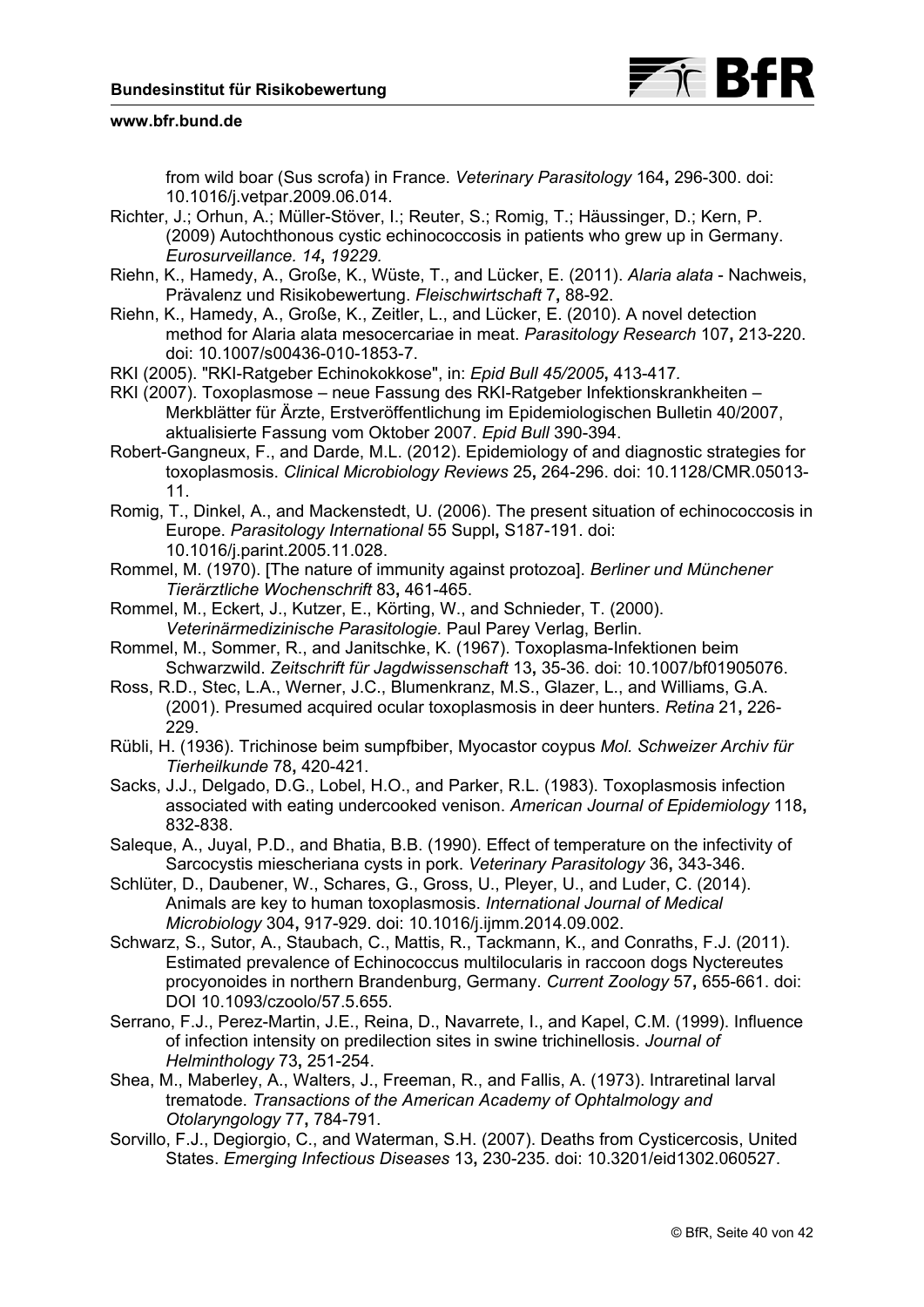![](_page_40_Picture_1.jpeg)

- Spickschen, C., and Pohlmeyer, K. (2002). Untersuchung zum Vorkommen von Sarkosporidien bei Reh-, Rot- und Muffelwild in zwei unterschiedlichen Naturriiumen des Bundeslandes Niedersachsen. *Zeitschrift für Jagdwissenschaft* 48**,** 35-48.
- Statistisches\_Bundesamt (2018). "Land und Forstwirtschaft Schlachttier- und Fleischuntersuchung", in: *Fachserie.*
- Tackmann, K. (1999). Seroprevalence of antibodies against Toxoplasma gondii in wild boars (*Sus scrofa*) *in: Shirley, M., editor. EUR 18476 – COST 820 Vaccines against animal coccidioses, annual report 1997 - published 1999. Luxembourg: Office for Official Publications of the European Communitites*.
- Tappe, D., Stich, A., Langeheinecke, A., Von Sonnenburg, F., Muntau, B., Schafer, J., and Slesak, G. (2014). Suspected new wave of muscular sarcocystosis in travellers returning from Tioman Island, Malaysia, May 2014. *Eurosurveillance* 19.
- Tenter, A.M. (1995). Current research on Sarcocystis species of domestic animals. *International Journal of Parasitology* 25**,** 1311-1330.
- Tenter, A.M., and Fehlhaber, K. (2002). Toxoplasmose: Eine lebensmittelübertragene Parasitose. *Bundesgesundheitsblatt Gesundheitsforschung Gesundheitsschutz* 45**,** 549-555. doi: 10.1007/s00103-002-0431-2.
- Tenter, A.M., Heckeroth, A.R., and Weiss, L.M. (2000). Toxoplasma gondii: from animals to humans. *International Journal of Parasitology* 30**,** 1217-1258.
- Teunis, P.F., Koningstein, M., Takumi, K., and Van Der Giessen, J.W. (2012). Human beings are highly susceptible to low doses of Trichinella spp. *Epidemiology and Infection* 140**,** 210-218. doi: 10.1017/s0950268811000380.
- Thiess, A. (2006). *Untersuchungen zur Helminthenfauna und zum Vorkommen von Trichinella sp. beim Marderhund (Nyctereutes procyonoides) in Brandenburg.* Freie Universität Berlin.
- Thomas, M.N., Zwingelberg, S., Angele, M., Guba, M., and Werner, J. (2017). [Diagnosis and treatment of cystic and alveolar echinococcosis]. *MMW - Fortschritte der Medizin* 159**,** 38-42. doi: 10.1007/s15006-017-9948-z.
- Thompson, R.C.A. (2017). "Chapter Two Biology and Systematics of Echinococcus," in *Advances in Parasitology,* eds. R.C.A. Thompson, P. Deplazes & A.J. Lymbery. Academic Press), 65-109.
- Volkert, D., Kreuel, K., Heseker, H., and Stehle, P. (2004). Energy and nutrient intake of young-old, old-old and very-old elderly in Germany. *European Journal of Clinical Nutrition* 58**,** 1190-1200. doi: 10.1038/sj.ejcn.1601950.
- WHO (1996). Guidelines for treatment of cystic and alveolar echinococcosis in humans. WHO Informal Working Group on Echinococcosis. *Bulletin of the World Health Organization* 74**,** 231-242.
- WHO (2018a). *Echinococcosis Key Facts* [Online]. Geneva: World Health Organisation. Available: <http://www.who.int/en/news-room/fact-sheets/detail/echinococcosis> [Accessed 02.10.2018].
- WHO (2018b). *Taeniasis/cysticercosis* [Online]. Available: http://www.who.int/news[room/fact-sheets/detail/taeniasis-cysticercosis \[Accessed 02.10.2018\].](http://www.who.int/news-room/fact-sheets/detail/taeniasis-cysticercosis)
- Wilking, H., Thamm, M., Stark, K., Aebischer, T., and Seeber, F. (2016). Prevalence, incidence estimations, and risk factors of Toxoplasma gondii infection in Germany: a representative, cross-sectional, serological study. *Scientific Reports* 6**,** 22551. doi: 10.1038/srep22551.
- Witkowski, L., Czopowicz, M., Nagy, D.A., Potarniche, A.V., Aoanei, M.A., Imomov, N., Mickiewicz, M., Welz, M., Szalus-Jordanow, O., and Kaba, J. (2015). Seroprevalence of Toxoplasma gondii in wild boars, red deer and roe deer in Poland. *Parasite* 22**,** 17. doi: 10.1051/parasite/2015017.